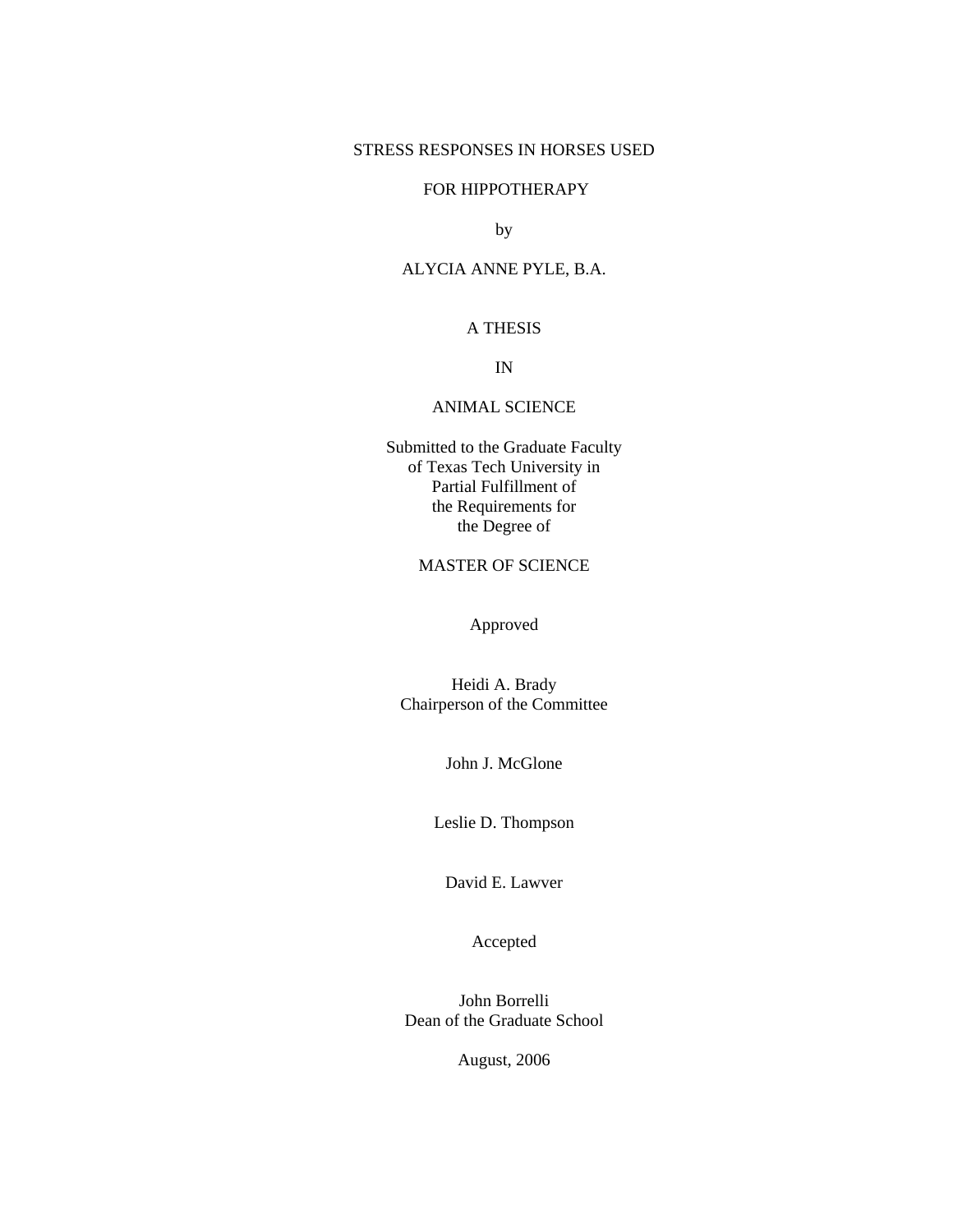### ACKNOWLEDGEMENTS

 I would like to thank Dr. Heidi Brady for agreeing to take on the large task of being my committee chair. For all your support and guidance through my schooling years. You were a pivotal role model and inspiration to me in the field of therapeutic riding. I would like to thank Dr. John McGlone for being a committee member and guide throughout this project and having faith in me. You have made an impact in my life. Thank you to Dr. Lawver for being on my committee, for your input, understanding, and support throughout this project. Thank you Dr. Thompson for being on my committee, advising me throughout my whole graduate experience, and on my thesis project. I will miss you all.

 Thank you so much to Lindsey Hulbert, "Beaver" Valdez, Dr. Mhiari Sutherland, and Heather Hernandez for all your technical help throughout this project. I cannot say thank you enough.

 I would like to dedicate my thesis to my mother, Donella Pyle who had the foresight to know I would love therapeutic riding. I would like to thank my father, Philip Pyle for all his spiritual, emotional, and financial support. Both you and mom truly understand my love of children and horses.

 I would like to thank my soon to be husband, Mike Jaquays. Thank you for all your support, love, and encouragement throughout this whole experience of graduate school and my thesis. Thank you for always listening to me discuss every aspect of my thesis and graduate school. I love you.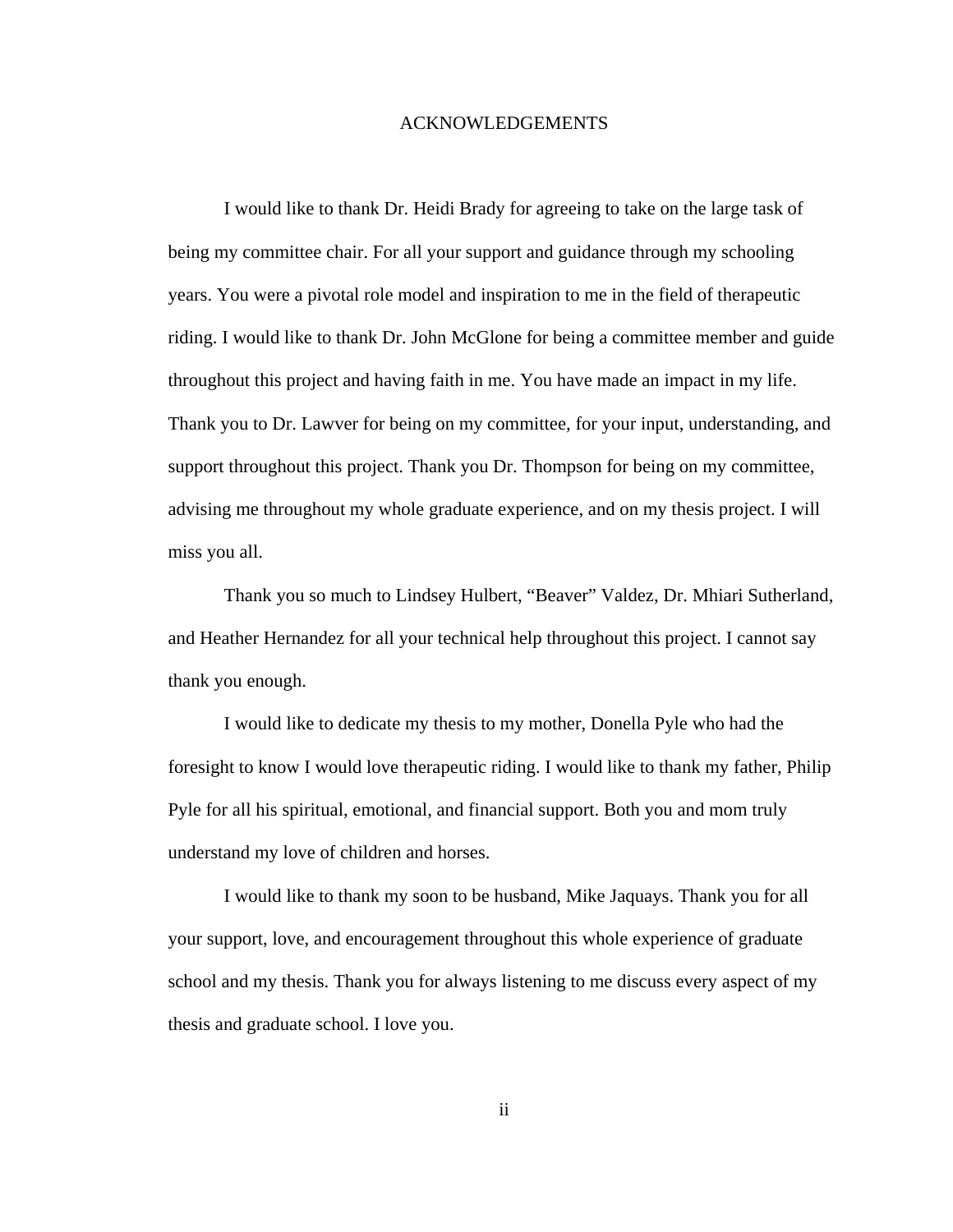# TABLE OF CONTENTS

| <b>ACKNOWLEDGEMENTS</b>                                  | $\mathbf{ii}$ |
|----------------------------------------------------------|---------------|
| <b>ABSTRACT</b>                                          | $\mathbf{V}$  |
| <b>LIST OF TABLES</b>                                    | vii           |
| <b>LIST OF FIGURES</b>                                   | viii          |
| <b>CHAPTER</b>                                           |               |
| I. INTRODUCTION                                          | 9             |
| <b>II. LITERATURE REVIEW</b>                             | 12            |
| <b>Equine-Assisted Activities</b>                        | 12            |
| Hippotherapy                                             | 12            |
| Therapeutic Riding                                       | 14            |
| Equine-Assisted/Facilitated Psychotherapy                | 15            |
| Types of Horses Used in Equine-Assisted Therapy Programs | 17            |
| Scientific Research and Therapeutic Riding               | 17            |
| <b>Stress in Equine Studies</b>                          | 20            |
| <b>Cortisol: A Measurement of Stress</b>                 | 21            |
| Cortisol and Age                                         | 22            |
| Heart Rate: A Measurement of Stress                      | 22            |
| Immunology: A Measurement of Stress                      | 24            |
| Immunology and Age                                       | 25            |
| Exercise Physiology and Age                              | 26            |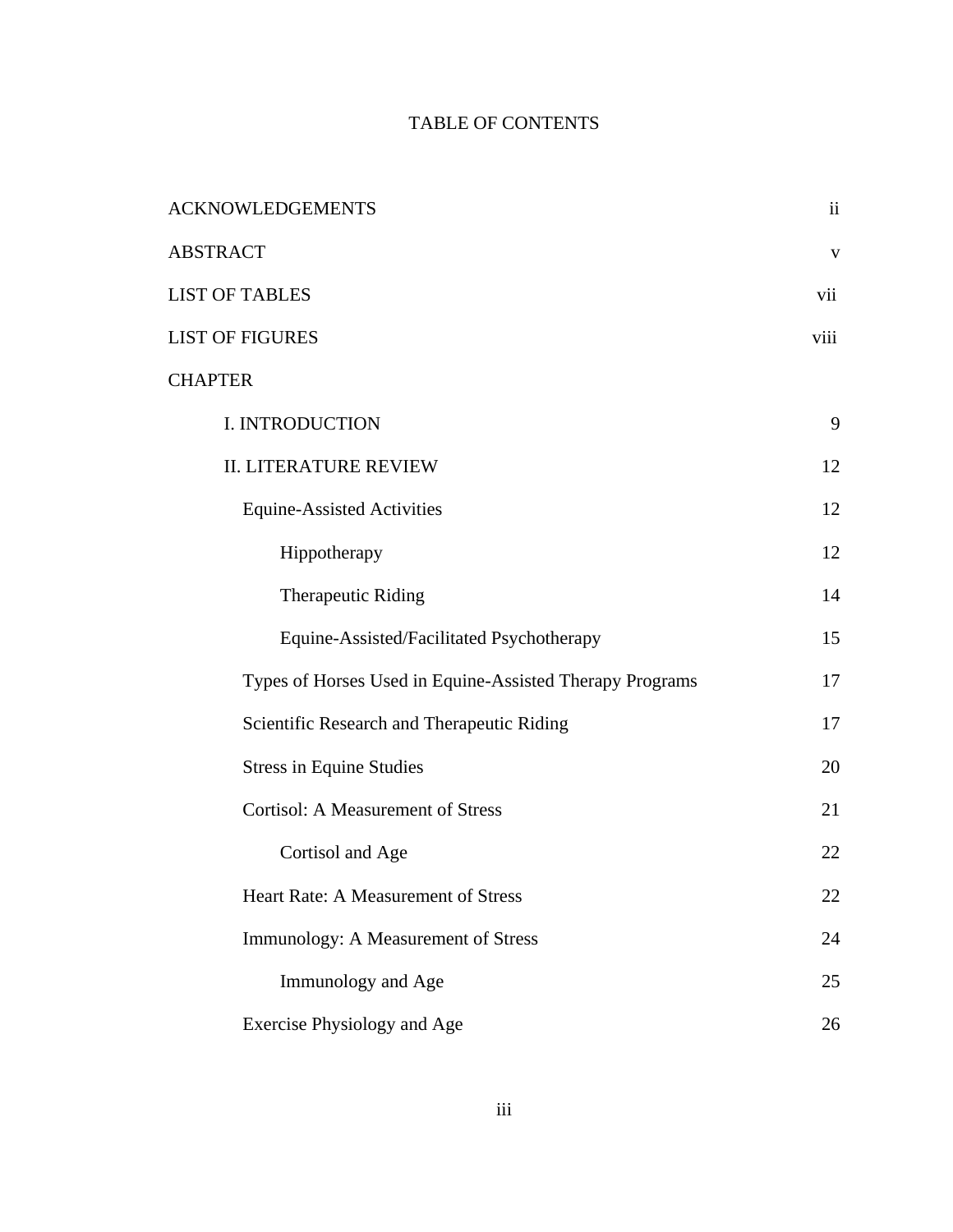| III. METHODOLOGY AND RESULTS                | 28 |
|---------------------------------------------|----|
| <b>Materials and Methods</b>                | 28 |
| General                                     | 28 |
| Temperature                                 | 31 |
| <b>Blood Collection and Samples</b>         | 31 |
| <b>Heart Rate</b>                           | 32 |
| <b>Cortisol Assay</b>                       | 32 |
| Behavioral Survey for Head NARHA Instructor | 33 |
| <b>Statistical Analysis</b>                 | 33 |
| Results                                     | 33 |
| IV. DISCUSSION AND CONCLUSION               | 44 |
| Discussion                                  | 44 |
| Conclusions and Implications                | 49 |
| <b>LITERATURE CITED</b>                     | 51 |
| <b>APPENDIX</b>                             | 59 |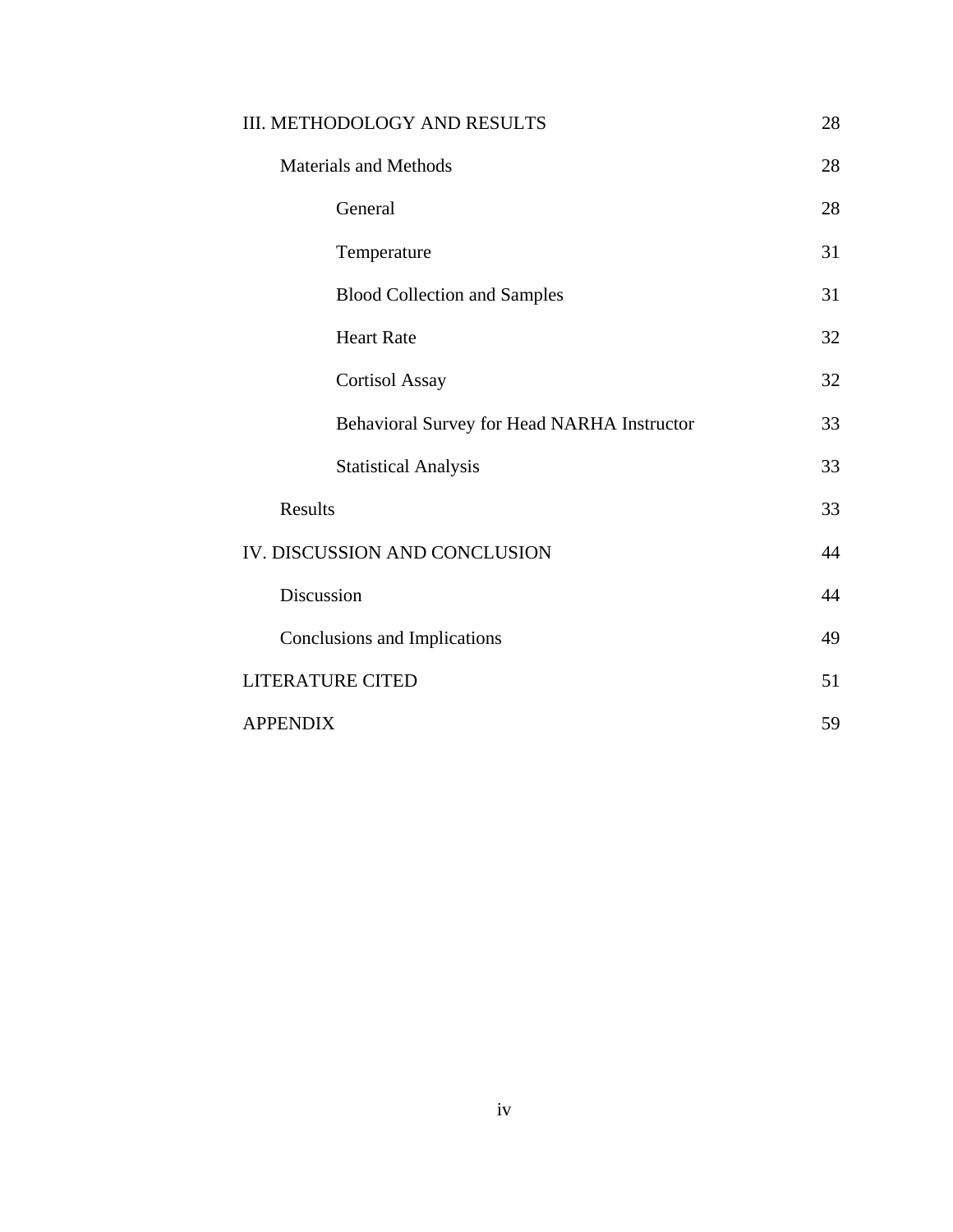### ABSTRACT

 Hippotherapy is increasingly used to address physical, occupational, speech, and psychological disabilities of clients, but research in this area is limited. The available research concludes that Hippotherapy provides many benefits to the client. Because Hippotherapy utilizes horses as part of the treatment team, it is vital to understand physiological wellness, potential sources of stress, and stress mechanisms in the therapy horse during the therapeutic process. Currently, there is some debate whether horses used for therapy are stressed in therapy situations. The North American Riding for the Handicapped Association (NARHA) recommends that therapy horses complete no more than three-consecutive sessions per day. The objective of this study was to measure potential stress mechanisms in the therapy horse during three-hour consecutive hippotherapy sessions. Five Quarter Horses from the Texas Tech University Therapeutic Riding Center completed two treatments, a control where measurements were taken at rest from 1200 h to 1700 h, and during Hippotherapy where measurements included presession (1200 h to 1300 h), three consecutive Hippotherapy sessions (1300 h to1600 h) and post-session (1600 h to1700 h) measurements. Heart rate was measured every three minutes, and blood samples were collected at the beginning of each hour to assess neutrophil counts, lymphocyte counts, neutrophil:lymphocyte ratios, monocyte counts, basophil counts, eosinophil counts, and cortisol levels. The behavior of each horse was assessed by a modified behavior scale by a NARHA instructor who was blinded to the study results. It was concluded that there was a horse difference for cortisol secretion. Horse by treatment interaction was significant for cortisol, heart rate, lymphocyte count, neutrophil-lymphocyte ratio, monocyte count, and basophil count. Treatment by time

v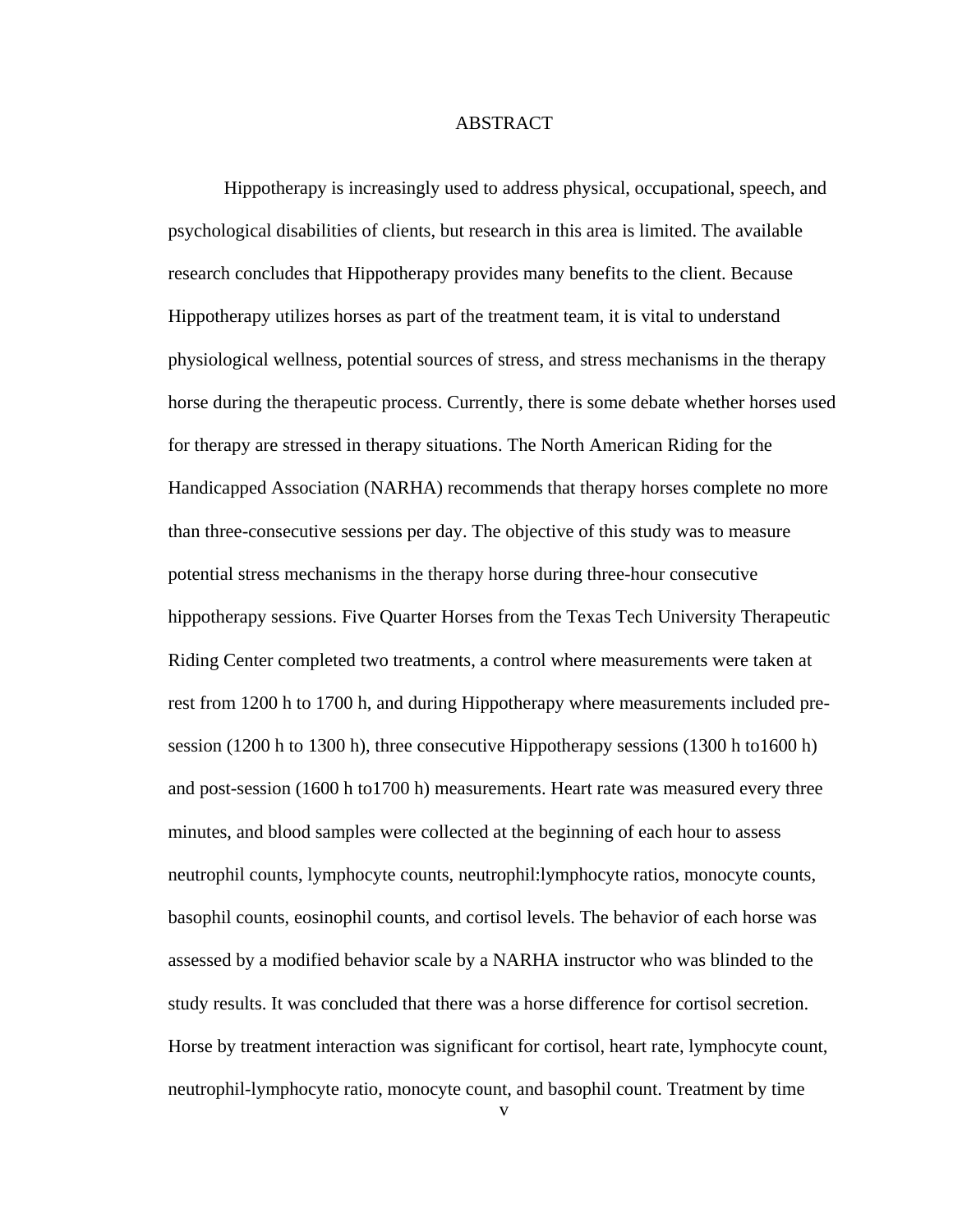interaction was significant for heart rate. Two of the horses may have been stressed due to higher cortisol and lymphocyte levels. One of these horses scored poorly o the behavior scale and was removed from the program due to increased agitation. However, the other horses were ideal based on desired behavioral traits. Both stress physiological measurements and the behavioral survey may allow therapeutic riding centers to better assess potential therapy horses and determine if current horses are being worked the appropriate amount or if adjustments need to be made.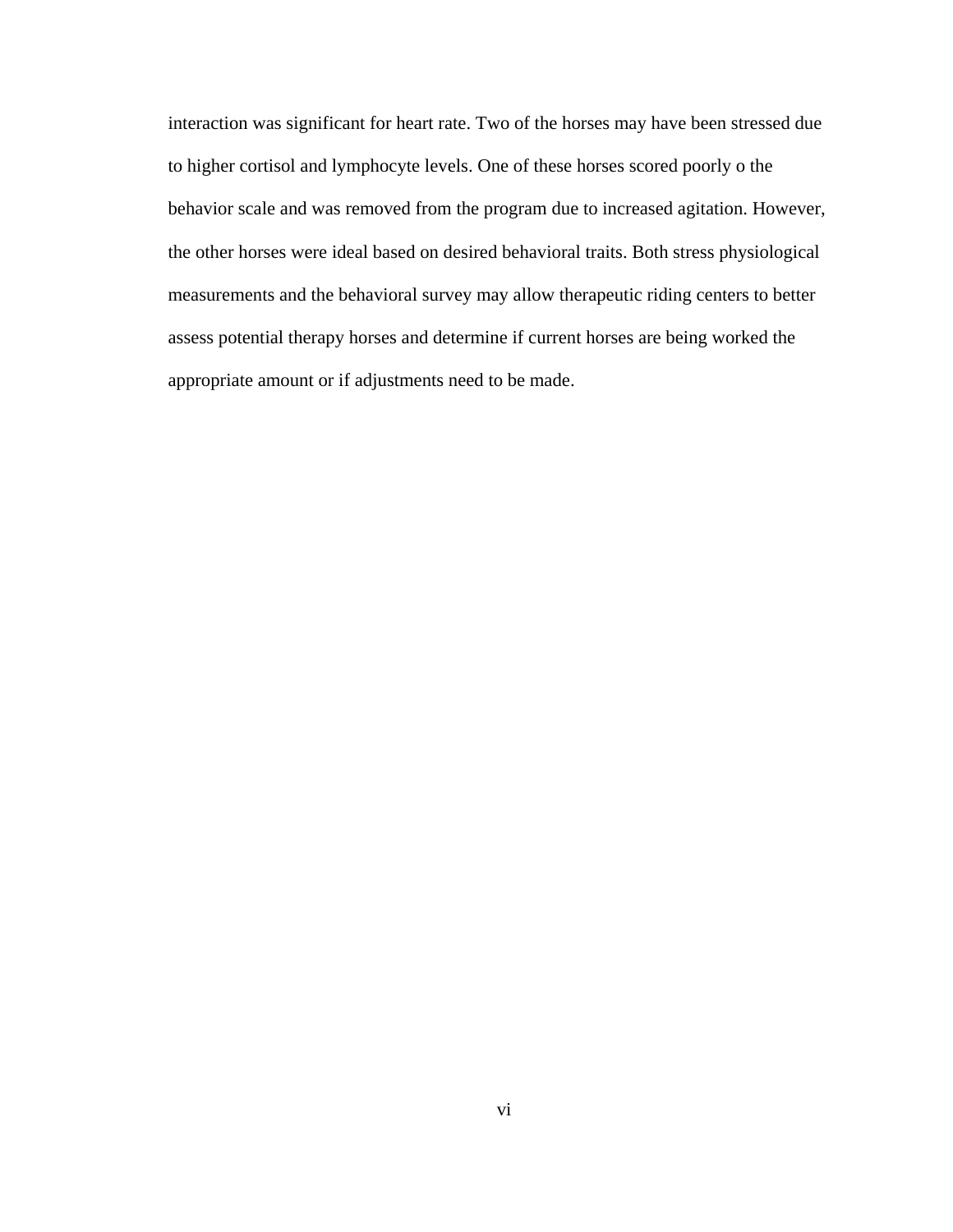# LIST OF TABLES

| 3.1 | Age, body weight, body condition score, Hippotherapy experience, and<br>gender for Hippotherapy horses                                                                                                                                                                                                                                        | 36 |
|-----|-----------------------------------------------------------------------------------------------------------------------------------------------------------------------------------------------------------------------------------------------------------------------------------------------------------------------------------------------|----|
| 3.2 | Timeline for measurement parameters for both treatments                                                                                                                                                                                                                                                                                       | 37 |
| 3.3 | Heart rate at mounting ramp for three consecutive Hippotherapy sessions<br>for five horses                                                                                                                                                                                                                                                    | 38 |
| 3.4 | Behavioral survey completed by the head NARHA instructor for five<br>Hippotherapy horses                                                                                                                                                                                                                                                      | 39 |
| 3.5 | Control and Hippotherapy LS-mean, standard error <sub>pooled</sub> , treatment p-value,<br>horse p-value, treatment by horse interaction p-value for cortisol, neutrophil<br>count, lymphocyte count, neutrophil:lymphocyte ratio, monocyte count,<br>eosinophil count, basophil count, heart rate, horse temperature, ambient<br>temperature | 41 |
|     |                                                                                                                                                                                                                                                                                                                                               |    |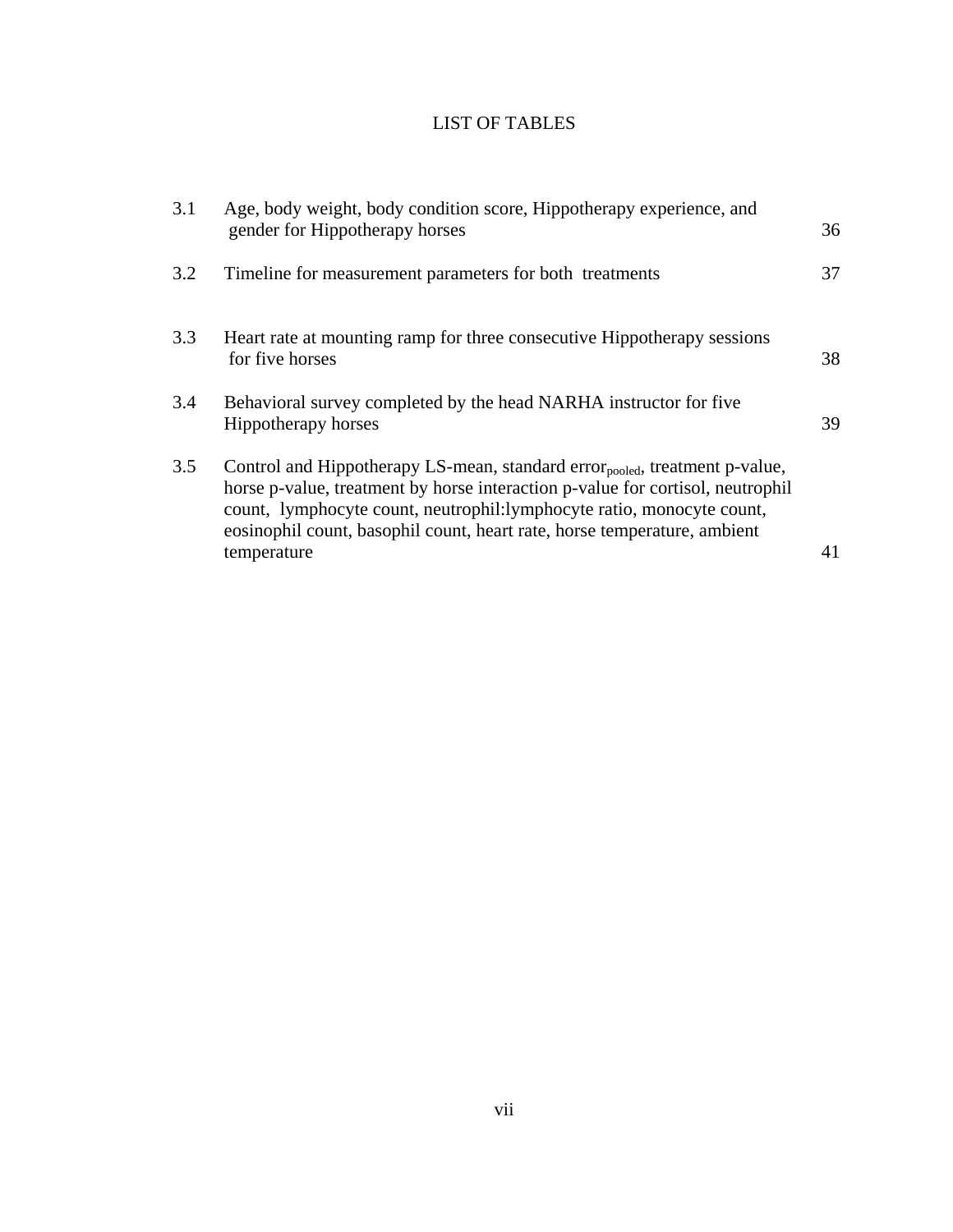# LIST OF FIGURES

| 3.1  | Individual cortisol profiles for all horses for both treatments                                                             | 40 |
|------|-----------------------------------------------------------------------------------------------------------------------------|----|
| 3.2  | Cortisol means across time for control and Hippotherapy treatments                                                          | 42 |
| 3.3  | Heart rate means for all horses over five time periods for both control and<br>Hippotherapy treatments                      | 43 |
| 3.4  | Neutrophil count means for both treatments over six time periods for all horses 59                                          |    |
| 3.5  | Lymphocyte count means for control and Hippotherapy treatments over six<br>time periods for all therapy horses              | 60 |
| 3.6  | Neutrophil-lymphocyte ratio means over six time periods for control treatment<br>and Hippotherapy treatment for five horses | 61 |
| 3.7  | Monocyte count means over six time periods for both control and Hippotherapy<br>treatments for five horses                  | 62 |
| 3.8  | Eosinophil count means for control and Hippotherapy over six time periods<br>for all horses                                 | 63 |
| 3.9  | Basophil count means for both treatments over six time periods for five horses 64                                           |    |
| 3.10 | Ambient and horse temperatures over six time periods for both treatments for<br>five horses                                 | 65 |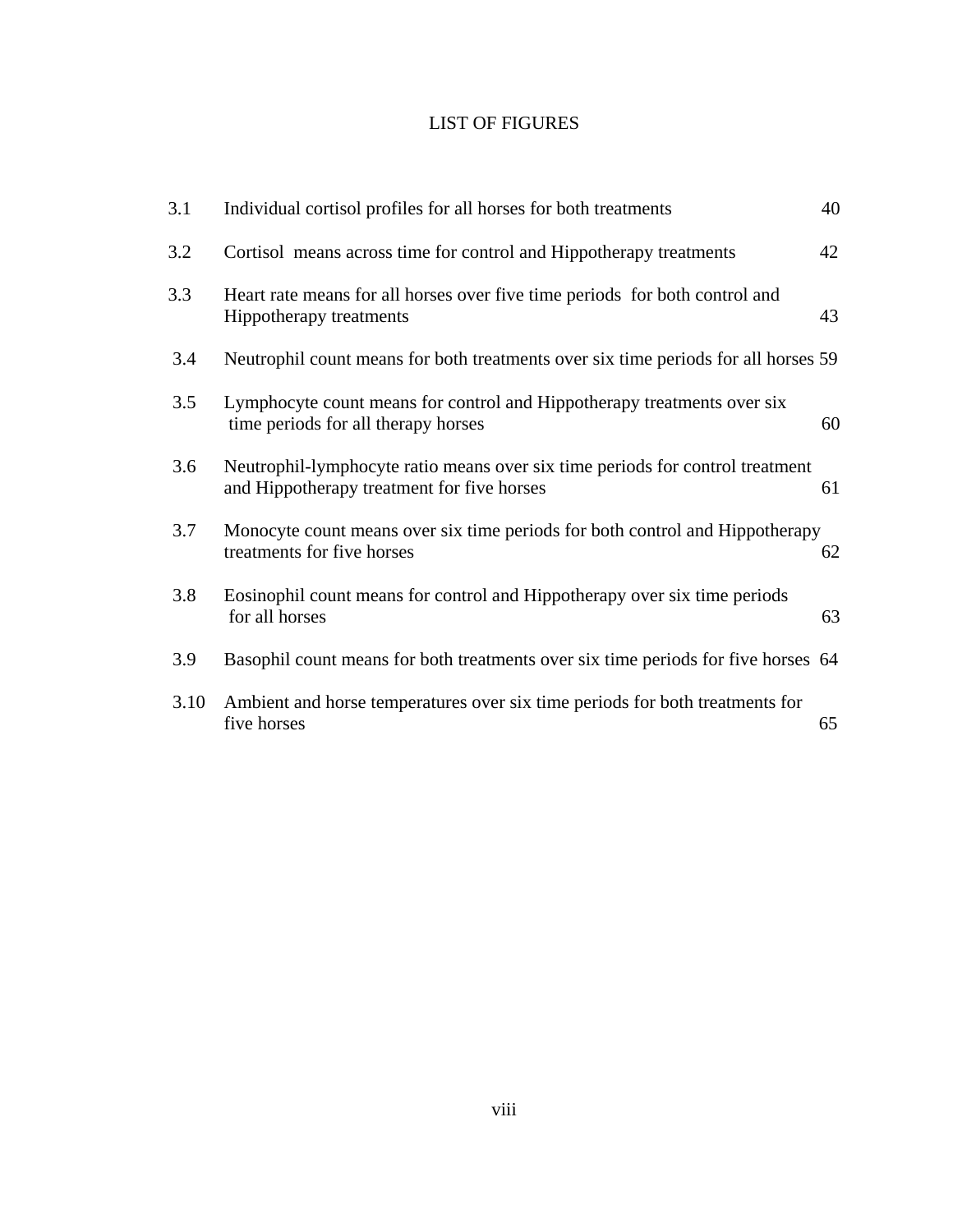### CHAPTER I

### INTRODUCTION

 The concept of horses helping humans is not a modern phenomenon. The horse as a healer appears in early mythology with the physician centaur Chiron, who had some patients that could not be healed. Chiron prescribed riding a horse for patients to lift their spirits.<sup>1</sup> Many medical writers in history used the horse in the treatment of disease. Some of these physicians include Oribasius of Sardis in 325 A. D., Galen in 130 A. D., Quellmaltz in 1735, Boerhaave in 1776, and Chassaigne in  $1870<sup>1</sup>$ 

Equine-assisted therapy was pioneered in Germany.  $2, 3, 4, 5, 6, 7$  In Germany. Hippotherapy has been practiced by trained physiotherapists for over thirty years. They emphasized the physical and psychological effects on patients during Hippotherapy treatment. Benefits that were seen from Hippotherapy included increased muscle tone, improved trunk control, postural control, and increased confidence. Many physiotherapists stated that no other physiotherapy tool was as effective in regulating muscle tone as Hippotherapy and that the effects lasted longer than any other intervention.<sup>2</sup>

 A woman named Liz Hartel from Copenhagen, Denmark was stricken with polio and wheelchair bound. She self prescribed riding to strengthen her muscles. Eventually Hartel won the silver medal for dressage in the 1952 Olympic Games in Helsinki.<sup>1</sup>

 In 1954, Norah Jacques established the first riding facilities for the handicapped that served disabled children using ponies. This lead to the establishment of the Pony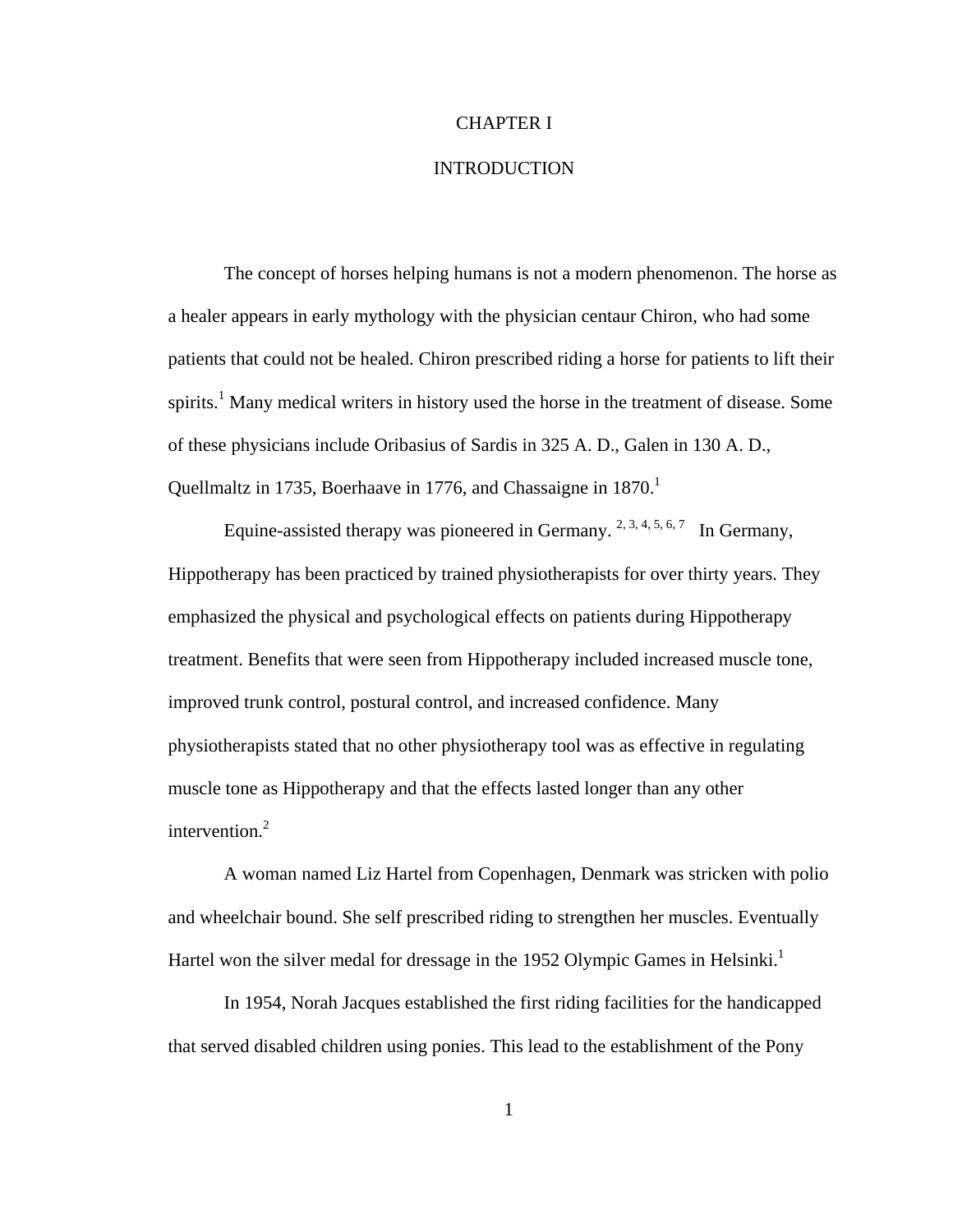Riding for the Disabled Trust in 1964 located in Chigwell, England. The establishment of the Trust led to development of programs throughout the United Kingdom and brought professionalism and standardization of instruction and safety.<sup>1</sup>

 In North America, therapeutic riding programs started to form in the 1960's. In Toronto, Canada, the Community Association of Riding for the Disabled was formed in 1960. In 1963 a similar program was established in Windsor, Ontario. In 1966, the Cheff Center was the first therapeutic riding center established in The United States in Augusta, Michigan. $8<sup>8</sup>$ 

 The North American Riding for the Handicapped Association (NARHA) was founded in 1969.<sup>8</sup> NARHA is the national organization for equine-assisted activities in the United States. NARHA is dedicated to promotion and improvement of riding for the handicapped, accreditation for therapeutic riding centers, development of standards for operating centers, certification for therapeutic riding instructors, distribution of information to the public, and development of continuing education for instructors and therapists.9

 The Canadian Therapeutic Riding Association (CANTRA) is the national sports organization for therapeutic riding for disabled people in Canada. CANTRA was formed in 1980 to promote therapeutic riding, establish and maintain standards, to promote continuing education and research, and collaborate with the medical profession in Canada.<sup>10</sup>

#### **Study Objectives**

 Little is known about stress and horses used in Hippotherapy. NARHA has recommended limiting therapy horses to six hours a day and only three consecutive one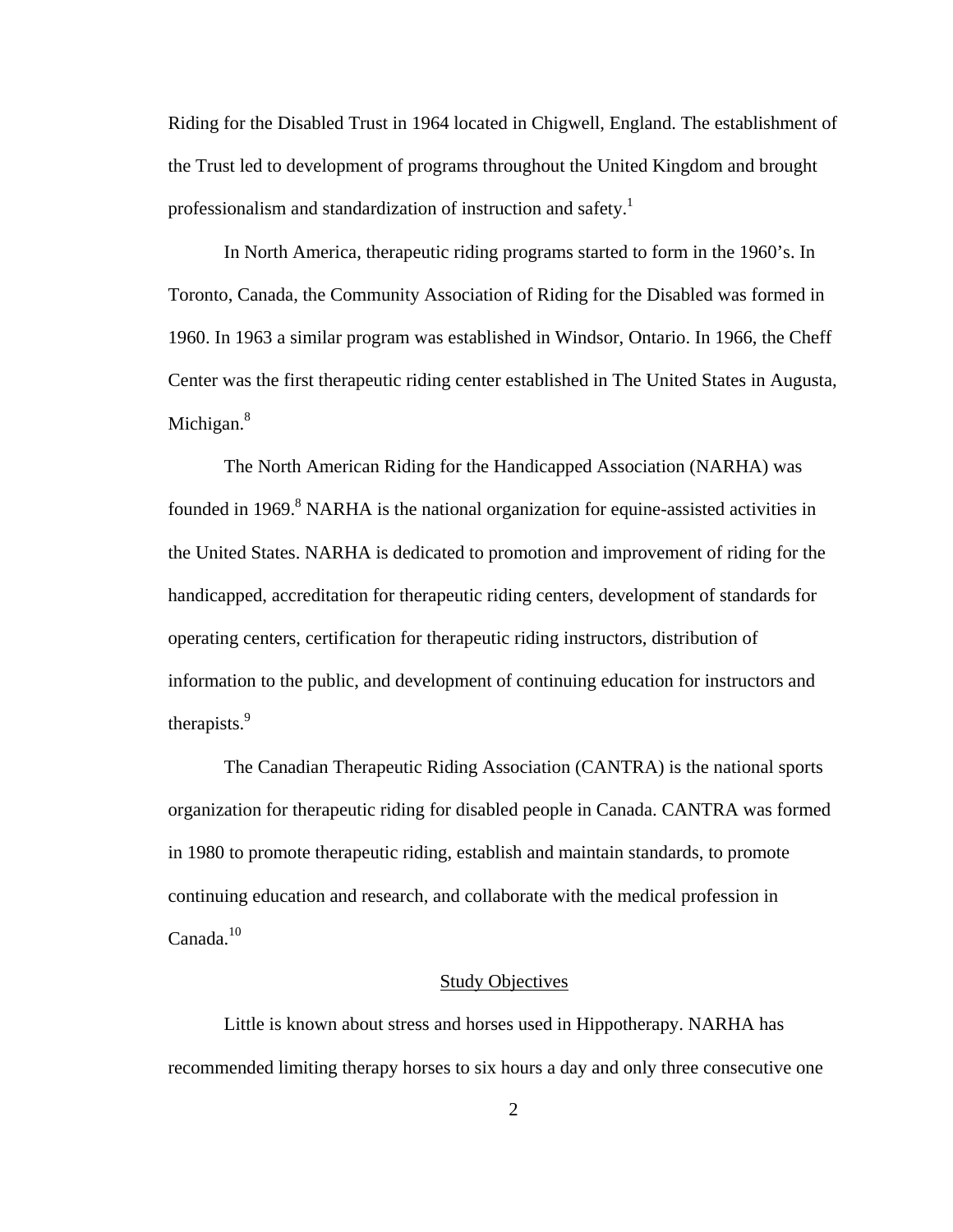hour sessions per day. The objective of the current study was to evaluate stress of Hippotherapy horses during three consecutive sessions. Specific objectives of this study examined the comparison of horses during one hour pre-session, three consecutive Hippotherapy sessions, and one hour post-session to the same horses in a control setting (at rest). Measures included heart rate, blood cell counts, horse temperature, ambient temperature, and cortisol plasma levels. Measurements were correlated with behavior, which was assessed using a behavior score completed by a NARHA therapeutic riding instructor. The goal of this study was to determine a practical means to assess potential stress in therapy horses, to identify early warning signs of acute and chronic stress in these horses, and to provide potential recommendations for therapeutic riding centers involving the use of therapy horses.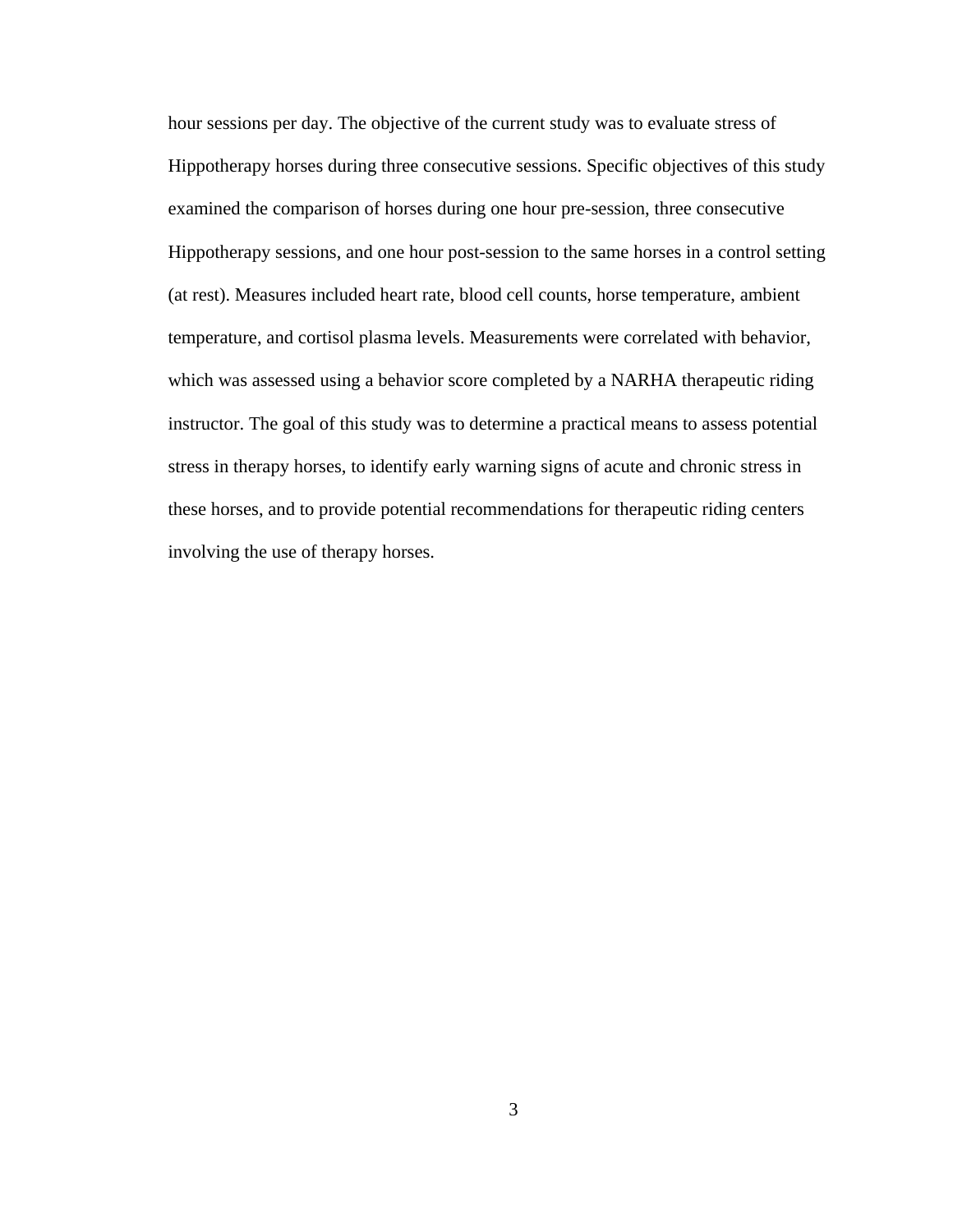#### CHAPTER II

## EQUINE-ASSISTED ACTIVITIES

Equine-assisted activities are any activity with the horse which fosters cognitive physical, social, and emotional skills of the riders. These activities include Hippotherapy, therapeutic riding, equine-assisted psychotherapy, vaulting, sports riding or competition for a rider with physical, mental, or behavioral disabilities. "Although each area has its own unique goals and methods, the areas overlap and complement each other. $11$ Hippotherapy

 Hippotherapy literally means "treatment with the help of the horse" from the Greek word "hippos," meaning "horse."<sup>12</sup> Hippotherapy is therapy on horseback where the rider is influenced by the horse and its movement rather than controlling it. The movement of the horse manipulates the rider's pelvis in a way that resembles the movement of the pelvis induced by the human walk.<sup>13</sup> This three dimensional movement of the horse's hips and pelvis while the horse is propelling its hind legs at the walk provides movement challenge to the rider.<sup>11</sup> Some of the positions a client might use during a Hippotherapy session include but are not limited to facing forward, backward, supine, prone, or standing.<sup>11</sup> Therapists that treat clients during Hippotherapy are physical therapists, occupational therapists, and speech pathologists. If the therapist is not a certified NARHA instructor, a certified NAHRA instructor must be present to provide horse expertise to promote safety. $11$ 

This type of therapy is considered a direct medical treatment.<sup>12</sup> The therapist applies skill and knowledge to provide the rider with appropriate graded activities to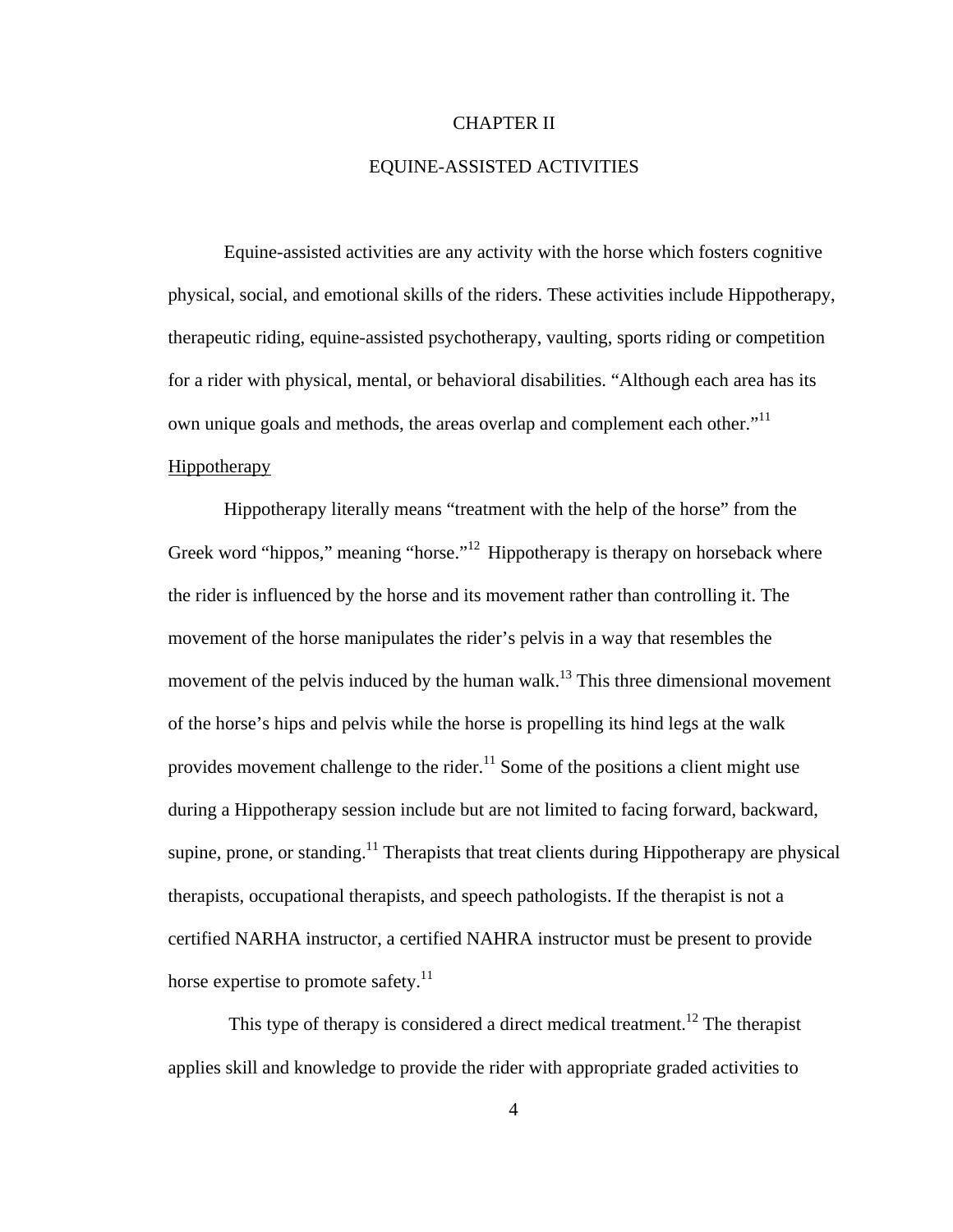elicit adaptive responses that are favorable.<sup>11</sup> The intended outcome of participation in Hippotherapy is to achieve a higher level of function.<sup>11</sup> Hippotherapy provides intensive training of the trunk, coordination, reaction, balance, and alteration between tension and relaxation.<sup>9</sup> Some disabilities that are treated with Hippotherapy include amputations, autism, brain injuries, $15$  stroke, cerebral palsy,  $16, 17$  Down syndrome, emotional disabilities, hearing and visual impairments,<sup>18</sup> learning disabilities, mental retardation, multiple sclerosis, muscular dystrophy, speech impairments,<sup>19</sup> spina bifida, spinal cord injuries, $^{21}$  and visual impairments. $^{22}$ 

 Physical benefits have been shown to improve respiration, circulation, balance, body metabolism, muscle strength, coordination, range of motion, self-esteem, selfimage, communication, and interpersonal skills. Reduction of spasticity is also achieved through this treatment.<sup>23</sup> Improvements to posture, balance, and sensorimotor programming have also been documented.<sup>11</sup>

 One benefit of Hippotherapy is motivation. The horse provides the rider with contact with an animal in a setting where therapy can take place outside of a clinical office. Another benefit of Hippotherapy is bonding. The rider faces a blend of emotions such as trust and respect from first meeting a horse, adoration of the experiences with the horse, and mastering any fear.<sup>9</sup> Communication is another benefit of Hippotherapy. Not only does the rider need to try to communicate verbally, but also through coordination of their hands and legs. Communication is displayed as emotions that do not block the communication connection between horse and rider. Self-esteem also increases as a result of the ability to achieve tasks through communication.<sup>9</sup> Sensitivity of the rider also improves with this type of therapy. The horse learns to accommodate the student's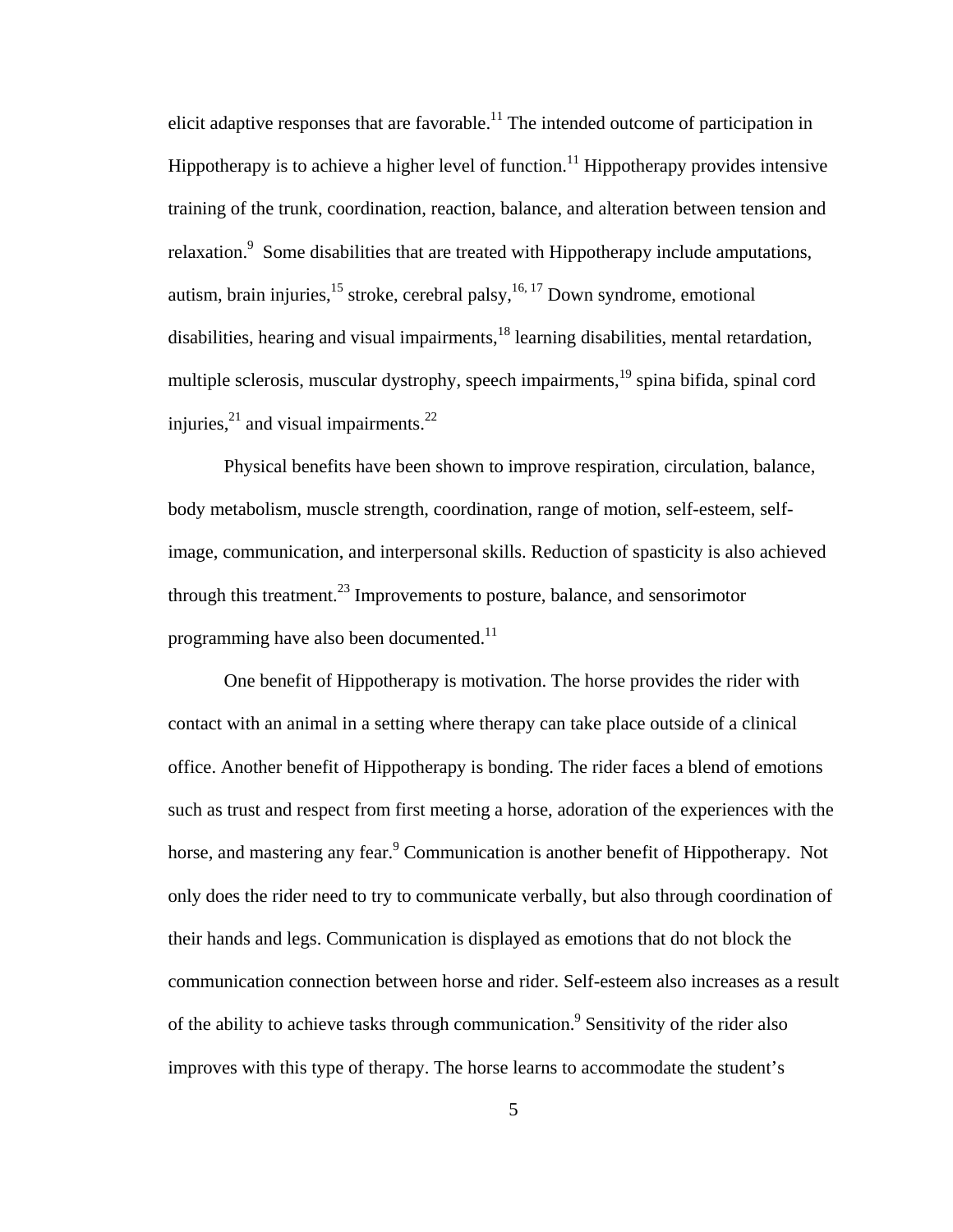consistently unsteady balance. In summary, Hippotherapy can initiate physical experiences that stimulate the student's balance mechanism, exercise his or her various body parts, give input to the joints, and strengthens the muscles.<sup>9</sup>

### Therapeutic Riding

Therapeutic riding is often used as a blanket term to refer to any equine-assisted activity for riders with disabilities. Therapeutic riding is defined as any mounted activity including traditional riding disciplines or adapted riding activities conducted by a NARHA certified instructor.<sup>14</sup> Therapeutic riding serves riders who also have disabilities. In many cases, these riders are higher functioning or function more independently than Hippotherapy clients. Often the rider has an active role of controlling the direction and cadence of the horse.<sup>11</sup> These activities contribute positively to the cognitive, physical, emotional, and social well-being of the riders.<sup>12</sup> Therapeutic riding provides benefits in different areas such as therapy, education, sport, and recreation.<sup>12</sup> Therapeutic riding provides many benefits for the client as well. The benefits seen in Hippotherapy are similar for therapeutic riding since both use the horse. Some of these benefits include vestibular stimulation, improved equilibrium, improved sitting, standing, walking balance, increased joint mobility, greater flexibility, increased gross motor coordination, increased strength, relaxation of spastic muscles, improved reflex time, improved cardiorespiratory function, and increased body awareness.<sup>9</sup>

 Unfortunately, the population of disabled adults and disabled children who can benefit from therapeutic riding is far larger than the number of disabled adults and children who are fortunate to be able to participate in these well designed equine programs.<sup>1</sup>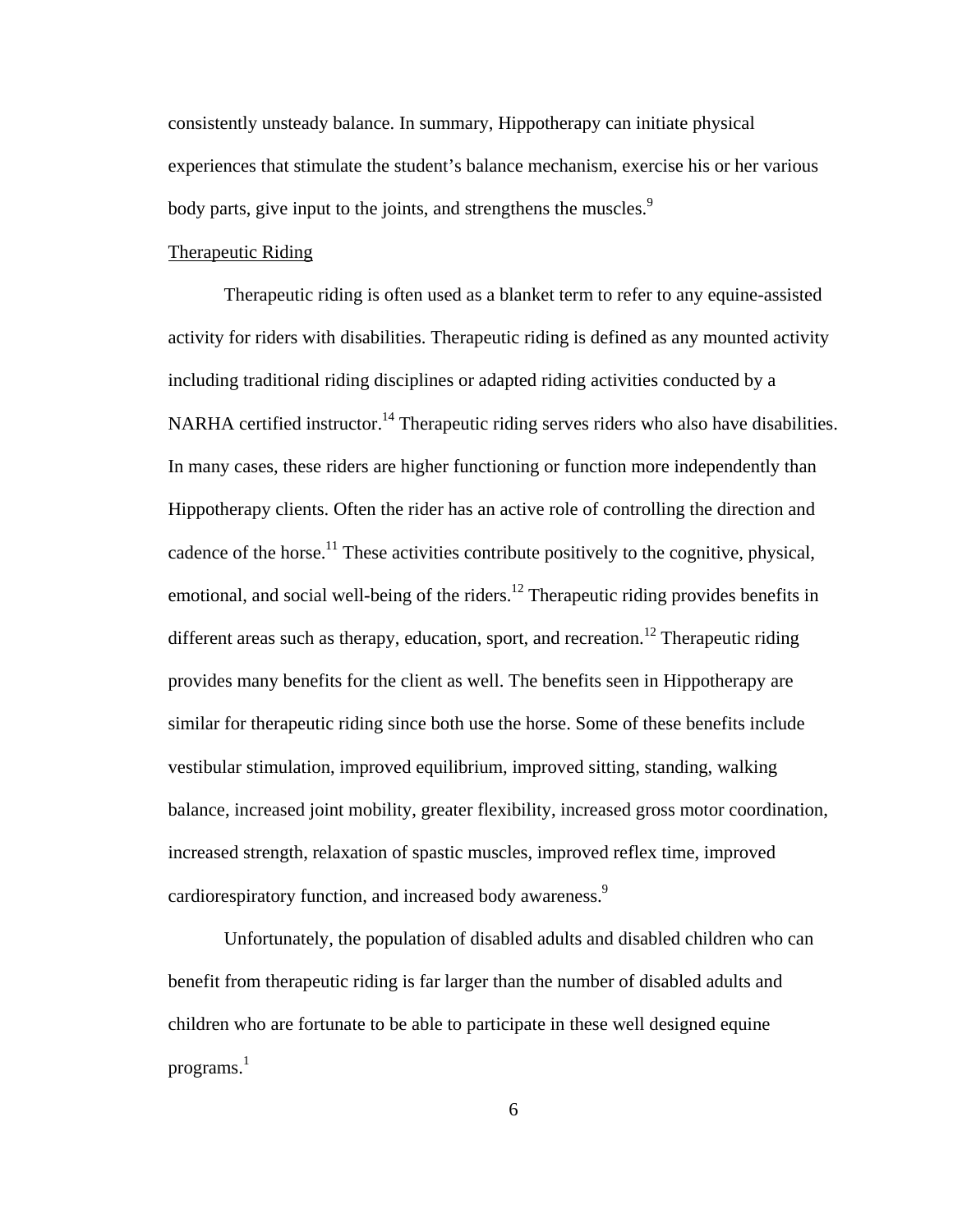Competition or sports riding is used to develop social skills while providing recreational therapy (Potter et al, 1994). Types of competition in this field include trail riding, Special Olympics, and Paralympics.

### Equine-Assisted/ Facilitated Psychotherapy

Equine facilitated psychotherapy (EFP) is experiential psychotherapy involving horses. This type of therapy allows clients to enhance self-awareness and re-pattern maladaptive behaviors, feelings, and behaviors.  $24, 25$  The Equine Facilitated Mental Health Association (EFMHA) is a section of NARHA. EFMHA was founded over 30 years ago as a membership organization that promotes serving the needs of its members, mental health, education, and equine professionals. EFMHA promotes equine facilitated experiences that enhance psychosocial development, education, and growth.<sup>26</sup> Another professional organization for equine assisted therapy is The Equine Assisted Growth and Learning Association (EAGALA). This organization is not affiliated with NARHA, but provides certification for therapists and professional horsemen to promote professionalism and standardization in the field of equine-assisted psychotherapy.

 Equine facilitated psychotherapy includes equine activities such as grooming, handling, longeing, riding, driving, and vaulting. Direct treatment is provided by a licensed mental health professional.<sup>27,25</sup> In a barn setting equine facilitated activates provide tools for building self-awareness, self-esteem, and self-responsibility. People who benefit from equine facilitated psychotherapy can have depression, low self-esteem, learning disorders, anxiety disorders, brain injury, sensory deficits, eating disorders, psychotic disorders, mood disorders, behavioral difficulties, schizophrenia, attention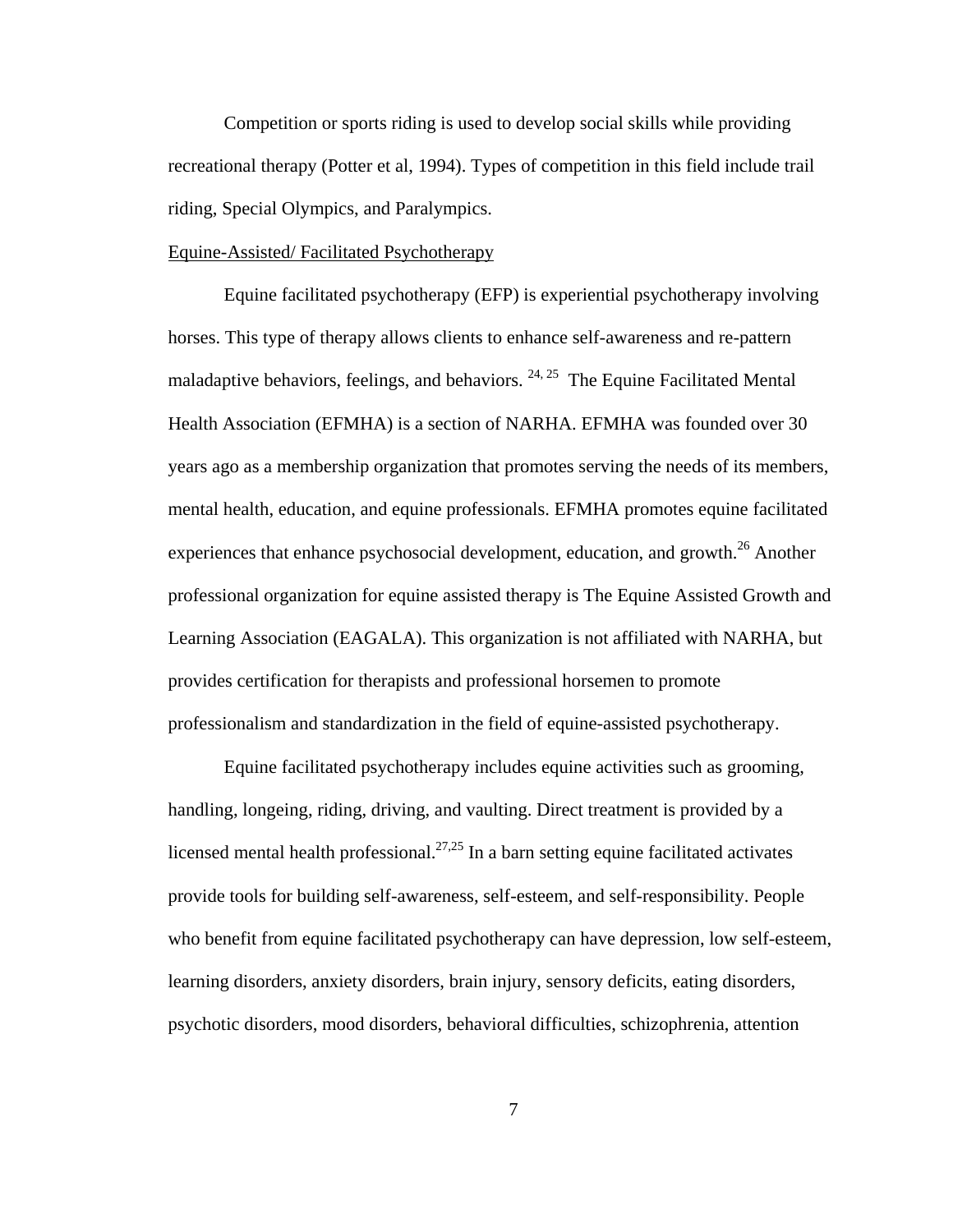deficit hyperactivity disorder, autism, receptive or expressive language disorders, personality disorders, Post Traumatic Stress Disorder, and substance abuse disorders.<sup>28</sup>

 There is a difference between EFP and equine facilitated experiential learning. EFMHA defines the two as:

 Equine Facilitated Experiential Learning promotes personal exploration of feelings and behaviors in an educational format, while Equine Facilitated Psychotherapy both promotes personal exploration of feelings and behaviors, and allows for clinical interpretation of feelings and behaviors. Equine Facilitated Psychotherapy denotes an ongoing therapeutic relationship with clearly established treatment goals and objectives developed by the therapist in conjunction with the client. The therapist must be an appropriately credentialed mental health professional to legally practice psychotherapy and EFP. Equine Facilitated Experiential Learning falls under the heading of Equine Assisted Activities and may be conducted by a NARHA Instructor, an educator or a therapist. Experiential Learning refers to a style of learning that occurs when a person is interacting with the environment, including the people, animals, and situations involved. This involves learning by doing and may take place during a short period of time, such as during a workshop, or during regularly scheduled sessions.<sup>29</sup>

# Types of Horses Used in Equine-Assisted Therapy Programs

 A wide variety of horses are used in equine-assisted therapy programs. Conformation of a therapy horse or potential therapy horse does not need to be perfect; however soundness of the horse is essential. No one type of horse can fill all the roles at a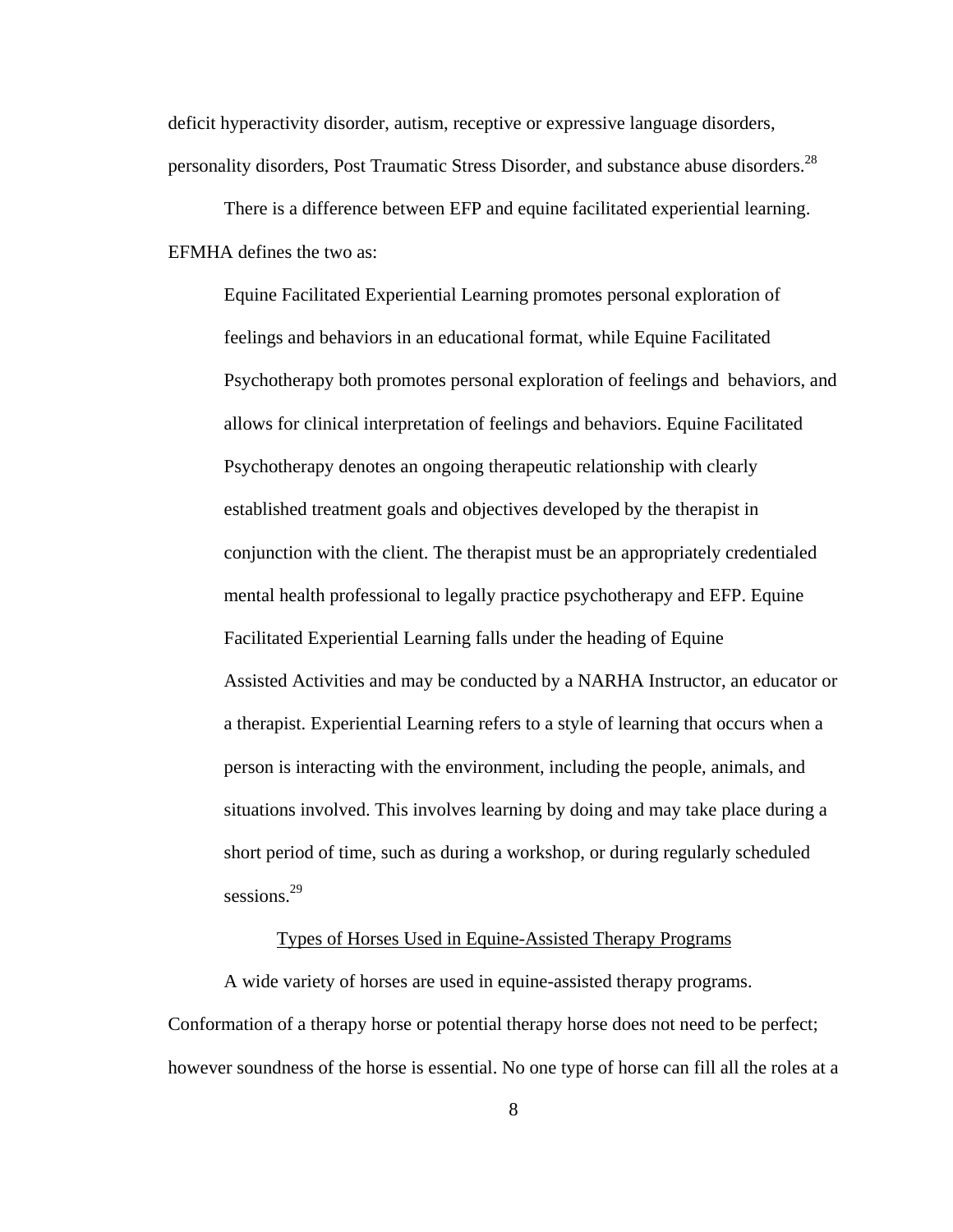therapeutic riding center. Any conformation faults must not affect soundness, health, and way of going. Age can vary widely for a therapy horse. A young inexperienced horse is generally not suitable. An aged horse may be experienced, but can have a shorter span of usefulness. Training time available, length of time horse will be useful, and costs are factors that need to be considered when determining a horse based on age. Health is another consideration, and any therapy horse or potential therapy horse needs to be in good health.12 Smoothness of gait is not always a requirement. In some cases roughness of gait is desired for more sensory input of the rider. Generally the horse needs to move forward easily and freely, pick up his feet, and respond readily to voice commands. Horses also need to have a positive attitude, good manners, be reliable, be adaptable to different situations, and has had previous training with varied experiences.<sup>12</sup>

 Currently there are no standards, national or international for trial periods of potential therapy horses, which are conducted after an initial training period. The recommendation of two weeks is considered to be sufficient, but four to six weeks allows horses to settle into their new environment and be exposed to different situations in which they will be working. $12$ 

#### Scientific Research and Therapeutic Riding

 In 1991, NARHA developed a five-year strategic plan to address the need for the development of an equine facilitated therapy research program due to the lack of scientific documentation of the benefits of therapeutic riding.<sup>13</sup> Currently there is a widening variety of scientific research on physical therapy and occupational therapy benefits for disabled people who participate in Hippotherapy or therapeutic riding.<sup>30,</sup> 16,3,15 17, 18, 19 Current research also supports Hippotherapy as an adjunct to traditional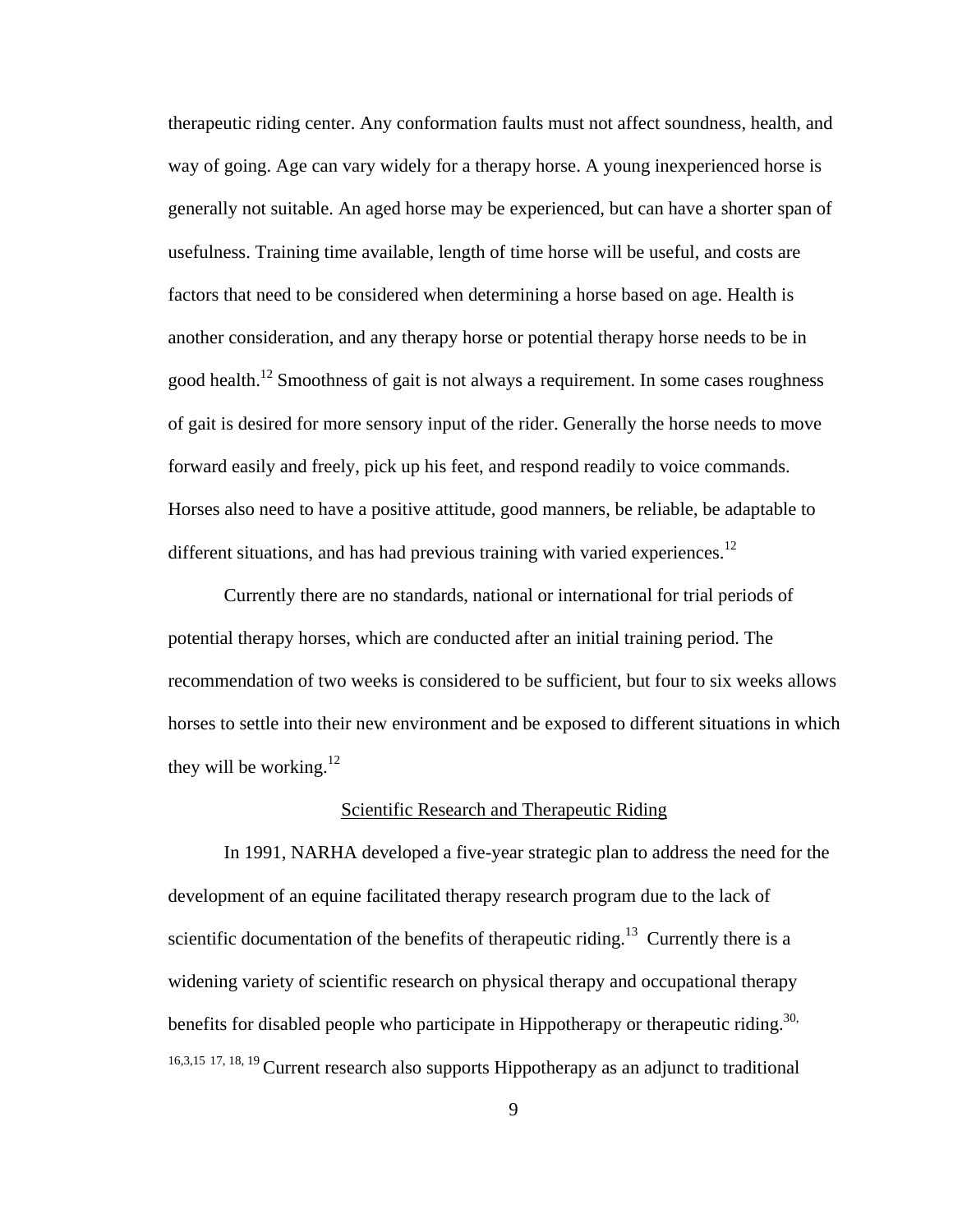physical and occupational therapy.11 However, this area is in need of more current research and research to address a broader scope of different disabilities.

 Currently the scientific research on horses used in therapy is limited to few published studies within the industry.<sup>31, 33</sup> Opinions vary in the industry on therapy horses and stress, but published scientific evidence is lacking. There is a great need of scientific research to further launch equine-assisted activities as a professional industry.

A study by Anderson and others $31$  assessed different methods for selecting horses used in therapeutic riding programs. Both therapy (76 horses) and nontherapy (27 horses) horses were used from five therapeutic riding centers. A subjective temperament survey was completed for each horse by three therapeutic riding instructors or the most knowledgeable person at each site. Blood was collected to assess plasma cortisol, norepinephrine, and epinephrine levels. A reactivity test was then administered using three novel stimuli, a walking and vocalizing toy pig, popping a balloon, and opening of an umbrella. Behavior was then recorded and a reactivity score was assigned. $31$  Reactions to the novel stimuli varied with popping of a balloon eliciting the least reaction and the opening of an umbrella eliciting the greatest reaction. There was poor agreement between instructors on the temperament surveys. No significant correlations were found among hormone concentrations, reactivity scores, and average reactivity scores. There were no significant correlations among total temperament score, average reactivity score, and hormone concentrations. Similarly, there were no significant correlations found among basal hormone concentrations, temperament, and reactivity. The authors concluded that it is hard to predict the suitability of a potential therapy horse based on temperament or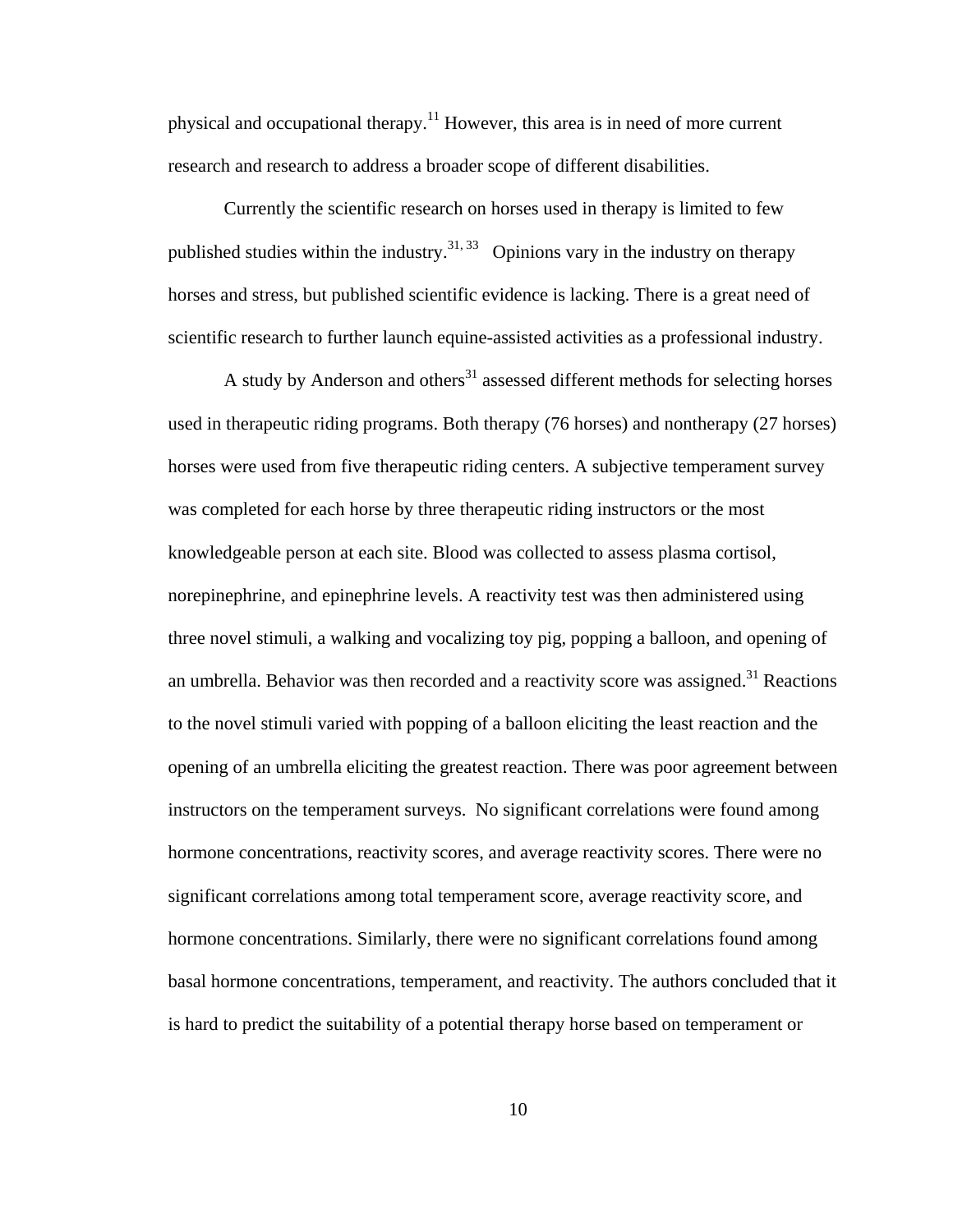reactivity, and that programs need to be wary of the belief that a therapy horse does not adversely react to novel stimuli.<sup>31</sup>

Another study by Kaiser and others<sup>33</sup> assessed observable stress related behaviors of horses used in therapeutic riding programs. Fourteen horses were used in five groups with riders including able bodied riders, physically handicapped riders, psychologically handicapped riders, at-risk children, and special education children. The objective of this study was to determine what group of riders elicited higher stress or frustration in the horses. Equine behavior was observed and recorded for two minutes. Once all horses in the arena were observed one time, a variable scale for recording observations was used. This scale depended on how many horses were in the lesson at a given time. Seven behaviors were recorded that were indicative of stress, irritation, or frustration. These behaviors included pinning ears back, raising the head, turning the head left or right independent of the rider's control, tossing and shaking the head, lowering head carriage, and defecating. All horses were used no more than three consecutive hours, four days a week.

Kaiser and others<sup>33</sup> reported that the mean number of stress-related behaviors was variable for each riding group. No significant differences in behavior were found among riding groups, however the mean number of stress-related behaviors was higher for the horses when ridden by at-risk riders. The most common stress related behavior exhibited for all five groups was head movement. There were no significant correlations between horse age and mean number of horse behaviors observed.<sup>33</sup> Unfortunately, no other stress related parameters were used to measure stress other than observable behavior.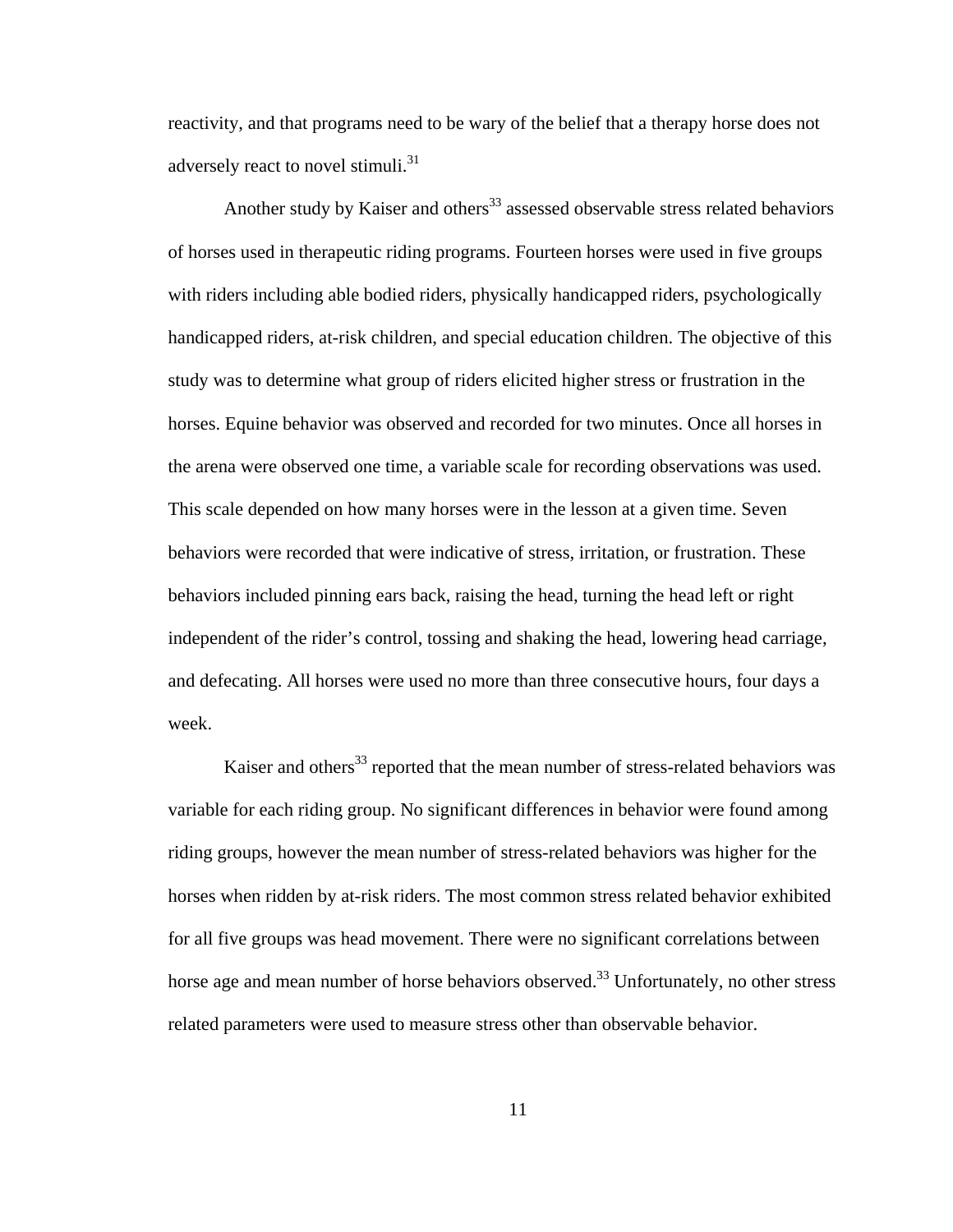#### Stress in Equine Studies

 Stress requires an animal to make abnormal or extreme adjustments to its physiology or behavior in order to cope with adverse aspects of management or environment. These responses are the effects of stress. Stress cannot be avoided because demands will arise to provide the necessity to resist or adapt to the changing environment. Once a stressor is perceived by the animal, physiological changes occur within the body to help the animal resist stress. To be able to measure stress, parameters must be measured to indicate that the animal is responding to stress. Behaviors that are indicative of stress and physiological measures provided data that can be used as measures of stress.34

 Some physiological responses to stress are increased heart rate, increased rate of breathing, increased cortisol concentrations, splenic contraction, increased muscle blood flow, increased metabolic rate, sweating, dilation of bronchioles, increased sensitivity of nerves supplying skeletal muscle, and increased mobilization of liver glycogen and fat stores<sup>35</sup>

Stress elicited from increased confinement and isolation has resulted in increasing gradations of responses.<sup>36</sup> Stress is also elicited from transportation of the animal. Standards are being formed for transportation of horses going to slaughter in the United States. Equine transportation research has included transportation for breeding, showing, and racing. Hauling is a stressor for horses and can lead to salmonellosis, high heart rates, and changes in plasma ascorbic acid and cortisol concentrations.<sup>37</sup> Transport stress is composed of different influences that affect the physiological reactions horses have during transport. These influences include air condition, loading conditions, the horse's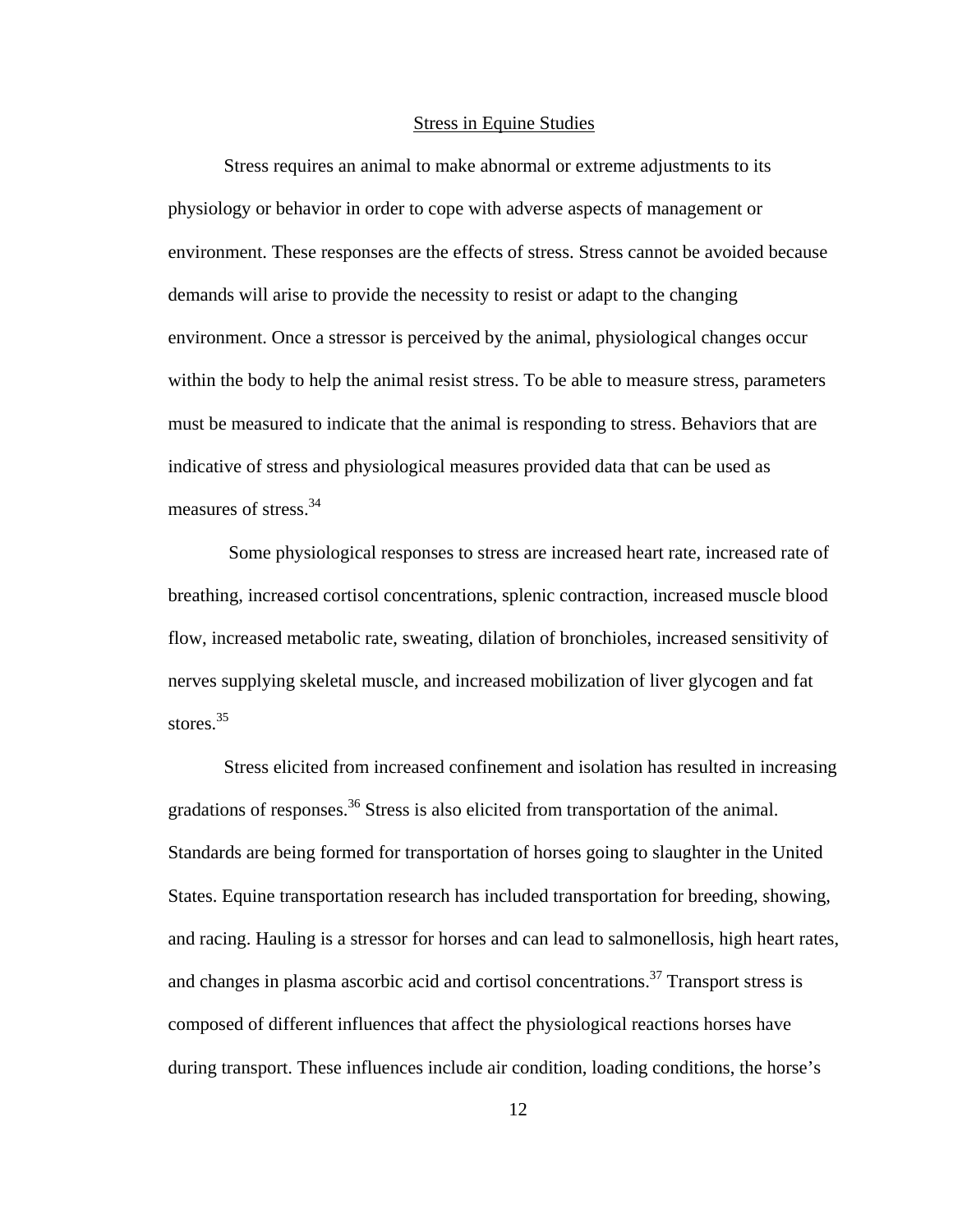orientation to the van or trailer, vibrations of the vehicle, confinement, density, head positions, and other potential stress sources.<sup>38</sup> In one study, plasma cortisol concentrations increased before transport, however this increase reflected hemoconcentration rather than transportation itself. The stress associated with hauling was not significantly greater than the experience of penned horses.<sup>37</sup> Another influence that effects stress during transportation is whether the horses received water before or during transport. Horses that did not receive water had cortisol levels increase throughout the transportation duration.<sup>39</sup>

Heart rate is affected by transport stress and it is also influenced by the driver's hauling ability. Horses hauled by an inexperienced driver had higher heart rates and more muscular movements for continual postural adjustments for balance preservation compared to horses hauled by an experienced driver. All groups had a discontinuous involvement of the sympathetic nervous system. The sympathetic nervous system was involved when there was fear during high stimuli, and then discontinued during halt phases as indicated by a placid status from horses.<sup>38</sup> Heart rate was also significantly elevated when horses are not watered before or during transport.<sup>39</sup>

#### Cortisol: A Measurement of Stress

Cortisol is a stress hormone. Cortisol concentrations increase during exercise<sup>40</sup> and cortisol has anti-inflammatory effects, and immunosuppressive effects after exercise.<sup>41</sup> After submaximal or maximal exercise, cortisol increases two- to threefold with a peak occurring 15-30 minutes after exercise. These levels return to pre-exercise levels within an hour. In untrained horses, cortisol levels were higher and took longer to clear from the blood than in trained horses. $42, 35$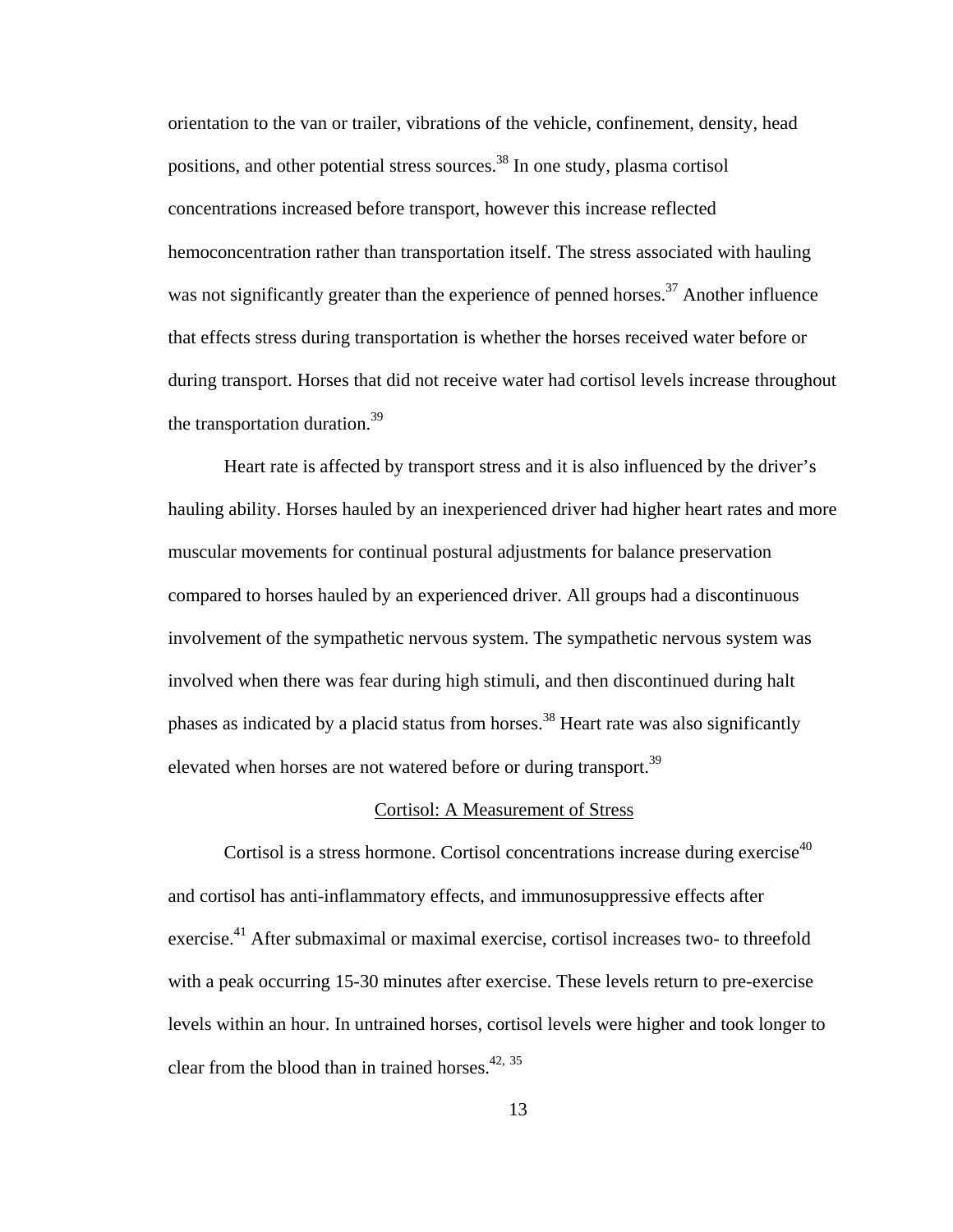Cortisol has a circadian rhythm in the horse which is highest in the morning and lowest in the evening.<sup>42, 43</sup> The circadian rhythm can be disturbed by removing the horse from its accustomed environment and placing it in a novel environment.<sup>44</sup>

 Emotional stress also influences cortisol levels. An example of this is competition show jumping horses. These horses had higher basal resting levels than horses not competing.<sup>45</sup> This kind of emotional stress was also seen in transportation.<sup>38</sup> Cortisol does not protect against stress itself, rather it protects against the body's reactions to stress and prevents these reactions from being over-expressed and threatening. $42$ 

# Cortisol and Age

Age also affects endocrine responses to exercise because there are changes in hormones associated with cardiovascular function, endocrine and paracrine factors, control of metabolic function, and stress hormones.<sup>41</sup> Cortisol production and secretion increases with age due to fewer receptors in the hippocampus.<sup>46</sup> Age-induced alterations in hormones coupled with cardiovascular function may be part of the mechanism of age induced declines in exercise capacity.47

#### Heart Rate: A Measurement of Stress

 Heart rate adapts to exercise demands of the horse; however it also can also increase due to anxiety and apprehension. Heart rate response is proportionately larger in lower work loads because the heart rate levels off at a maximal level  $(HR<sub>MAX</sub>)$  when responding to high work intensity exercise. Horses that are trained have lower heart rate responses compared to less trained horses.<sup>48</sup>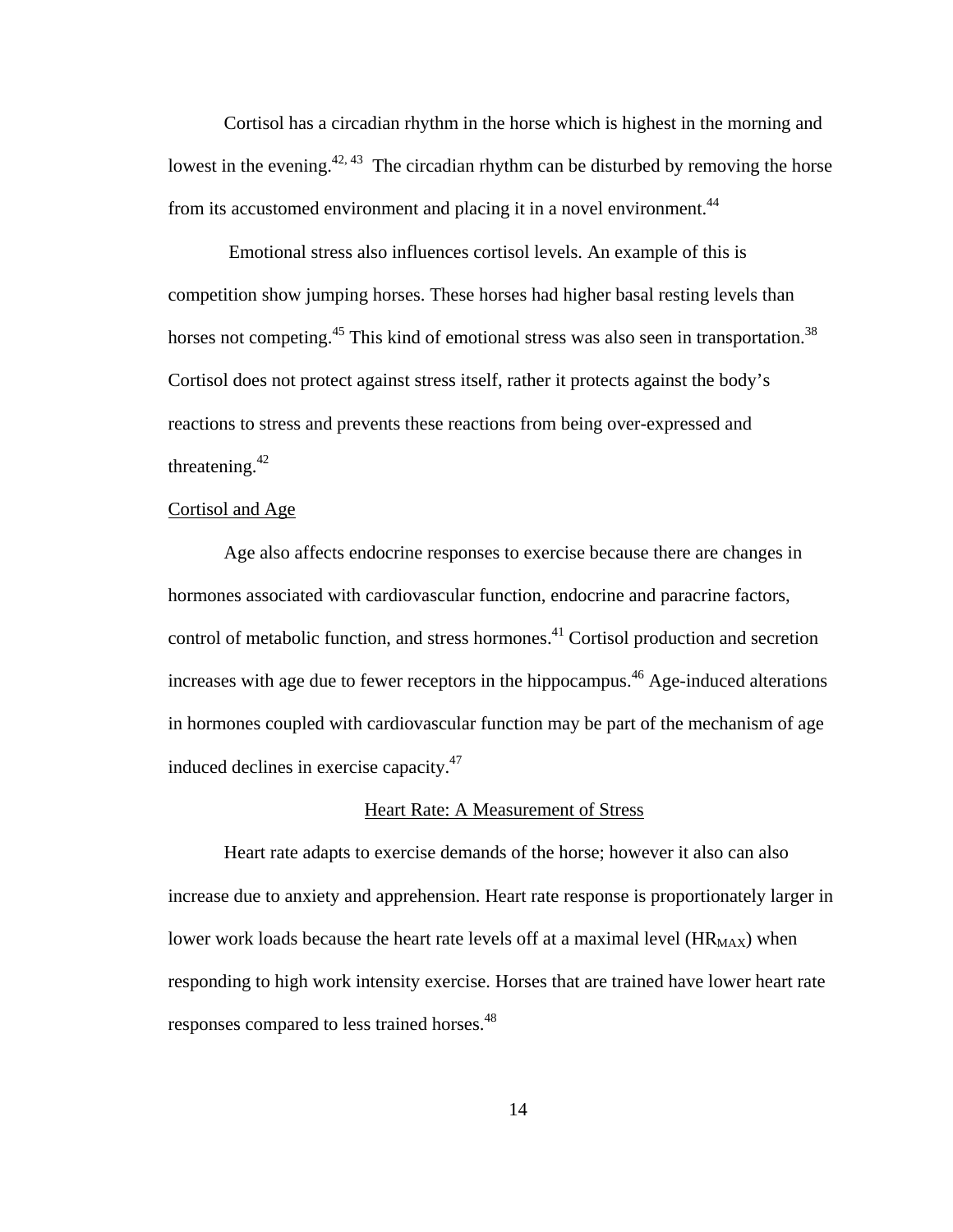Maximal heart rate is individualized and reached at variable exercise intensities, generally between 219-239 beats per minute. Once  $HR_{MAX}$  is obtained, heart rate cannot further increase. The work intensity that  $HR_{MAX}$  is obtained is also variable and correlated with maximum oxygen consumption ( $VO<sub>2MAX</sub>$ ). Often work capacity is defined as the use of speed at a heart rate of 200 beats per minute  $(V_{200})$ .<sup>48</sup> Submaximal heart rate is defined as less than 150 beats per minute. This is below the anaerobic threshold.<sup>35</sup>

One study by McCann and others<sup>49</sup> explored heart rate, respiration rate, and behavior between normal and highly reactive yearlings. Thirty-two Quarter Horse yearlings were grouped into two pens based on normal or nervous emotionality. Each yearling was then separated into a holding pen with a chute where respiration, heart rate, and behavior were recorded. Emotional behavior was rated as highly nervous, nervous, normal, or quiet. Higher heart rates were correlated with higher emotionality or nervousness. Normal yearlings had lower heart rate compared to nervous yearlings; however, the average respiration rate did not vary between normal and nervous yearlings.49

 Another study, explored age-induced decline in aerobic capacity. Eighteen healthy unfit mares were grouped into three age categories, young, middle aged, and old. Measurements included  $HR_{MAX}$ , VO<sub>2MAX</sub>, oxygen pulse at VO<sub>2MAX</sub>, and velocities at HR<sub>MAX</sub>. All mares were measured during pre-training, during training, and at posttraining with graded exercise tests on a treadmill. Mares were in training for three weeks, with a total of twelve weeks for the entire study. Results showed that aging results in the decrease of HR<sub>MAX</sub> as compared to middle aged and young horses. There were no differences of  $HR_{MAX}$ , VO<sub>2MAX</sub>, oxygen pulse at VO<sub>2MAX</sub>, and velocities at  $HR_{MAX}$  in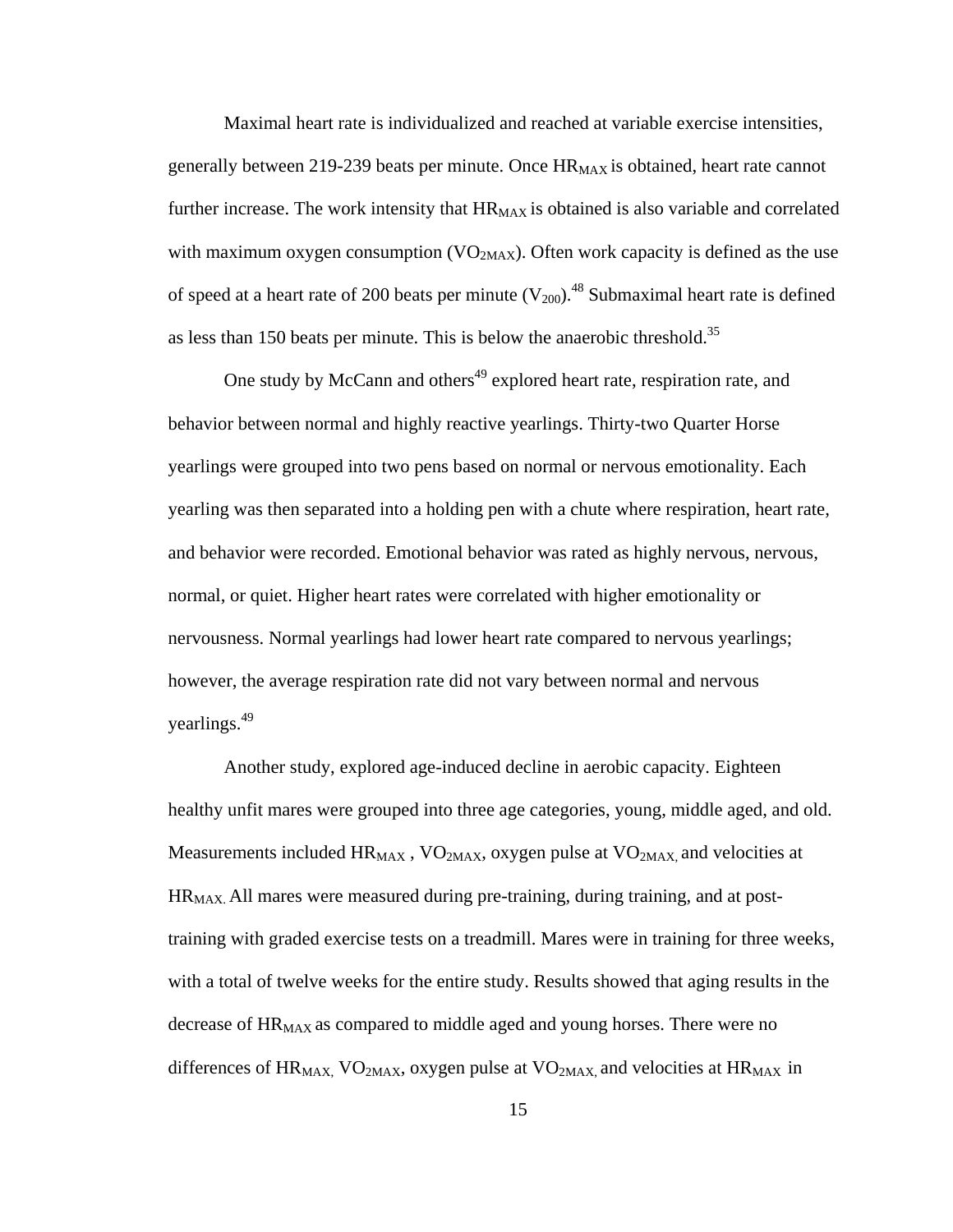young and middle aged horses before or after training. Older horses had lower levels of  $HR_{MAX}$  oxygen pulse, and  $VO<sub>2MAX</sub>$  at lower velocities than young and middle aged horses. When all these unfit horses underwent training,  $HR_{MAX}$  was not altered in any age group. Training did increase all other parameters in all age groups. Older horses also had a longer  $VO<sub>2</sub>$  recovery time before and after training.<sup>50</sup>

## Immunology: A Measurement of Stress

 Immunology is the branch of science that focuses on the immune system and its responses. Blood cells have many functions including transporting hormones, waste products, nutrients, antibodies, ions, and other substances.<sup>51</sup> Neutrophils phagocytize bacteria by use of specific granules and modified lysosomes.<sup>52</sup> Neutrophils are an important part of nonspecific and specific cellular defense against invading microorganisms. Chemotaxis is one of the initial mechanisms where these cells are attracted to the site of infection.<sup>53</sup> Neutrophils are the most abundant and constitute about 60-70 percent of the blood leukocytes or white blood cells. The typical neutrophil count for horses is between twenty to sixty-five out of 100 total cells.<sup>51, 54</sup>

 Eosinophils are granulocytes that defend against parasitic helminths and other inflammation mediators. The main products are modified lysosomes and specific granules which aid against parasitic infections.<sup>52</sup> Eosinophils constitute about 2-4 percent of blood leukocytes. Typically the count for eosinophils for horses is between one and four out of 100 total cells. $51, 55$ 

 Basophils are a granulocyte that releases histamine and other mediators of inflammation. The main products of basophils are specific granules that contain heparin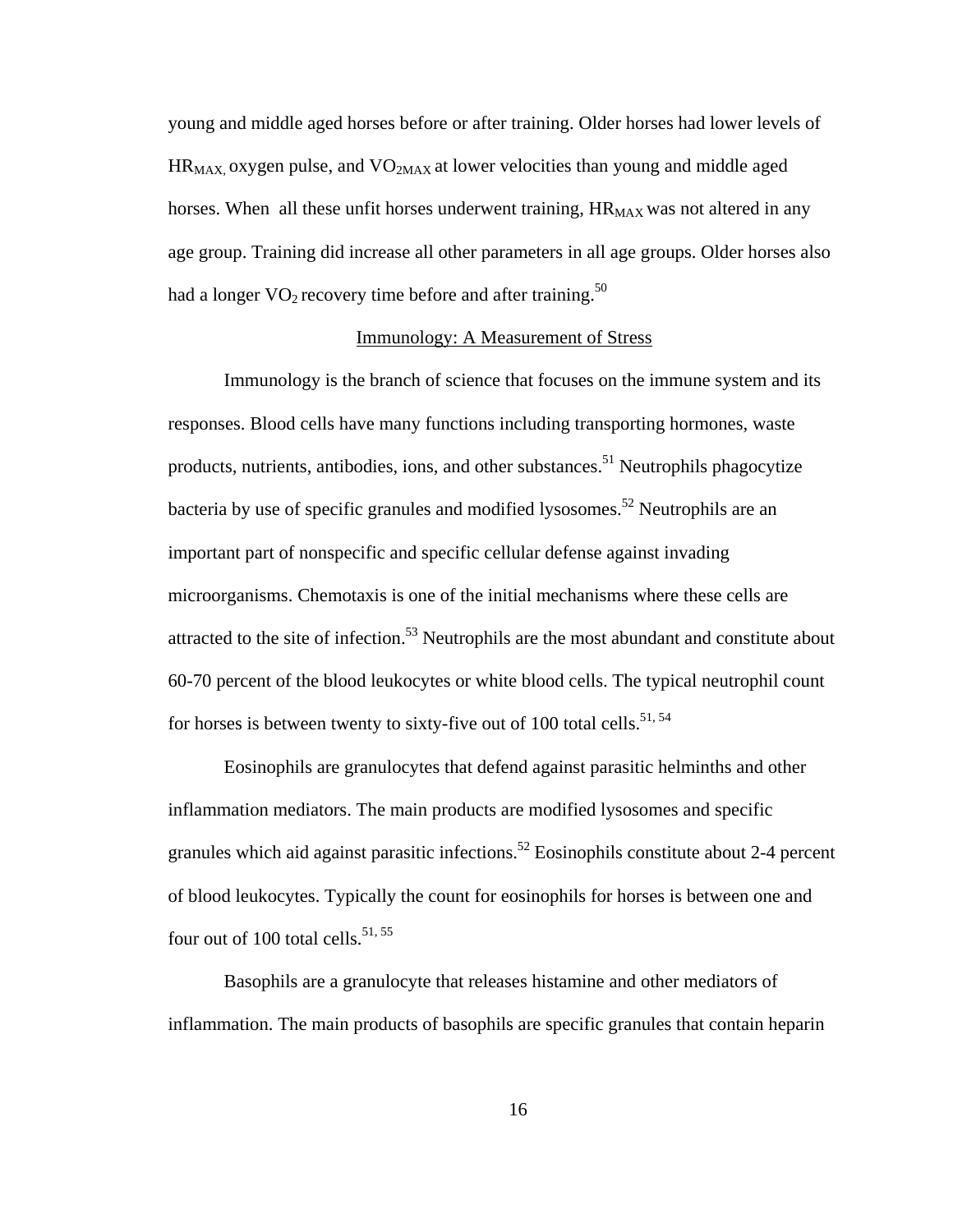and histamine.<sup>52</sup> Basophils constitute less than one percent of blood leukocytes.<sup>51</sup> The typical range of basophils for horses is between one and three out of 100 total cells.<sup>55</sup>

 Lymphocytes constitute two cell types, B-lymphocyte and T-lymphocyte. Blymphocytes generate antibody producing terminal cells, the main products are immunoglobulins. T-lymphocytes kill virus-infected cells with the main products being substances that kill and interleukins which control the activity of other leukocytes. $52$ Lymphocytes can be large or small and constitute twenty to thirty percent of blood leukocytes, with a typical count between twenty and sixty-five out of 100 total in the horse. However, this range can be from two to ninety out of 100 total cells.<sup>51, 55, 56</sup> Exercise tends to increase lymphocyte counts as compared to pre-exercise levels. $57$ 

 Monocytes are the largest agranular leukocytes which are young macrophages. Monocytes process antigens, phagocytize, and produce cytokines. The typical monocyte count for horses is one to six out of 100 total cells.<sup>51, 55</sup> The monocyte count increases after exercise compared to before exercise.<sup>57</sup>

 Stress can cause immunosuppression, which leads to disease susceptibility. Exercise can transiently effect neutrophil functions and nonspecific defense mechanisms. However, exercise does not effect specific immune defenses. An increase in the neutrophil to lymphocyte ratio (N: L) coupled with increased cortisol concentration are indicators of stress. $53$ 

# Immunology and Age

Immune function decreases with advanced age which can lead to susceptibility to infection, tumor development, and autoimmune disease. Age-related changes in immune function can be exacerbated by stressors, which includes exercise. Corticosteroids also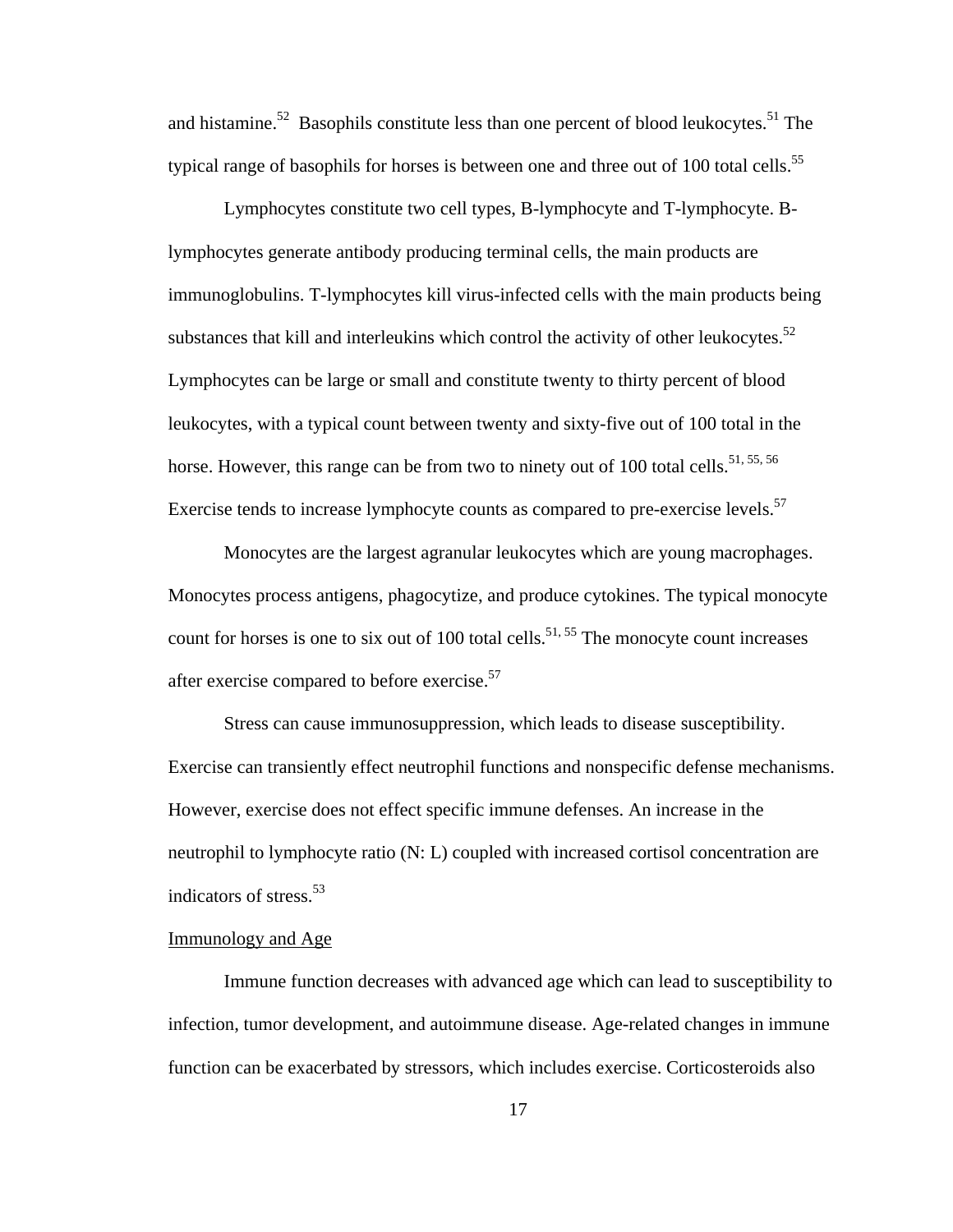are mediators of exercise-induced immune changes which can suppress the production of Interleukin-2 (IL-2) and other cytokines.<sup>46</sup> Total lymphocyte counts for horses typically decrease with age.<sup>58</sup> This decrease in lymphocyte counts with age are related to health, but can be a sign of age induced alterations of the immune system.<sup>58</sup>

Age is associated with alterations in lymphocyte subset T-cells (CD4+ and CD8+). In one study, older horses had lower monocyte counts post-training in a graded exercise test. Their lymphocyte count rose higher after exercise than middle aged and younger horses. The authors attributed the rise to age. Older horses had higher numbers of CD4+ (T-helper cell) lymphocytes at rest; however middle aged horses had comparable numbers to older horses. However, age did not have an effect of CD8+ (Tcytotoxic cell) lymphocytes, and training increased the number in all ages.<sup>59</sup> This suggests that exercise effects immunology of aged horses because healthy aged horses have been found to have a significant decrease in lymphocyte, T cells (CD4+ and CD8+) and B cell counts at rest.<sup>60</sup>

Like lymphocytes, typically monocyte numbers decrease with age. This also can be attributed to an age-induced decline of immunity. Increases in basophil and eosinophil counts for adult horses is typically due to changes in immunity due to exposure of parasites. Neutrophil counts typically remain unchanged in adult horses and is not affected by aging (Cebulj-Kadunc et al, 2003).

### Exercise Physiology and Age

Because many horses used in equine-assisted activities are older, it is important to understand physiology of the aged horse during work. Aged horses have similar submaximal oxygen consumption as compared to younger horses, however this is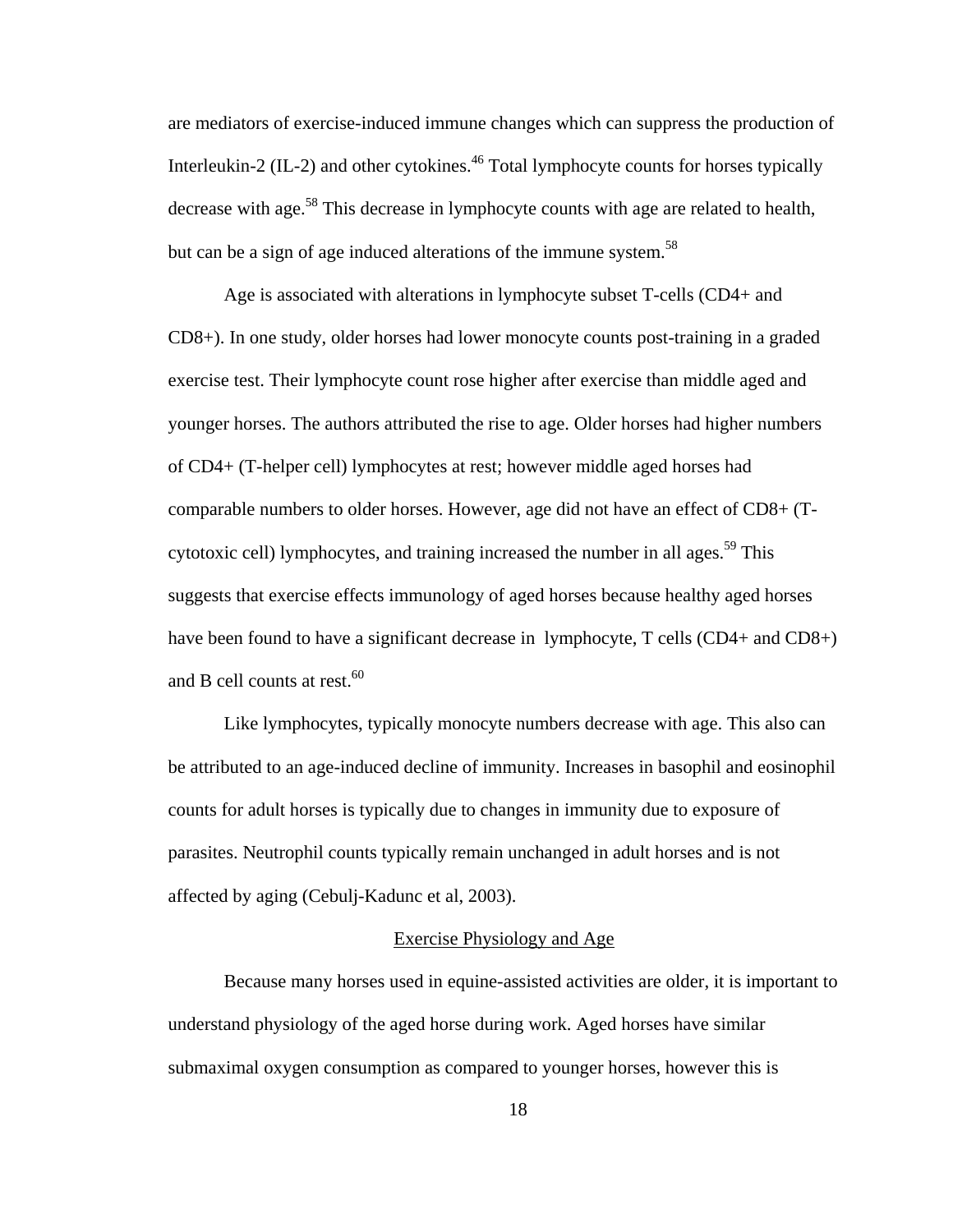significantly decreased if the aged horses (20 years or older) are unfit. During exercise, older horses fatigue at lower intensities exercise than their younger counterparts. They also have differences in aerobic capacity, lactate levels, and exercise capacity than younger horses.<sup>59</sup> At any submaximal speed older horses had to work at a higher relative velocity  $(VO<sub>2</sub>)$  than younger horses. Aging is also associated with physiological changes, decrease in relative maximal velocity ( $VO<sub>2MAX</sub>$ ), decrease in maximal heart rate, and a decrease in muscle mass.<sup>61</sup> Clearly, decline in aerobic capacity and anaerobic power is due to the effects of aging on physiological functions.<sup>41</sup> It should be noted, however, that Hippotherapy only involves the horse at a walk or trot so anarerobic thresholds are never approached. Unfit older horses cannot thermoregulate as well as younger unfit horses. This is due to the decline in the cardiovascular system, specifically a compromise in cardiac filling pressure and cardiac output during exercise.<sup>50</sup> The insulin-like growth factor (IGF-1) concentrations decline with age thus altering immune function, endocrine function including cortisol, metabolic function at rest and exercise. A lowered cortisol response may be attributed to age-related alterations in T-cell function and immunosenescence.<sup>41</sup>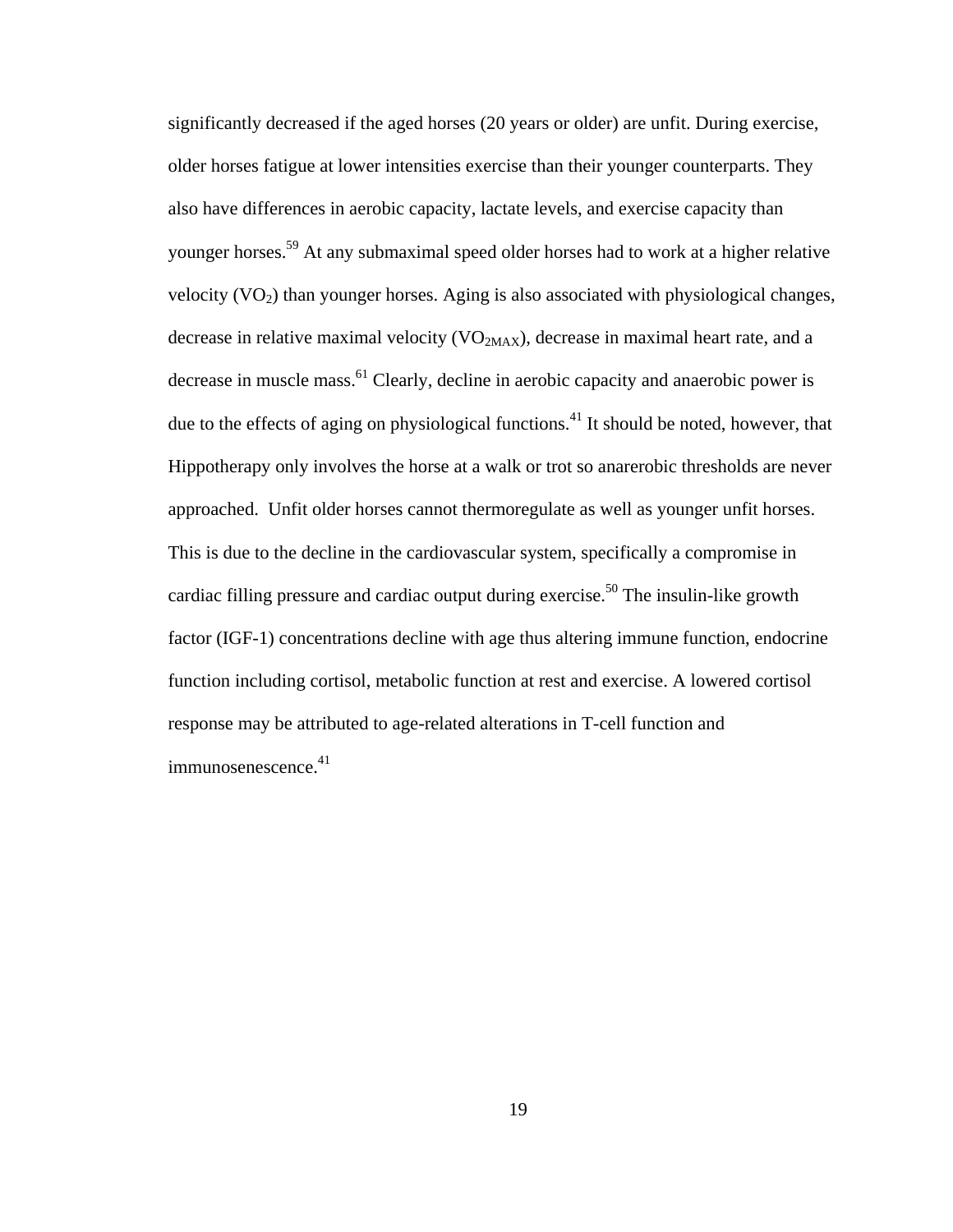#### CHAPTER III

# METHODOLOGY AND RESULTS

## Materials and Methods

#### General

 Five Quarter Horses, four geldings and one mare, from the University Therapeutic Riding Center (UTRC) at Texas Tech University, were used in the study. The range of age for the five horses was eight to twenty-seven years (Table 3.1). Hippotherapy experience for all five horses spanned nine months to seven years (Table 3.1). The mean body condition score<sup>62</sup> of the horses was six (Table 3.1). The mean weight was 561.8 kg measured by a MTI-500 Weight System (Equine Racing Systems Inc., Washougal, WA, Table 3.1). All sessions were conducted inside the covered enclosed arena (36.57 meters wide x 76.20 meters long) of the Texas Tech Equestrian Center, Wolfforth, TX. All doors leading into the arena were closed. The horses were housed in the University Therapeutic Riding Center two-acre pen with three-sided shelters (6.09 meters long x 3.65 meters wide). Water and hay were provided *ad libitum*. All equine management and care procedures and the study protocol were approved by the Texas Tech University Animal Care and Use Committee.

The design of the study consisted of monitoring five horses as they completed two treatments, a five-hour Control treatment and a three-hour Hippotherapy treatment included a one-hour pre-session and a one-hour post-session measurement period. Horse responses in three consecutive Hippotherapy sessions were evaluated, because NARHA recommends a limit of three consecutive therapy sessions per day for each therapy horse.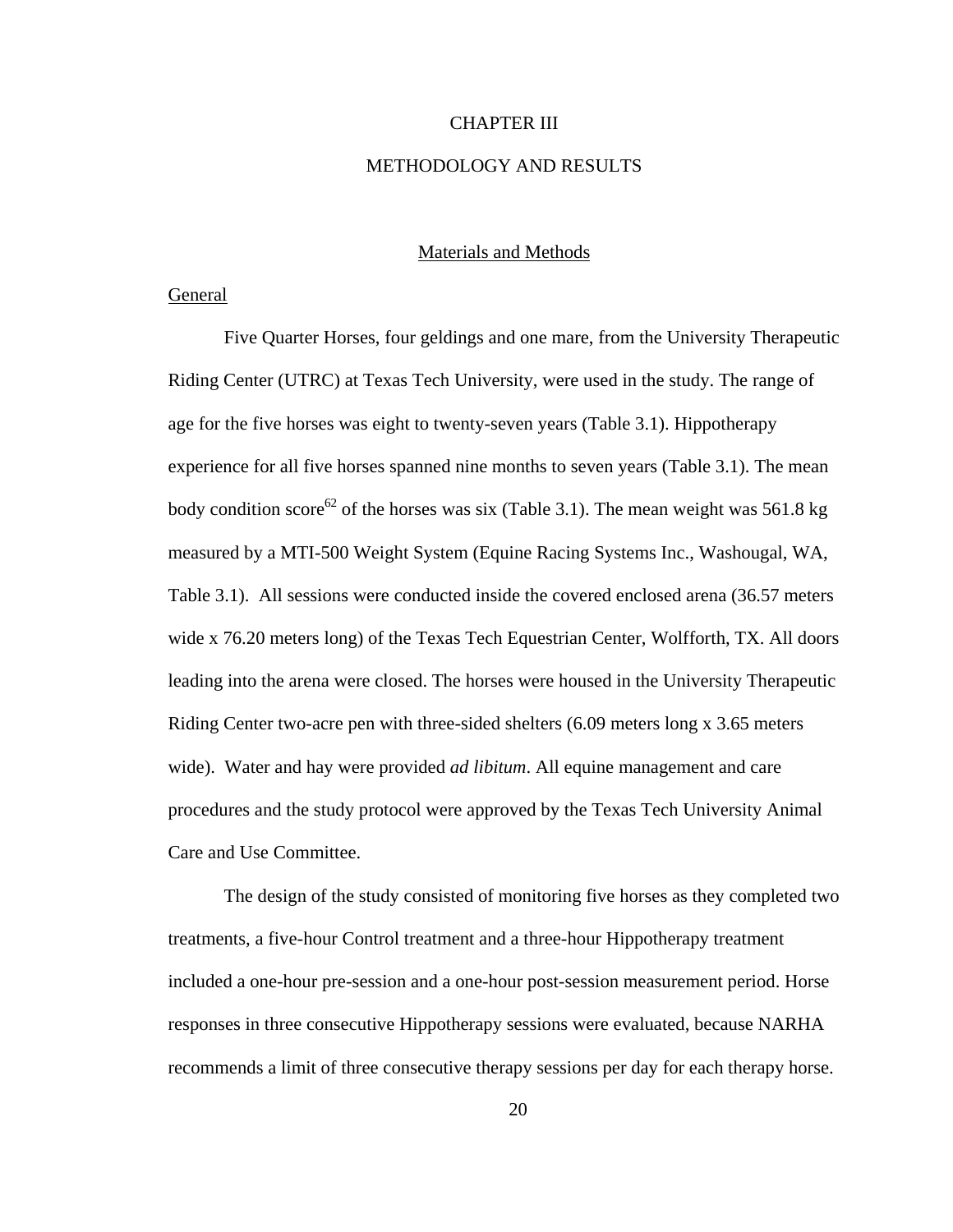The control treatment was conducted at rest. Horses were tacked up with saddle pads, single handle surcingle, English leather breast collars and halters and tied to a metal fence ambient the arena located next to the mounting ramp. This area was used as horses waited for their next session. Each horse completed one five-hour control treatment. The control and Hippotherapy treatments did not take place on the same day. The control treatments started at 1200 h and ended at 1700 h. Heart rate was measured every three minutes or 20 measurements per hour, with 100 measurements total per horse. Blood was collected hourly by jugular venipuncture for cortisol and blood data, ambient temperature, and rectal horse temperature were taken at the beginning of each hour; six times total (Table 3.2).

 The second treatment monitored the horses during Hippotherapy sessions. All horses completed the Hippotherapy treatment one time. The riders were pediatric clients of the University Medical Center and current Hippotherapy clients of the UTRC. These children had various disabilities requiring two side-walkers and a horse leader for therapy. However, the level of involvement in each child's disability was variable. The Hippotherapy treatment started at 1200 h. Pre-session measurements occurred from 1200 h to1300 h to establish baseline measurements of heart rate, horse temperature, and cortisol concentration. Blood was collected for cortisol measurement by jugular venipuncture. At 1300 h the first Hippotherapy session started. This session began when the child arrived, was fitted by a physical, occupational, or speech therapist with a riding helmet and cloth safety belt with one handle on each side. Each child was placed on the horse at the mounting ramp by a therapist. The mounting ramp was made of metal and consisted of a 10.97-meter long ramp for wheelchairs on the left side. Stairs lead up to the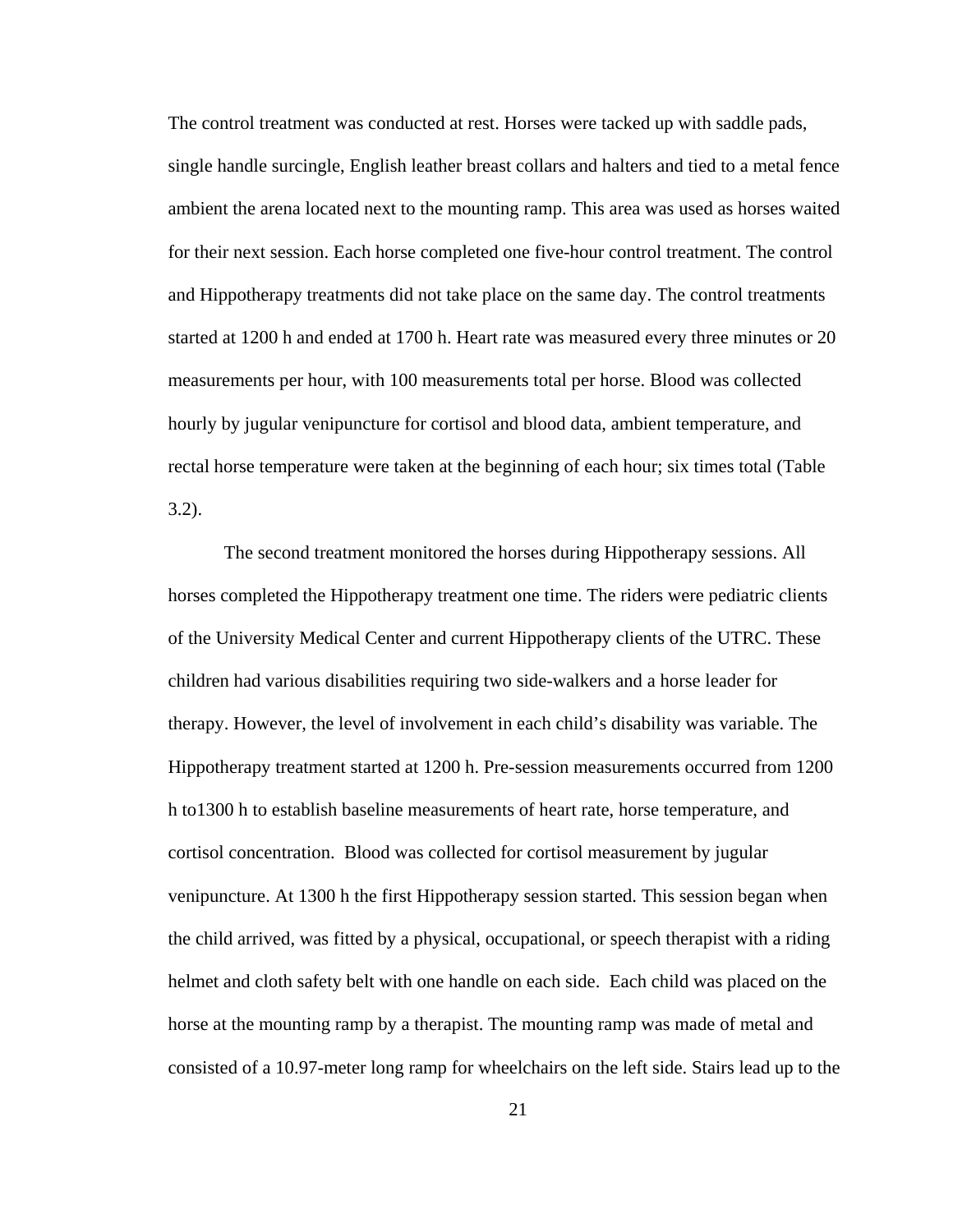highest portion. The bottom was an incline for wheel chairs to reach the top. To the right of the ramp was a space for the horse to move up next to the ramp. To the right of the ramp where the horse was placed is a three-foot space for the horse to enter a metal mounting block. The left sidewalker stood on the uppermost portion of the ramp, where the client and therapist were located. The right sidewalker was on the mounting block. The horse leader was in front of the horse. Once the child had mounted, the child, horseleader, and side-walkers walked into the arena with the therapists to begin the Hippotherapy session. Both the right and left sidewalkers held the cloth handles located on the side of the belt around the waist placed by the therapists. Heart rate measurements were taken throughout the Hippotherapy treatment session, twenty measurements for the session. Each action of the session was also noted (ie. trotting, halting, and participating in individualized therapy activities with the therapist). Each session lasted fifty minutes. At 1350 h the child was dismounted and led out of the arena by the therapist. The horse was lead out of the arena once the child was in the custody of their parents. Ambient temperature, horse temperature, and blood were collected for 1400 h. The horse was tied back to the same metal fence located in between the mounting ramp and the arena. At 1400 h the second Hippotherapy session started. The same process occurred for session two. The rider was mounted on the horse using the mounting ramp and then led into the arena for the session to commence. Twenty heart rate measurements were recorded during the session, as well as each action of the therapy. At 1450 h the rider was dismounted with the aid of a therapist and escorted out of the arena. The horse was then taken out of the arena for temperature, horse temperature, and blood collection and then retied. At 1500 h the last Hippotherapy session started. The same procedure for mounting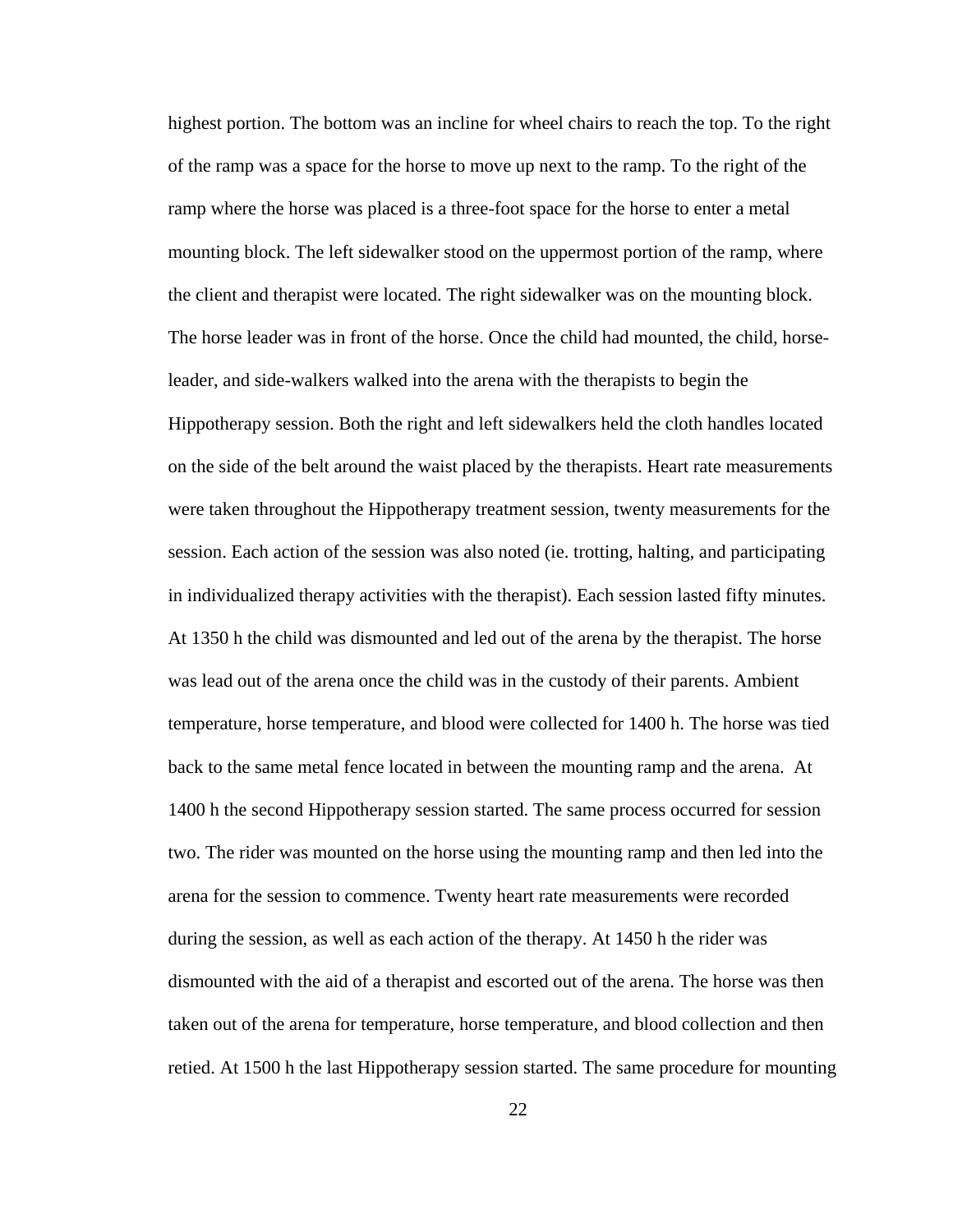was used with the mounting ramp and then moved into the arena for the session to commence. Twenty heart rate measurements were recorded, as well as each action. The session ended at 1550 h where the rider was dismounted and escorted out of the arena by a therapist. At 1600 h, one hour of post-session measurements were conducted. Heart rate and actions were recorded until 1700 h where blood, temperature, and horse temperature were collected for the last time (Table 3.2).

#### Temperature

 Ambient air temperature was measured inside the arena and recorded six times, once at the beginning of each hour with a Tempi Watchworks (Disputanta, VA) hanging thermometer. Horse temperature (degrees Celsius) was taken rectally with a Vicks brand V900 digital thermometer (New York, New York) at the beginning of each hour for a total of six measurements.

#### Blood Collection and Samples

Blood was collected hourly by jugular venipuntcure with Vacutainer Precision Glide brand blood collection needles at the beginning of each hour for a total of six times. Blood samples were stored in BD brand Lithium Heparin blood collection tubes (7 mL). Blood collection started at 1200 h and ended at 1700 h. All session measurements were conducted at the beginning of each hour from 1200 h to 1700 h to reduce the effect of diurnal variation in cortisol. All blood samples were stored on ice and transported to the Texas Tech University Physiology Lab.

Whole blood slides were made at the lab for each samples collected for each hour. Slides were stained with Protocol Hema 3 fixative (Fisher Scientific, Pittsburgh, PA) for one minute, and then dried. Once slides were dried, they were dyed with Protocol Hema 3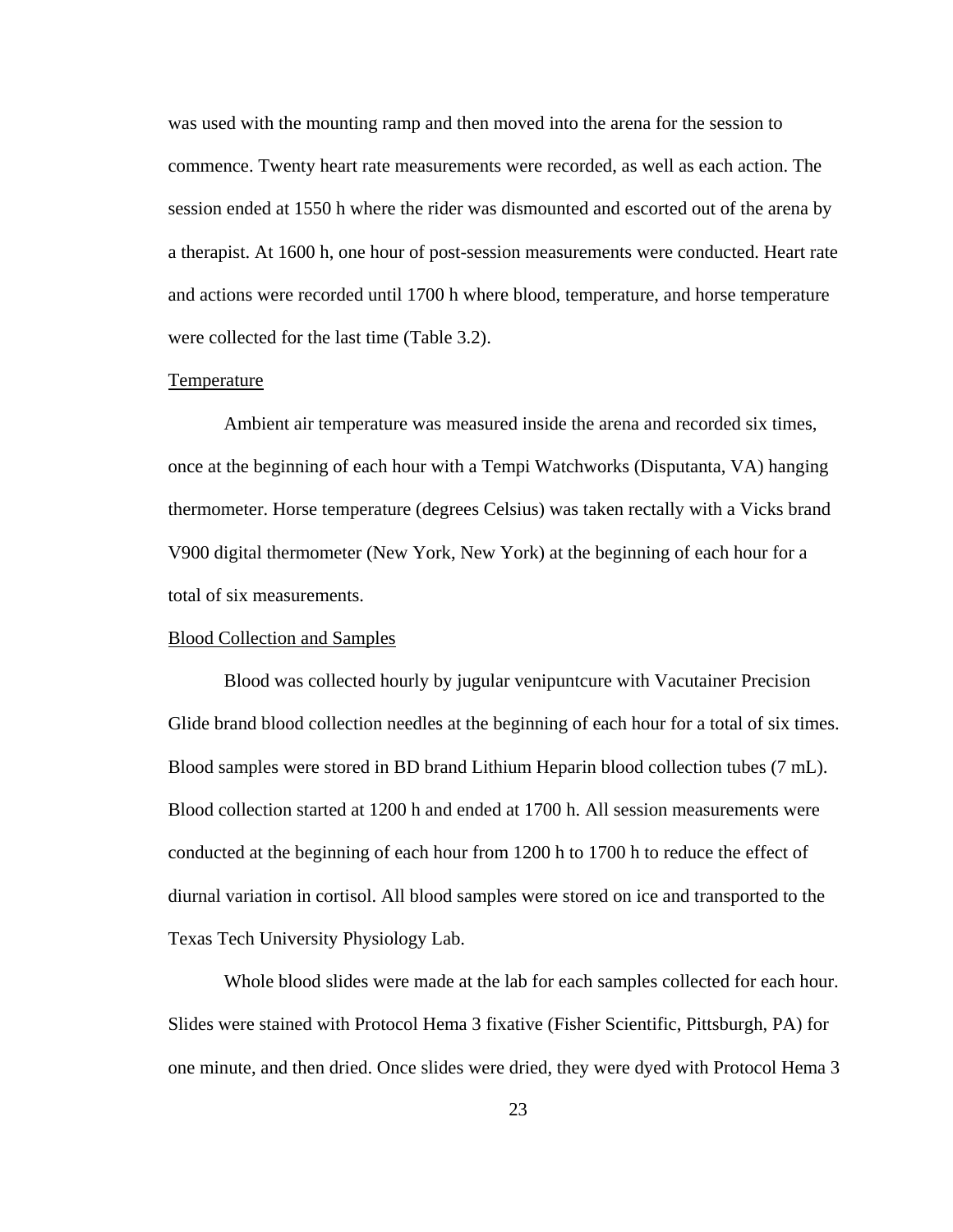Solution 1 (Fisher Scientific, Pittsburgh, PA) for one minute immediately, then with Protocol Hema 3 Solution 2 dye (Fisher Scientific, Pittsburgh, PA) for thirty seconds. Slides were rinsed with distilled water. Once slides were dried, lymphocyte, neutrophil, monocyte, eosinophil, and basophil cells were counted using a Bausch and Lomb microscope (Rochester, NY, model number 402082) and Fisher Scientific brand manual cell laboratory counter.

#### Heart Rate

Heart rate was measured by a Polar Equine Heart Rate Monitor S-610 (Polar Electro Oy, Kempele, Finland). Heart rate was recorded every three minutes. The heart rate monitor consisted of 2 electrodes. The positive electrode was placed under the left side of the withers under the saddle pad. The negative electrode was placed in a ventral position under the girth and secured with a provided strap and clip. The transmitter was placed on the neck where the shoulder slopes and attached by a provided strap and clip. Both electrodes and transmitters were connected by one wire and placed to make direct contact to the horse using Priority Care 1 non-spermicidal sterile lubricating jelly (First Priority, Inc., Elgin, IL). The heart rate monitor watch was placed on the breast collar where the leather strap attaches the breast collar to a circular metal ring on the surcingle. The heart rate monitor continuously monitored heart rate. Once all heart rate measurements were completed, the information was downloaded to a computer. Cortisol Assay

 The blood samples were weighed using Ohaus Harvard Trip Balance (Ohaus Corporation, Pine Brook, New Jersey) then placed in the Beckman Model TJ-6 centrifuge (Beckman Coulter Inc., Chaska, MN) for fifteen minutes on speed seven for plasma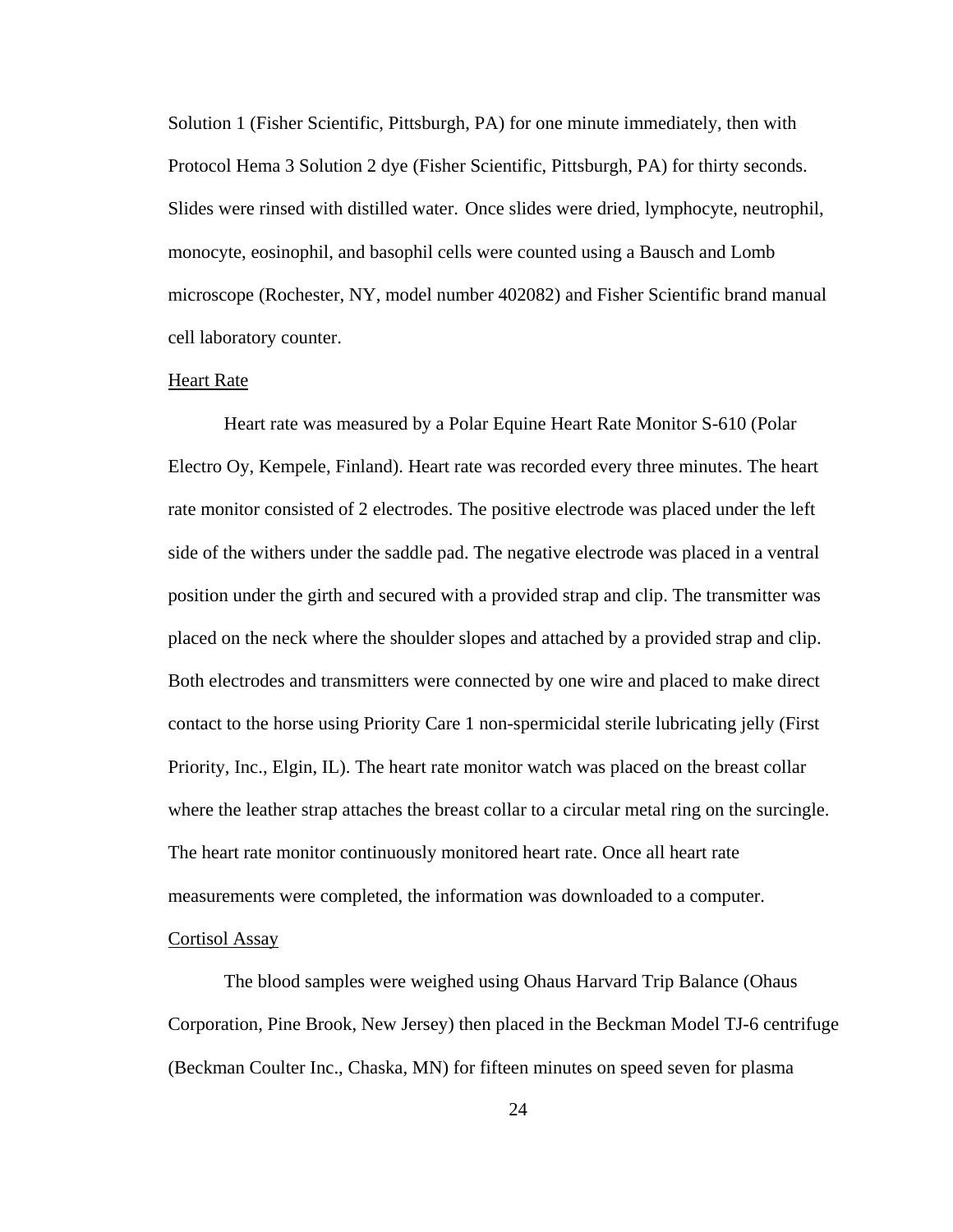separation. Plasma was removed by an Eppendorf Research 1000 µl pipette (Westbury, New York) with Fisherbrand Redi-Tip 1000 µl pipette tips (Fisher Scientific Company, LCC, Pittsburgh, PA) and placed in Nunc Cryotube<sup>™</sup> 1,8 µl vials. Samples were then frozen in the lab freezer. Cortisol samples were assayed with an ImmuChem<sup>TM</sup> coated tube Cortisol  $^{125}$ I (Iodine-125) RIA (radioimmunoassay) in vitro kit (MP Biomedicals, LLC, Orangeburg, NY). The procedure of the assay included pipetting 25 µL of serum standards, controls, and cortisol samples into the designated provided coated polypropylene tubes. Then 1  $\mu$ L of  $^{125}$ I tracer was added to all tubes, and each tube was placed in the vortex mixer. All tubes were incubated for 45 minutes at 37°C in a water bath. All samples were decanted, and counted using a gamma radiation counter (Packard Cobra II, GMI, Inc., Ramsey, MN).

# Behavioral Survey for Head NARHA Instructor

A behavioral survey adapted from Anderson and others<sup>31</sup> was distributed to the Texas Tech UTRC Head Instructor. This instructor was blinded to the study and results. The survey was completed based on previous knowledge and interaction with the five Hippotherapy horses used in this study (Table 3.3).

#### **Statistical Analysis**

 Analysis of variance (ANOVA) was conducted using the Generalized Linear Model Procedure.<sup>32</sup> Analysis included the independent variables horse by treatment interaction, the dependant variables were cortisol, neutrophil, lymphocyte, monocyte, eosinophil, basophil, ambient temperature, horse temperature, and heart rate. The Generalized Linear Model Procedure was used to analyze each dependent variable with time by treatment interaction as another independent variable. Then control and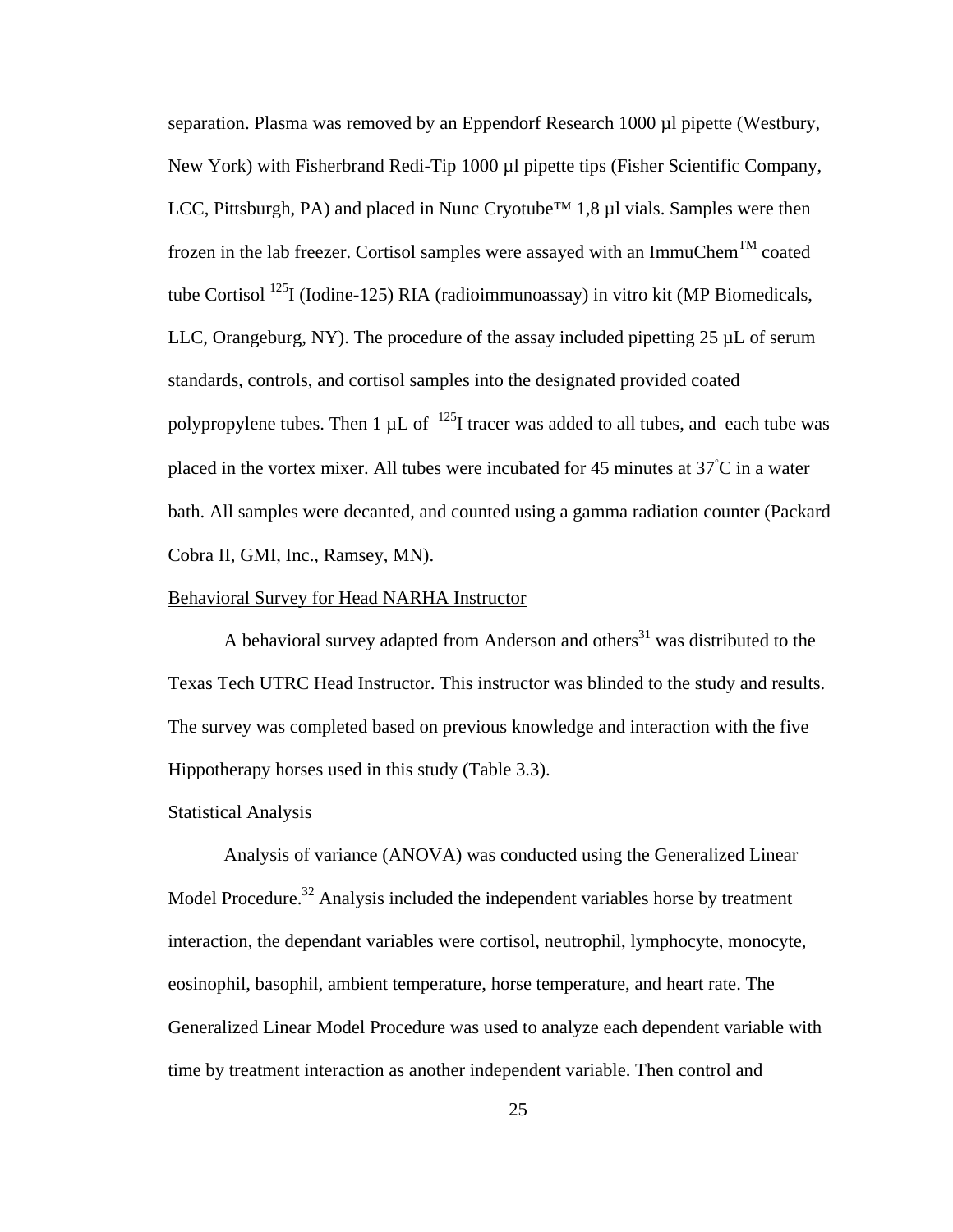Hippotherapy treatments were analyzed as the independent variables with each dependant variable. The Generalized Linear Model was also used to analyze each dependant variable with the independent variable treatment and horse.

#### Results

The horses differed in plasma cortisol concentrations ( $p < 0.07$ , Table 3.5, Figure 3.1). Horses did not differ in neutrophil count, lymphocyte count, neutrophil-lymphocyte ratios, monocyte counts, eosinophil counts, basophil counts, heart rate, ambient temperature, and horse temperature, regardless of treatment (control vs. Hippotherapy). No variable (cortisol, neutrophil count, lymphocyte count, neutrophil-lymphocyte ratio, monocyte count, eosinophil count, basophil count, ambient temperature, horse temperature, and heart rate) was significant for time or treatment effects alone (Table 3.5).

 Cortisol levels were not significantly different across time (Figure 3.2). Heart rate analysis showed a time by treatment interaction (Figure 3.3). Neutrophil count (Figure 3.4), lymphocyte count (Figure 3.5), neutrophil-lymphocyte ratios (Figure 3.6), monocyte count (Figure 3.7), eosinophil count (Figure 3.8), basophil count (Figure 3.9), ambient temperature (Figure 3.10), and horse temperature (Figure 3.10) were not significant for treatment difference across time.

Horse by treatment interaction was significant for cortisol ( $p = 0.1201$ , Table 3.5), lymphocyte count ( $p = 0.0033$ , Table 3.5), neutrophil-lymphocyte ratio ( $p = 0.0015$ , Table 3.5), monocyte count ( $p = 0.0455$ , Table 3.5), basophil count ( $p < 0.001$ , Table 3.5), and heart rate  $(p < .0001,$  Table 3.5). This interaction was not significant for neutrophil count, eosinophil count, ambient temperature, and horse temperature.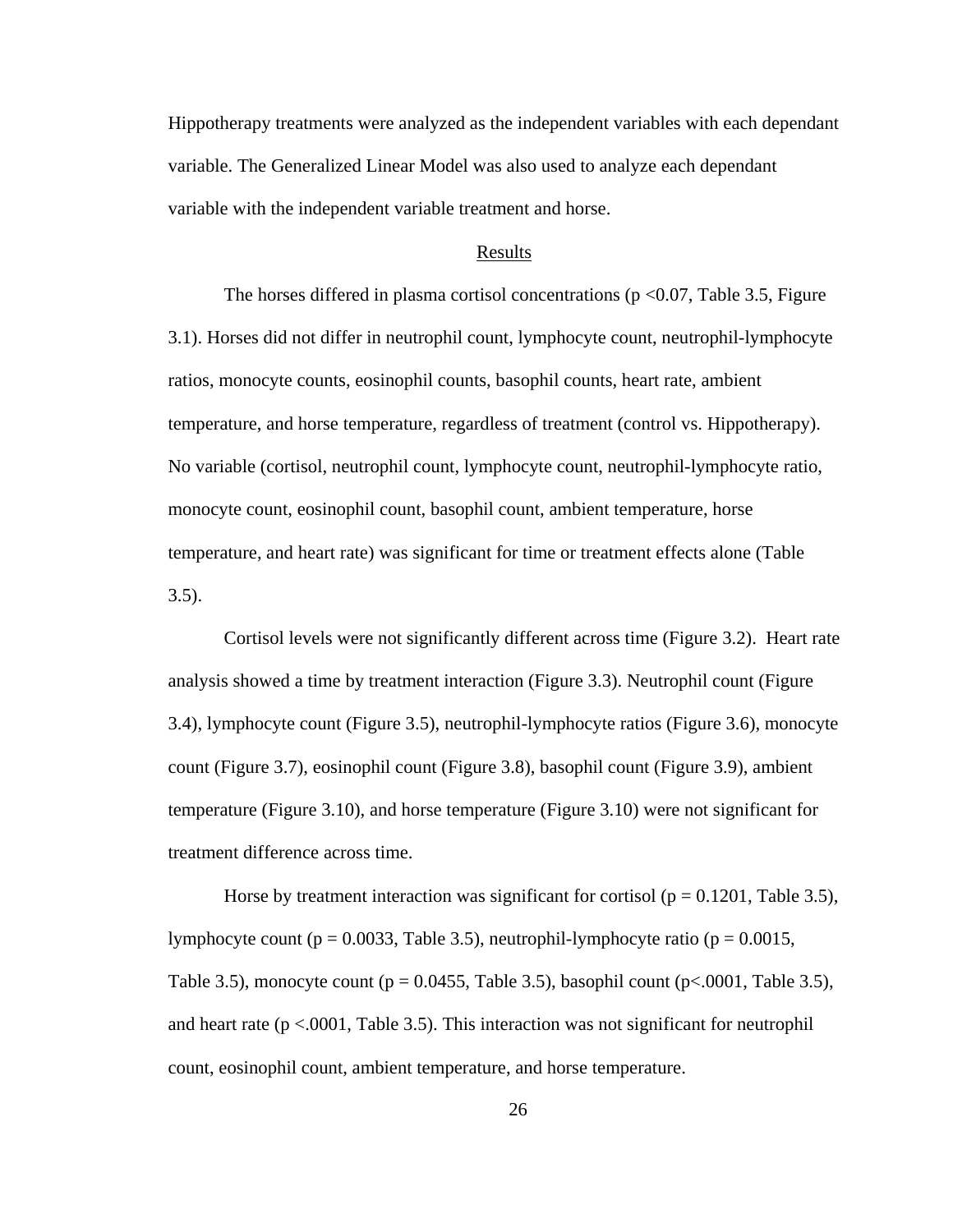Heart rate measurements for the mounting ramp showed that Rick and Duncan had the highest heart rate average for all three Hippotherapy sessions. Lilly had the lowest average for heart rate for all three Hippotherapy sessions (Table 3.3).

 The horse behavioral survey completed by the head NARHA instructor showed that Rick had desirable traits, but an additional comment stated that he was slightly head shy (Table 3.4). This could possibly account for increased heart rate when his head is worked with. Leonard and Lilly have desirable traits. However, because Lilly had higher cortisol levels and lymphocyte levels for Hippotherapy, but had desirable behavioral traits a recommendation would be to keep her in the program, but constantly monitor her stress levels, and reduce her workload when necessary. Duncan had a few undesirable characteristics, rough, irritable, inconsistent, and restless. Duncan needs to be monitored consistently. Duncan was typically restless and not calm when tied waiting for Hippotherapy sessions to start, however, he behaved appropriately during sessions. Duncan's inconsistency may be due limited experience of one year in Hippotherapy. Duncan may need more frequent training for Hippotherapy. Earl had some undesirable traits, such as rough, irritable, inconsistent, disobedient, and restless. The average rate of desirability for desirable and non-desirable traits was three where one was the most desirable and five was the most undesirable. Earl also had higher cortisol levels and lymphocyte counts during Hippotherapy. He has been removed from the program due to unpredictable behavior. The survey was in agreement with the decision to remove him from the program.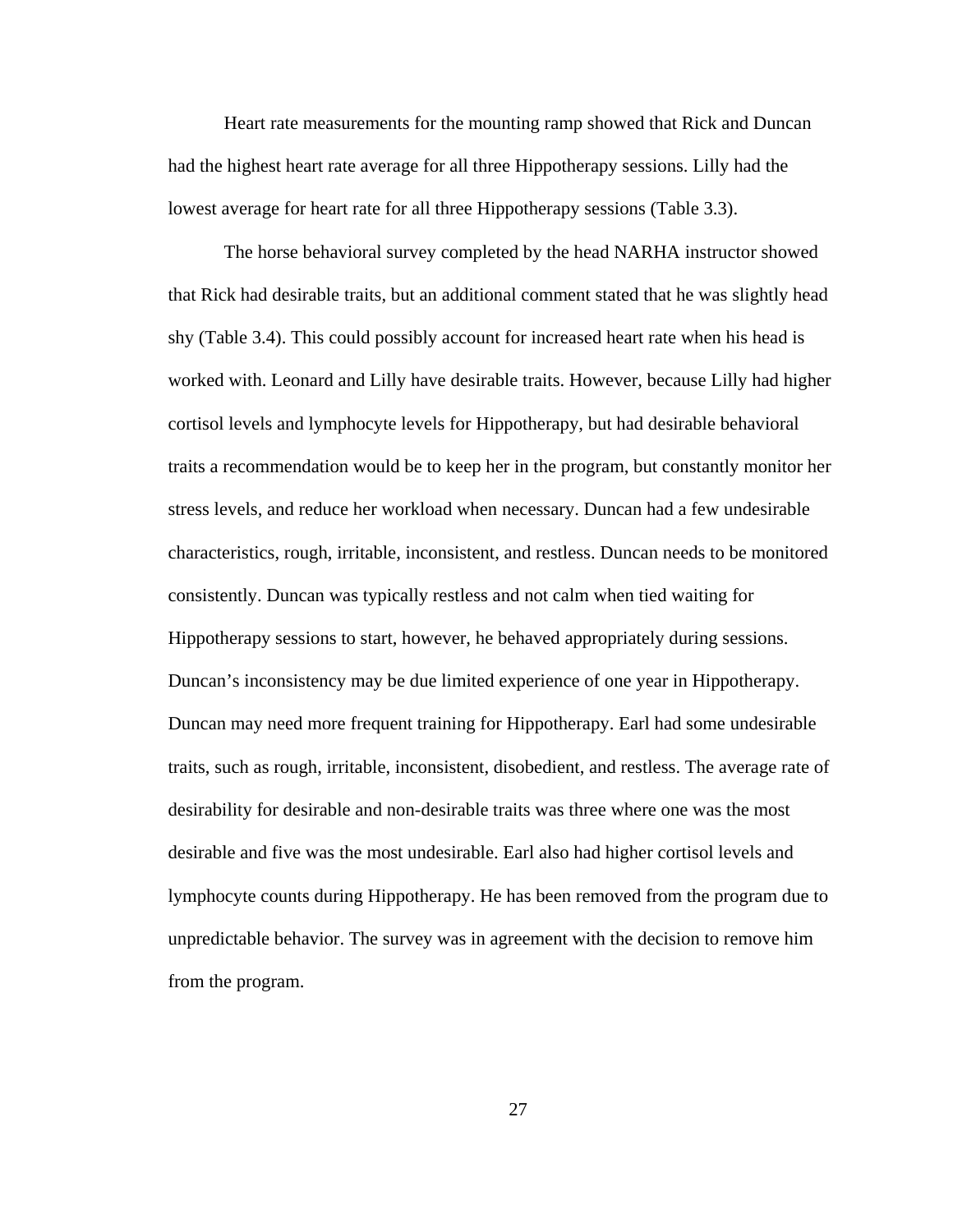| Horse   | Age (years) | Weight (kg) | <b>Body Condition</b><br>Score $(1-9)$ | Hippotherapy Gender<br>Experience<br>(years) |         |
|---------|-------------|-------------|----------------------------------------|----------------------------------------------|---------|
| Rick    | 22          | 527.3       | 5                                      | 7.0                                          | Gelding |
| Leonard | 27          | 500.0       | 5                                      | 2.5                                          | Gelding |
| Duncan  | 13          | 572.7       | 6                                      | 1.0                                          | Gelding |
| Lilly   | 20          | 563.6       | 6                                      | 1.0                                          | Mare    |
| Earl    | 8           | 645.5       | 8                                      | 0.8                                          | Gelding |
| Average | 18          | 561.8       | 6                                      | 2.4                                          | N/A     |

Table 3.1 Age, body weight, body condition score\*  $(1-9)$ ,  $62$  Hippotherapy experience, and gender for Hippotherapy horses  $(n = 5)$ 

\* Henneke62 Scale 1=extremely thin; 9=extremely fat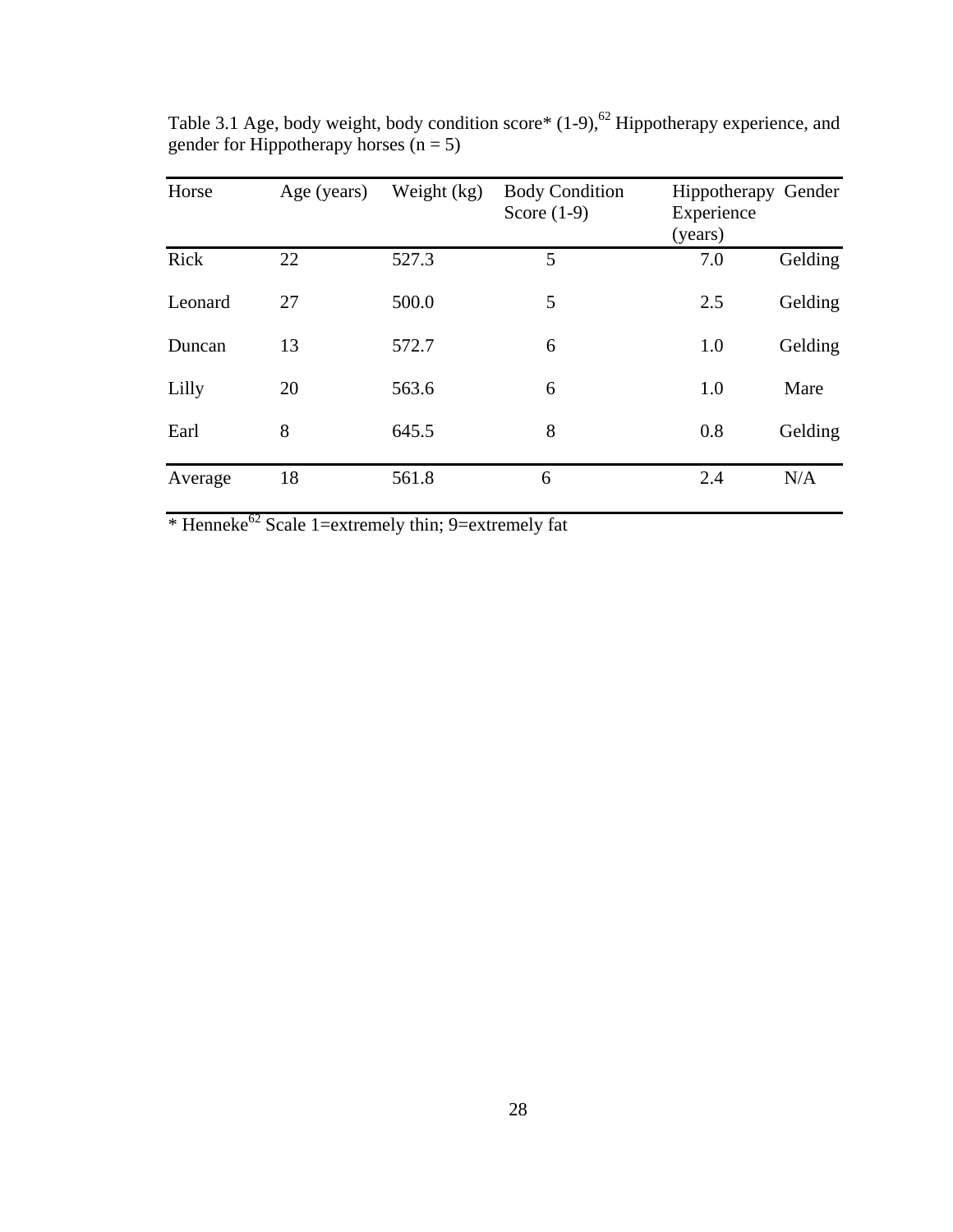| Hippotherapy                                                                                                                           |
|----------------------------------------------------------------------------------------------------------------------------------------|
| <b>Baseline</b> measurements<br>Heart rate (20 measurements/hr)<br><b>Blood collection</b><br>Horse temperature<br>Ambient temperature |
| Session one<br>Heart rate (20 measurements/hr)<br><b>Blood collection</b><br>Horse temperature<br>Ambient temperature                  |
| Session two<br>Heart rate (20 measurements/hr)<br><b>Blood collection</b><br>Horse temperature                                         |
| Ambient temperature<br>Session three<br>Heart rate (20 measurements/hr)<br><b>Blood</b> collection                                     |
| Horse temperature<br>Ambient temperature<br><b>Baseline</b> measurements<br>Heart rate (20 measurements/hr)                            |
| <b>Blood</b> collection<br>Horse temperature<br>Ambient temperature                                                                    |
| Heart rate (20 measurements/hr)<br><b>Blood</b> collection<br>Horse temperature<br>Ambient temperature                                 |
|                                                                                                                                        |

Table 3.2 Timeline for measurement parameters (heart rate, blood collection, horse temperature, ambient temperature) for Hippotherapy and control treatments for Hippotherapy horses  $(n = 5)$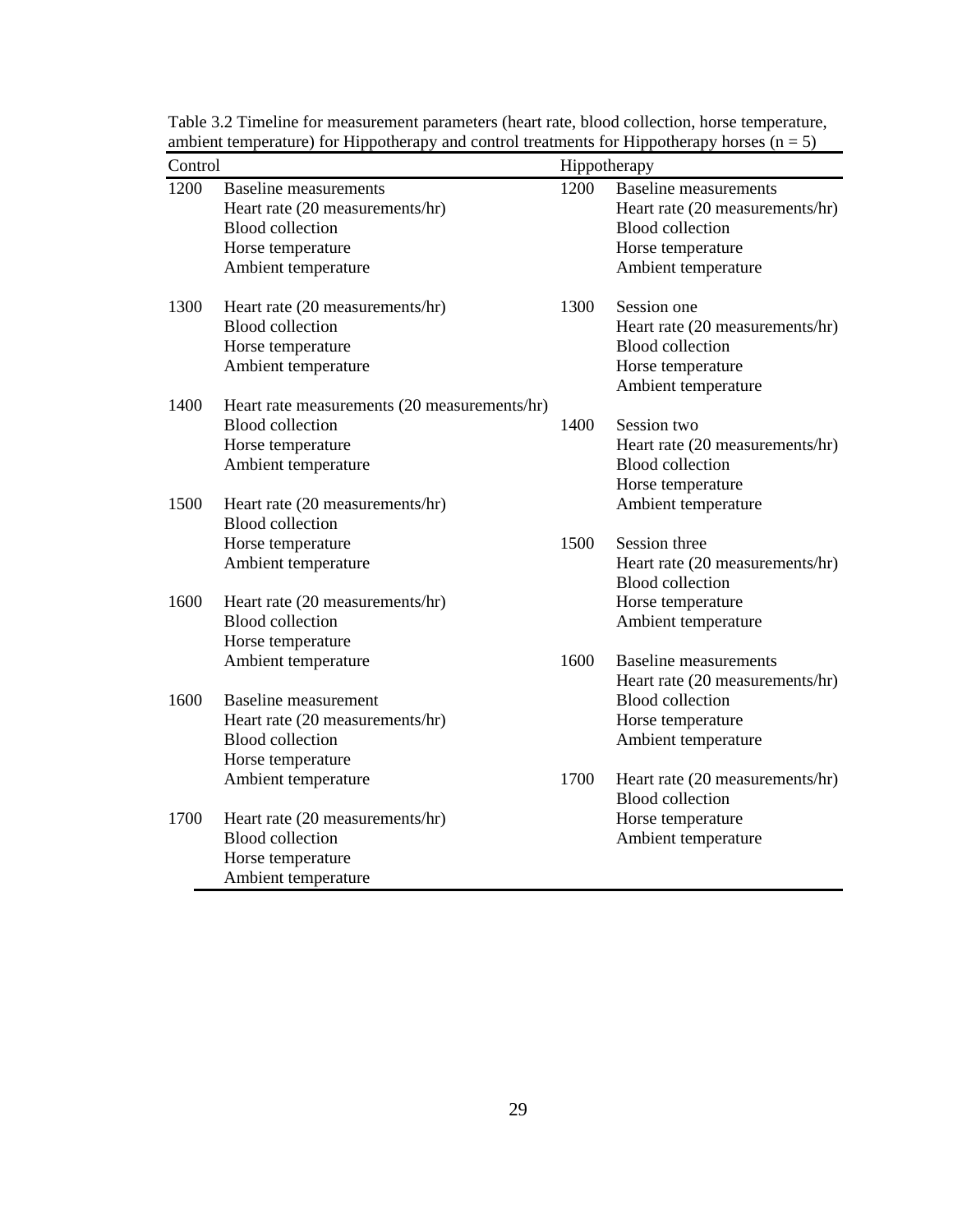| Horse   |       | Ramp HR Session 1 Ramp HR Session 2 Ramp HR Session 3 |    |    |
|---------|-------|-------------------------------------------------------|----|----|
| Average |       |                                                       |    |    |
| Rick    | 67    | 46                                                    | 46 | 53 |
| Leonard | 39    | 36                                                    | 43 | 39 |
| Duncan  | $63*$ | 33                                                    | 43 | 46 |
| Lilly   | 26    | 28                                                    | 28 | 27 |
| Earl    | 33    | 33                                                    | 44 | 36 |
| Average | 46    | 35                                                    | 41 | 40 |

Table 3.3 Heart rate (beats per minute) at mounting ramp for all three consecutive Hippotherapy sessions for five horses.

\*Observable agitated behavior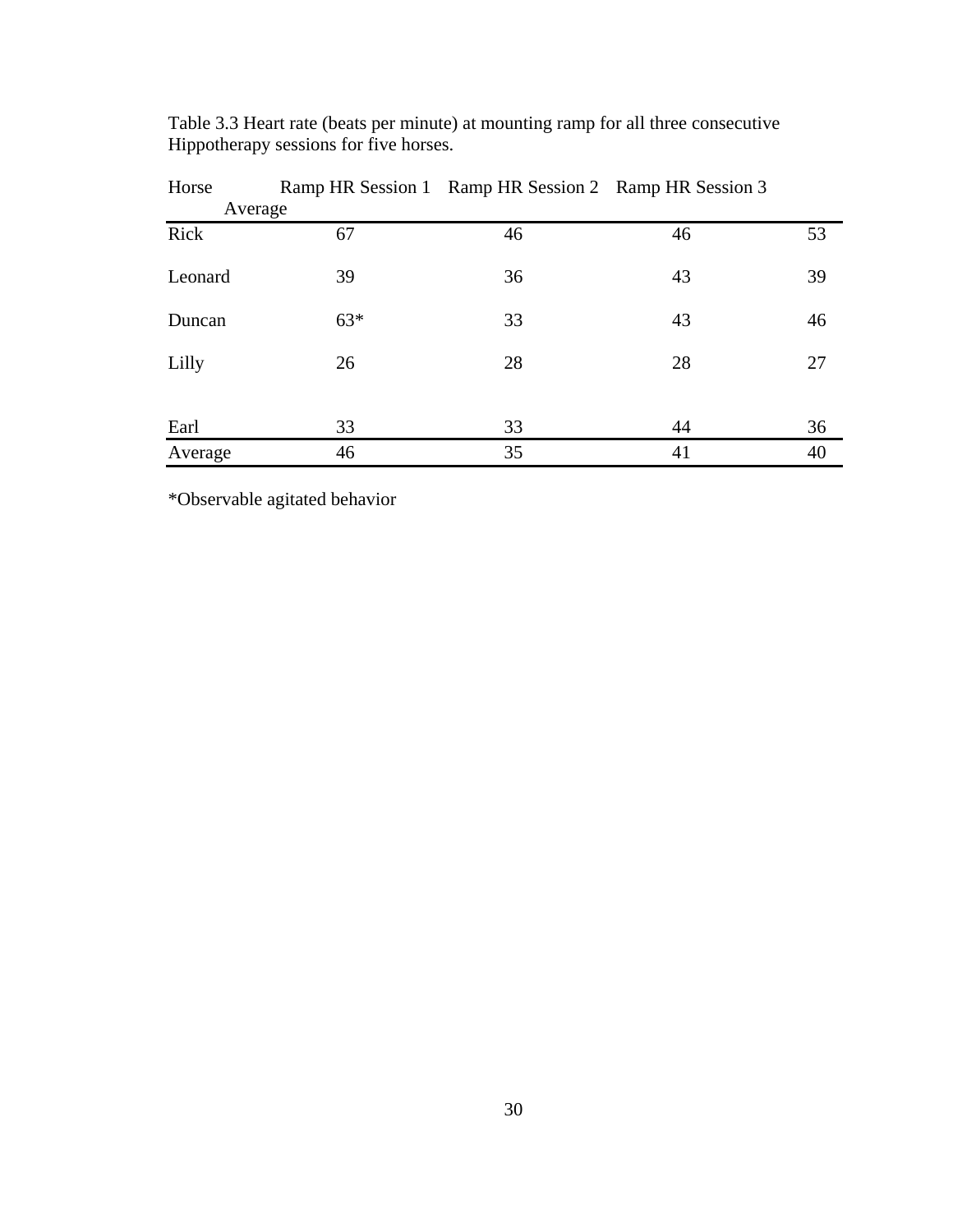| Personality Trait Rick           |                      | Leonard                                                                              | Duncan          | Lilly          | Earl            |
|----------------------------------|----------------------|--------------------------------------------------------------------------------------|-----------------|----------------|-----------------|
| Serious vs.<br>Playful           | Serious, 2           | Serious, 2                                                                           | Playful, 3      | Serious, 2     | Playful         |
| Outgoing vs.<br>Shy              | Shy, $3$             | Shy, 3                                                                               | Outgoing, 2     | Outgoing, 2    | Outgoing, 3     |
| Calm vs. rough                   | Calm, 2              | Calm, 1                                                                              | Rough, 3        | Calm, 1        | Rough, 3        |
| Seeks vs. avoid                  | Avoids, 3            | Avoids, 4                                                                            | Seeks, 2        | Seeks, 2       | Seeks, 3        |
| Submissive vs.<br>dominant       | Dominant, 3          | Dominant, 3                                                                          | Submissive, 3   | Submissive, 2  | Submissive, 3   |
| Easygoing vs.<br>irritable       | Easygoing, 2         | Easygoing, 3                                                                         | Irritable, 4    | Easygoing, 1   | Irritable, 4    |
| Dependable vs.<br>undependable   | Dependable, 2        | Dependable, 1                                                                        | Dependable, 4   | Dependable, 1  | Dependable, 1   |
| Cooperative vs.<br>Uncooperative | Cooperative, 2       | Cooperative, 1                                                                       | Cooperative, 5  | Cooperative, 1 | Cooperative, 5  |
| Hard vs. easy<br>to spook        |                      | Hard to spook, 3 Hard to spook, 1 Easy to spook, 1 Hard to spook, 1 Hard to spook, 3 |                 |                |                 |
| Approaches vs.<br>avoids         | Avoids, 4            | Avoids, 4                                                                            | Approaches, 2   | Approaches, 2  | Approaches, 3   |
| Sociable vs.<br>loner            | Sociable, 3          | Loner, 2                                                                             | Sociable, 4     | Sociable, 3    | Loner, 3        |
| Consistent vs.<br>inconsistent   | Consistent, 2        | Consistent, 1                                                                        | Inconsistent, 3 | Consistent, 1  | Inconsistent, 2 |
| Friendly vs.<br>combative        | Friendly, 3          | Friendly, 3                                                                          | Friendly, 3     | Friendly, 3    | Friendly, 3     |
| Additional<br>comments           | Slightly head<br>shy |                                                                                      |                 |                |                 |

Table 3.4 Behavioral survey\* completed by the head NARHA instructor for five Hippotherapy horses. Scale: 1 being the most desireable, 5 being the least desireable.

\* Adapted from Anderson, et al, 1999.<sup>31</sup>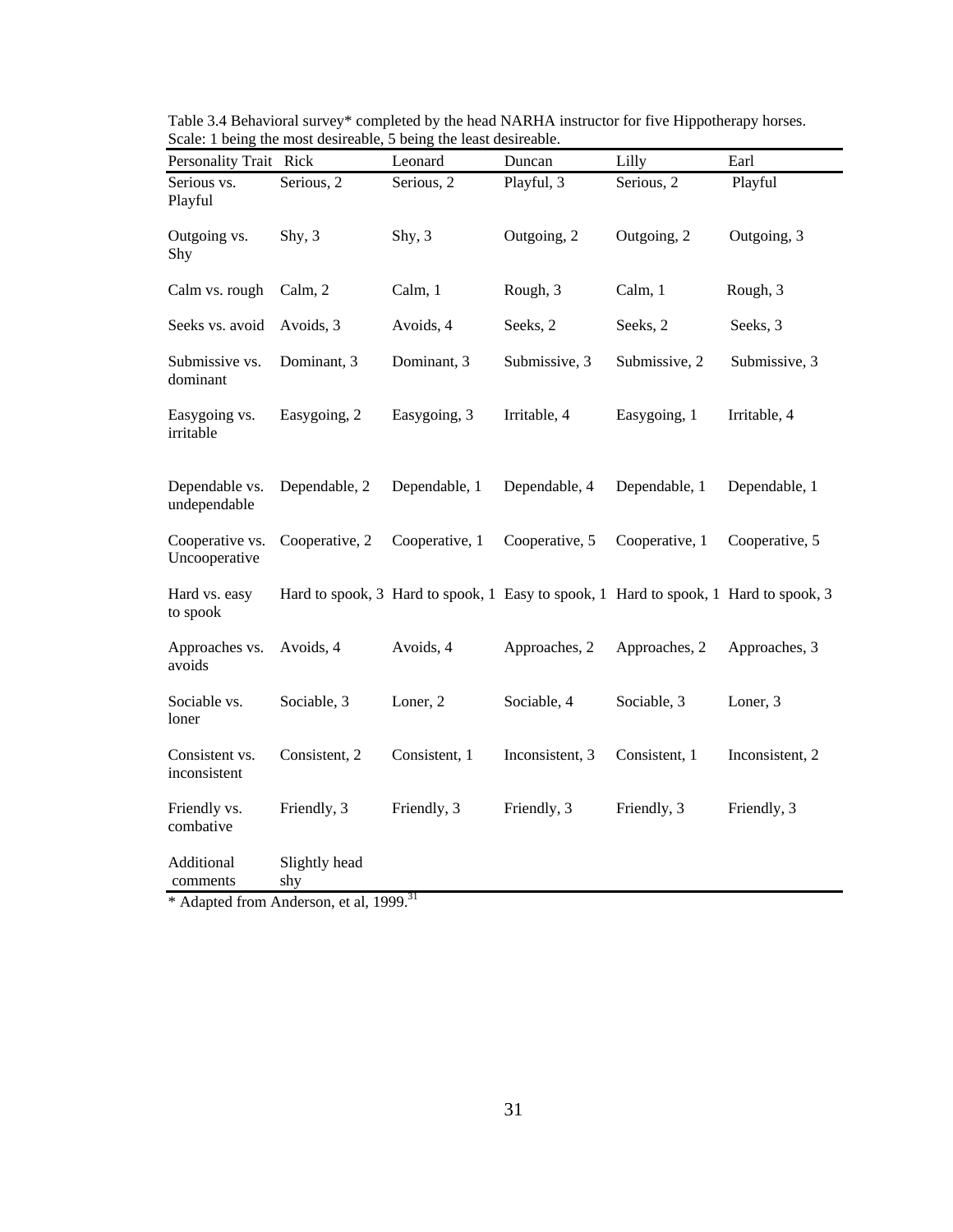

Figure 3.1 Individual cortisol profiles for horses ( $n = 5$ ) for both control and Hippotherapy treatments. P-value 0.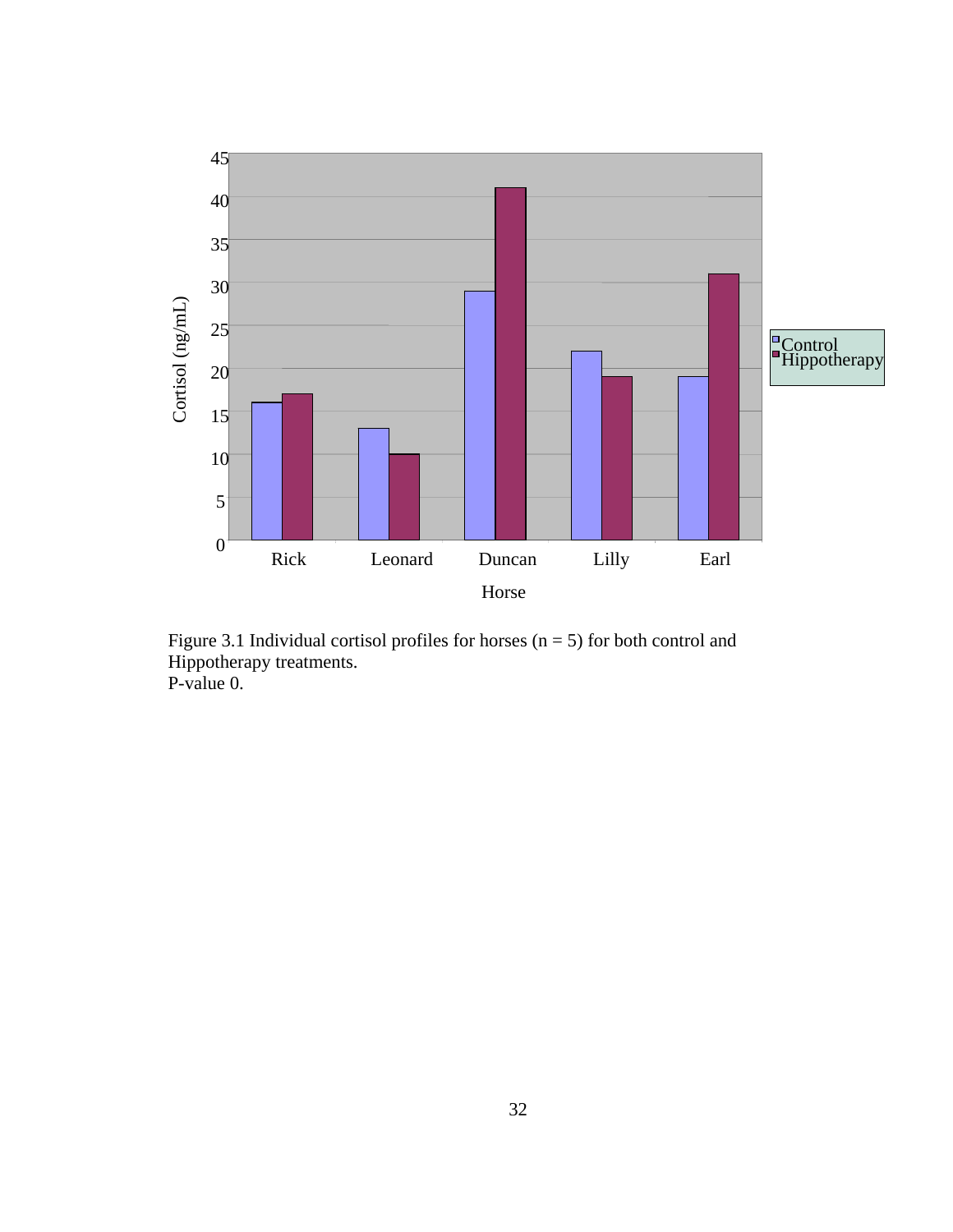| Measure                                         | Control<br>Mean<br>$n = 5$ | Hippotherapy<br>Mean<br>$n = 5$ | $\overline{\text{SE}}_{\text{pooled}}$ | <b>Trt</b><br>p-value | Horse<br>p-value | Trt x Horse<br>p-value |  |
|-------------------------------------------------|----------------------------|---------------------------------|----------------------------------------|-----------------------|------------------|------------------------|--|
| Cortisol<br>(ng/mL)                             | 20.57                      | 24.06                           | 2.48                                   | 0.37                  | $0.07\,$         | 0.1201                 |  |
| Neutrophil<br>Count*                            | 34.89                      | 31.93                           | 2.95                                   | 0.56                  | 0.33             | 0.0077                 |  |
| Lymphocyte<br>Count*                            | 62.13                      | 65.16                           | 2.92                                   | 0.53                  | 0.29             | 0.0033                 |  |
| Neutrophil:<br>Lymphocyte<br>Ratio              | 0.61                       | 0.51                            | 0.08                                   | 0.47                  | 0.45             | 0.0015                 |  |
| Monocyte<br>Count*                              | 0.44                       | 0.56                            | 0.23                                   | 0.81                  | 0.71             | 0.0455                 |  |
| Eosinophil<br>Count*                            | 1.00                       | 1.10                            | 0.28                                   | 0.82                  | 0.07             | 0.2860                 |  |
| Basophil<br>Count*                              | 1.31                       | 0.16                            | 0.87                                   | 0.41                  | 0.55             | < .0001                |  |
| Ambient<br>Temperature<br><i><b>Celsius</b></i> | 17.0                       | 20.0                            | 2.16                                   | 0.32                  | 0.28             | < .0001                |  |
| Horse<br>Temperature<br><i><b>Celsius</b></i>   | 36.7                       | 36.8                            | 0.24                                   | 0.72                  | 0.64             | < .0001                |  |
| Heart rate<br>(beats per<br>minute)             | 34.5                       | 42.5                            | 1.55                                   | 0.05                  | 0.05             | < .0001                |  |

Table 3.5 Control and Hippotherapy LS-mean, standard error<sub>pooled</sub>, treatment p-value, horse p-value, treatment by horse interaction p-value for cortisol, neutrophil count, lymphocyte count, neutrophil:lymphocyte ratio, monocyte count, eosinophil count, basophil count, heart rate, horse temperature, and ambient temperature.

\* All cell counts are out of a total 100 cells.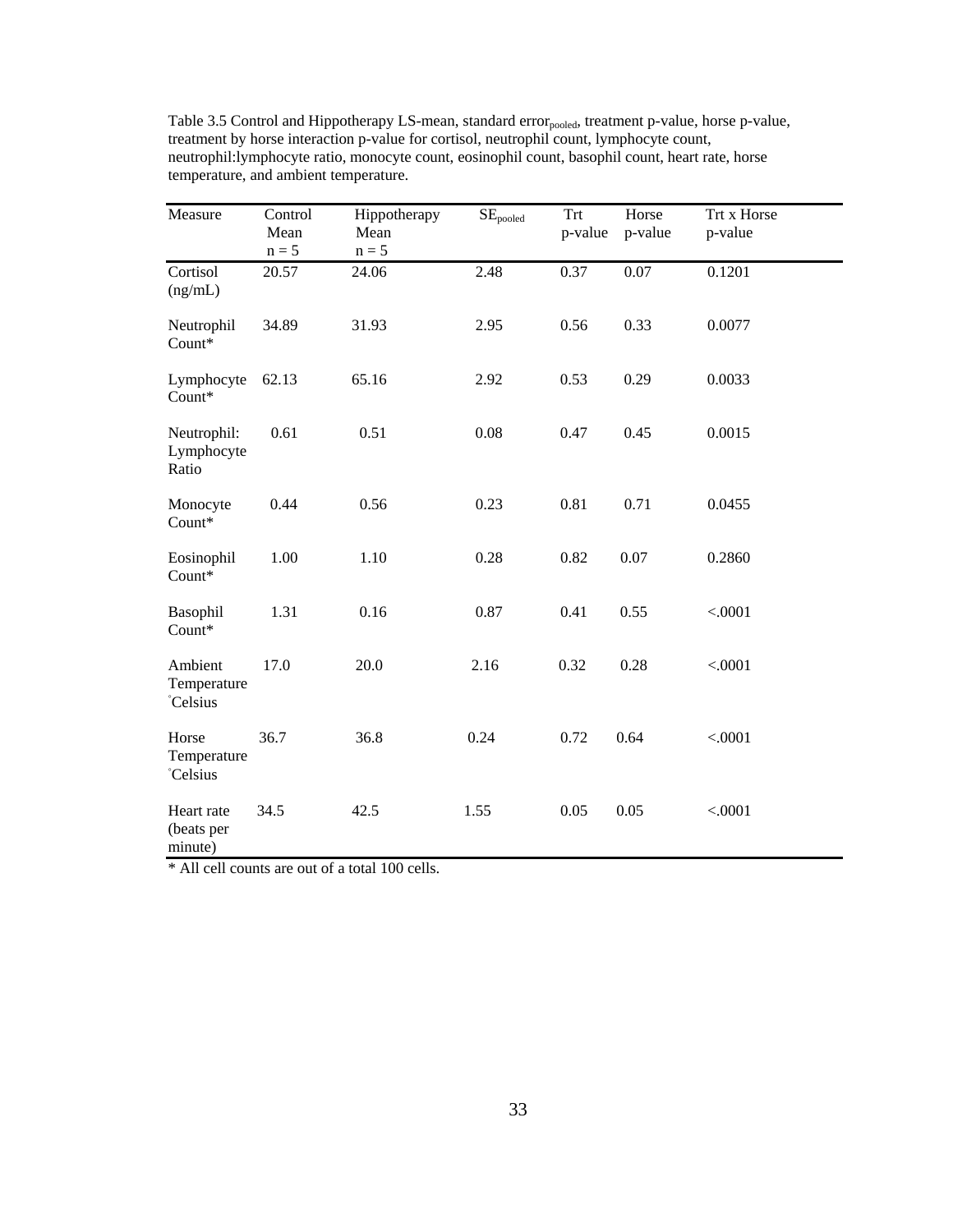

Figure 3.2 Cortisol (ng/mL) means across time (1200 h to1700 h) for control (n = 5) and Hippotherapy treatments  $(n = 5)$ . Treatment across time was not significant for cortisol levels. p<0.0005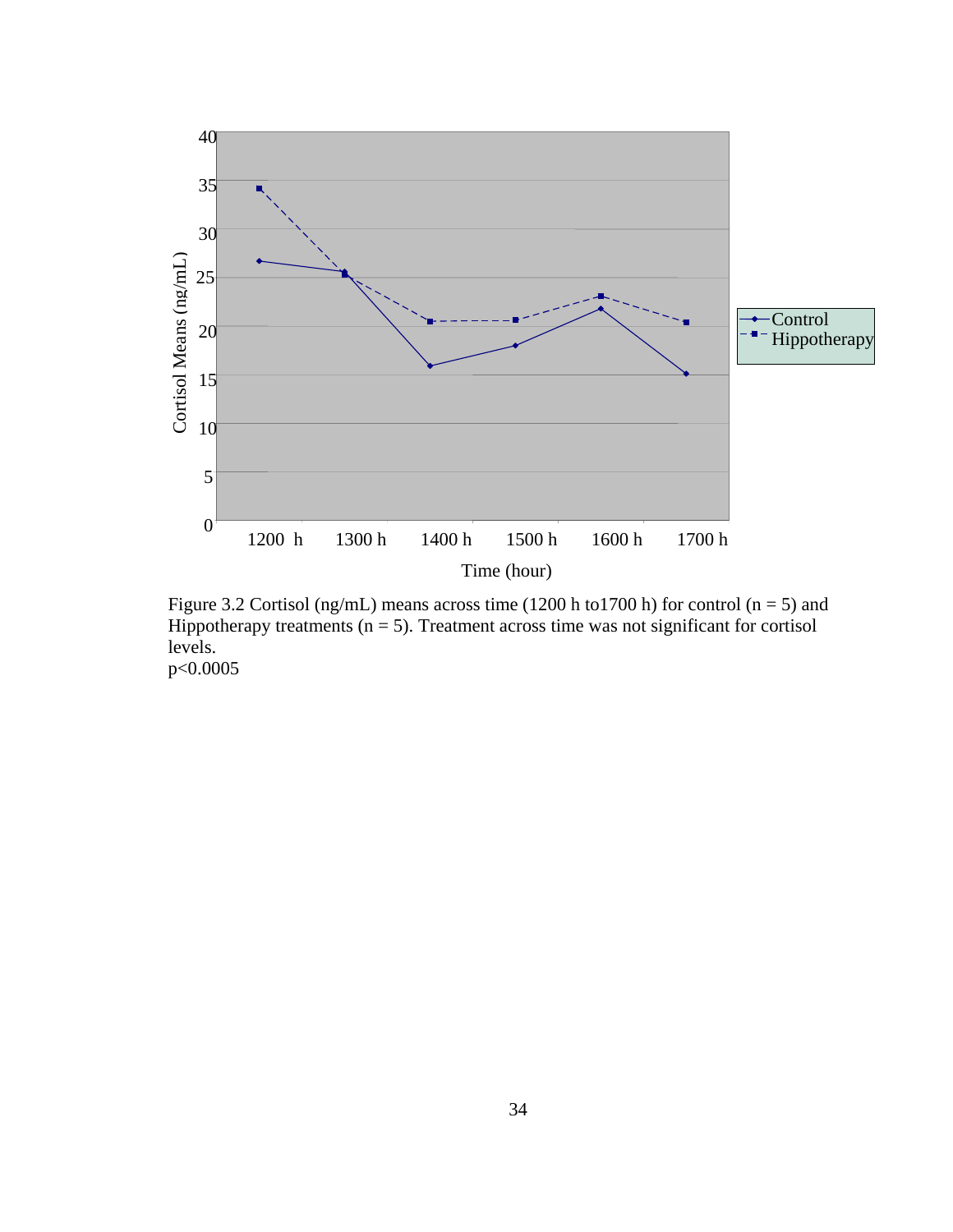

Figure 3.3 Heart rate means for all horses ( $n = 5/hr$ . interval) over five time periods (1200 h to 1700 h, 20 heart rate measurement per hour, 100 measurements total for 5 hours) for both control and Hippotherapy treatments.

 $(SE_{pooled}=2.48).$ 

\* indicates p<0.0001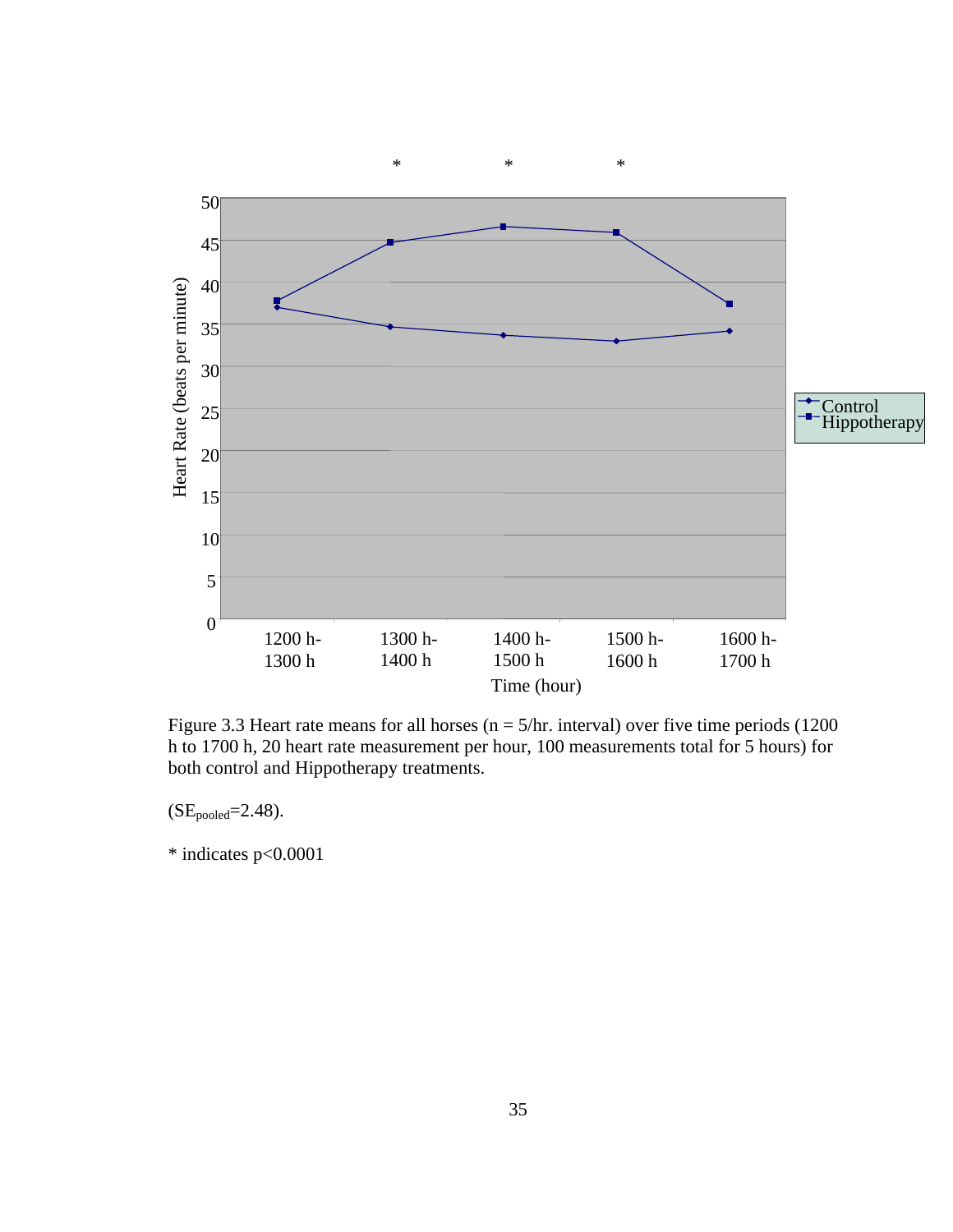## CHAPTER IV

## **DISCUSSION**

Cortisol varied due to time of day; however this effect was not statistically different. Marc and others<sup>42</sup> and Stull and Rodiek<sup>43</sup> reported horses showed a circadian cycle in plasma cortisol. The circadian cycle can be affected by exercise, as levels can increase due to exercise.<sup>40</sup> Cortisol levels were not significantly among treatments due to exercise. Plasma cortisol levels varied among the horses during Hippotherapy. Individual horse temperament and individual personality as demonstrated by Kaiser and others<sup>33</sup> and McCann and others (1998) may explain why some horses had elevated cortisol levels when used in Hippotherapy. Rick and Duncan had a decrease in cortisol levels during Hippotherapy compared to their levels at rest. Lilly and Earl had an increase in cortisol levels during Hippotherapy compared to the Control, levels of plasma cortisol on Leonard were not different regardless of treatment. Rick was consistently used with more disabled Hippotherapy clients. In addition, Rick exercised less as compared to other horses due to the level of children. He stopped many times as directed by the therapists and trotting was avoided. Rick also has been with the UTRC longer than any other horses in the current study. Duncan consistently paced and moved during the control treatment, however, this horse was calm and behaved appropriately during Hippotherapy sessions. Earl has been removed from the Hippotherapy program due to biting behavior. This horse also had elevated levels of cortisol suggesting he experienced stress during Hippotherapy. Another factor for individual cortisol differences in horses is age. Three of the five horses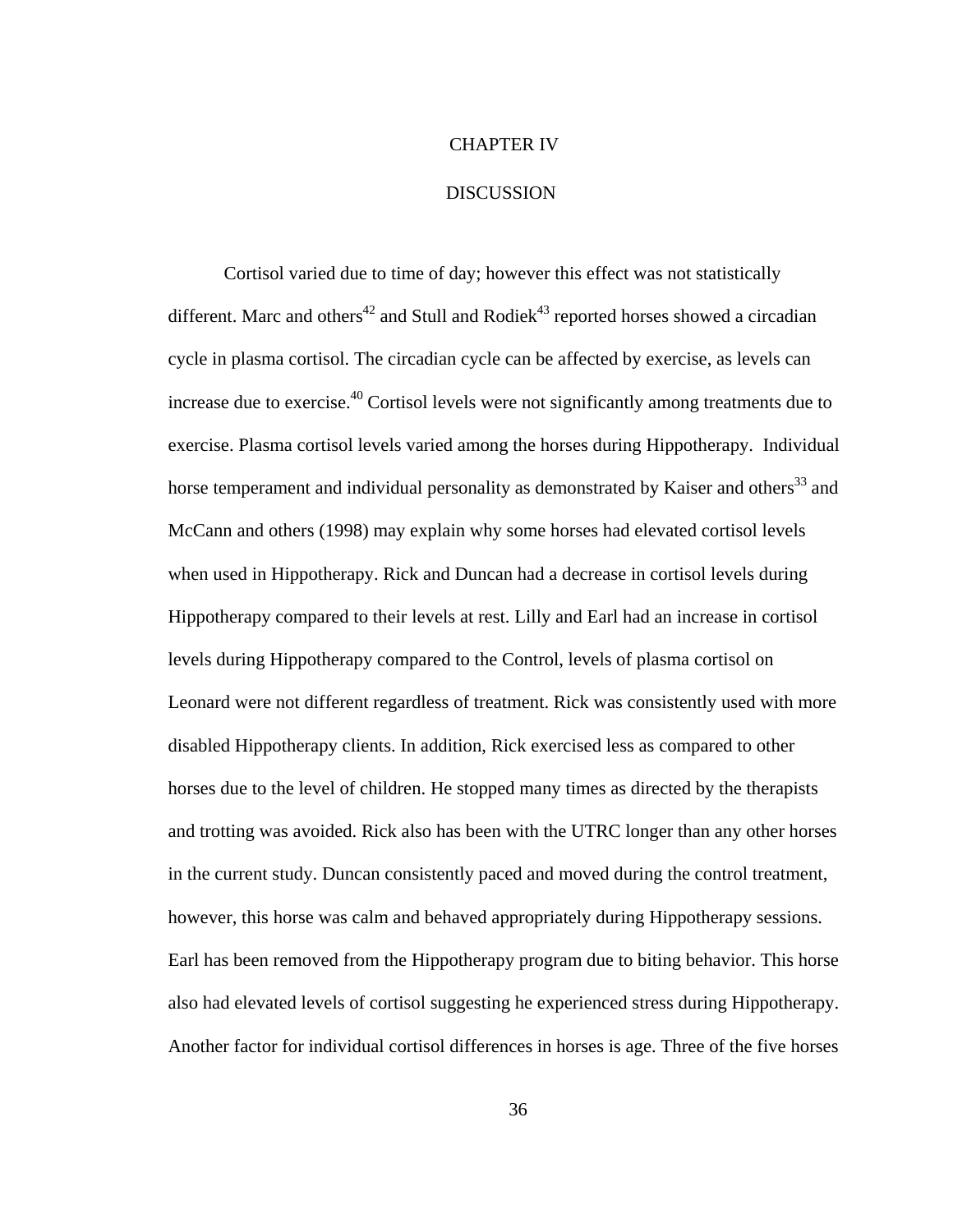were twenty years or older. This factor may account for the increase in cortisol levels seen overall.<sup>46</sup>

 Horse by treatment interaction was significant for neutrophil counts. This may be explained by examining each horse. Rick, Leonard, and Duncan increased in neutrophil count while in Hippotherapy compared to control. As discussed earlier, neutrophil increase can be transiently effected by exercise.<sup>53</sup> These horses also had a decrease in cortisol while in Hippotherapy as compared to control, as discussed earlier. These two factors, neutrophil count and cortisol level indicate that these three horses were not as stressed during Hippotherapy compared with Lilly and Earl. Lilly and Earl both had increased cortisol plasma, and a decrease in neutrophil count.

Horse by treatment interaction was significant for lymphocyte count. Treatment difference of this interaction can be explained by the fact that lymphocyte counts increased after exercise. McKeever<sup>59</sup> attributed increased lymphocyte counts after exercise to physiological age alterations. The horse by treatment interaction can be explained for all five of the horses due to the averages of lymphocyte counts were on the high end of the normal range during exercise.<sup>55</sup> Time of day was important when looking at the Hippotherapy treatment, where the first and fifth hour were establishing baseline levels, and the second, third, and fourth hours were during exercise. Lymphocyte counts increased for four horses (Rick, Leonard, Duncan, and Earl) while in Hippotherapy as compared to control. However, Lilly had a decrease in lymphocyte counts for Hippotherapy as compared to the control period.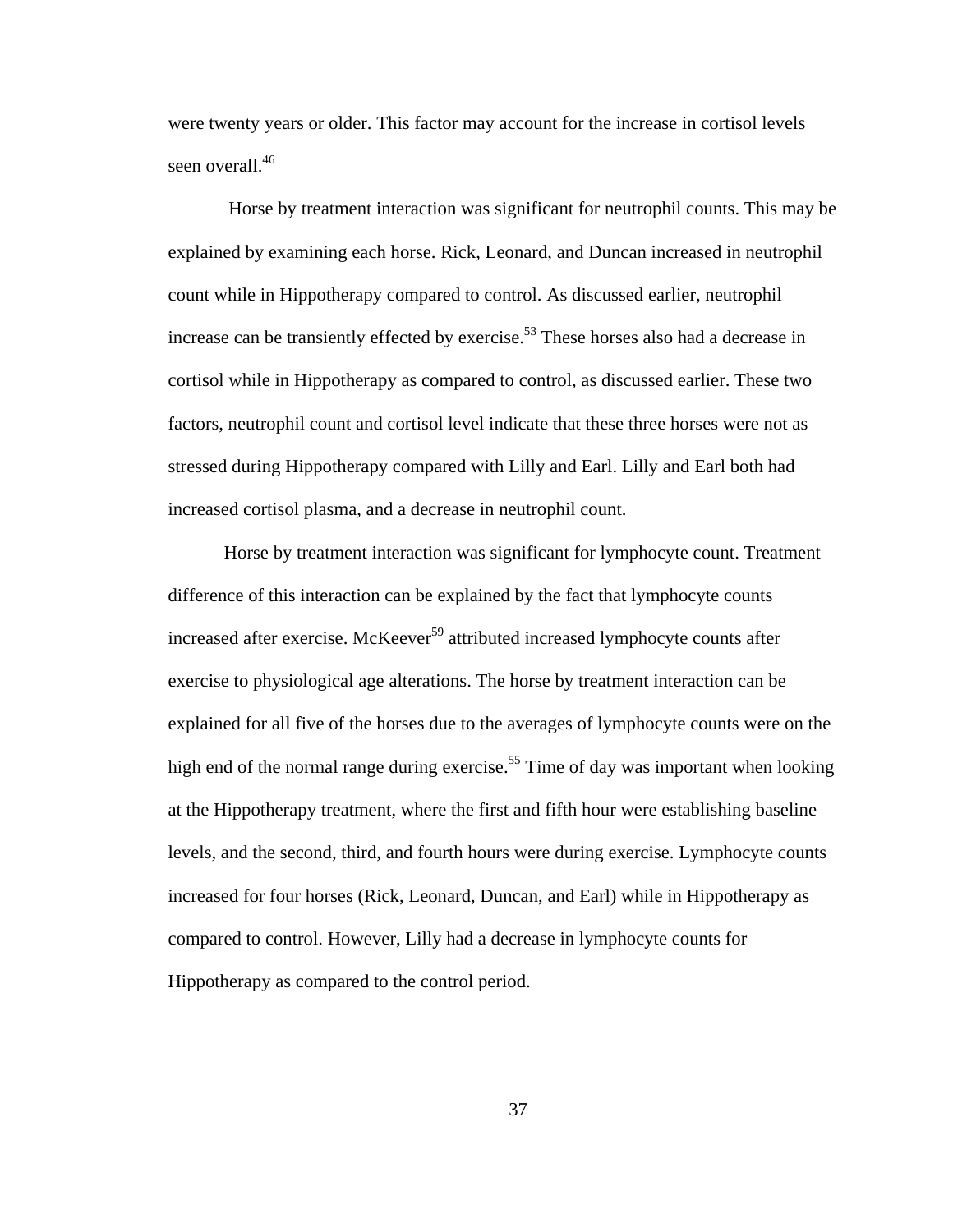The neutrophil-lymphocyte ratio was significant for horse by treatment interaction. There were no significant effects for treatment, horse difference, or time. This ratio was decreased during Hippotherapy for Rick, Leonard, and Duncan. However, this ratio increased during Hippotherapy for Lilly and Earl. The increase in neutrophillymphocyte ratio coupled with increased cortisol levels seen during Hippotherapy for Lilly and Earl indicated stress.<sup>53</sup>

Monocyte count was significant for the horse by treatment interaction. Rick, Leonard, Lilly, and Earl had increased monocyte counts during Hippotherapy compared to control. This is in agreement with Passantino and others.<sup>57</sup> However, Duncan had a decrease in count, though slight. Because 1200 h and 1700 h during the Hippotherapy treatment was sedentary to establish basal levels, this may explain differences in counts seen during Hippotherapy. At 1200 h and 1700 h counts were lower than during Hippotherapy sessions.

Time, horse difference, treatment, and horse by treatment interaction were not significant for eosinophil count. Duncan and Lilly had an increased count for Hippotherapy compared to control. Rick, Leonard, and Earl had a decreased count for Hippotherapy compared to control. All counts were in the normal range according to Tvedten and Korcal<sup>55</sup> except for Rick during the control treatment with a count of six. High eosinophil counts can be due to parasitic infection,<sup>61</sup> although in this trial all horses were on a comprehensive six way anthelmintic rotation.

Basophil count was significant for horse by treatment interaction. Rick, Leonard, and Earl had a decreased basophil count during Hippotherapy compared to the control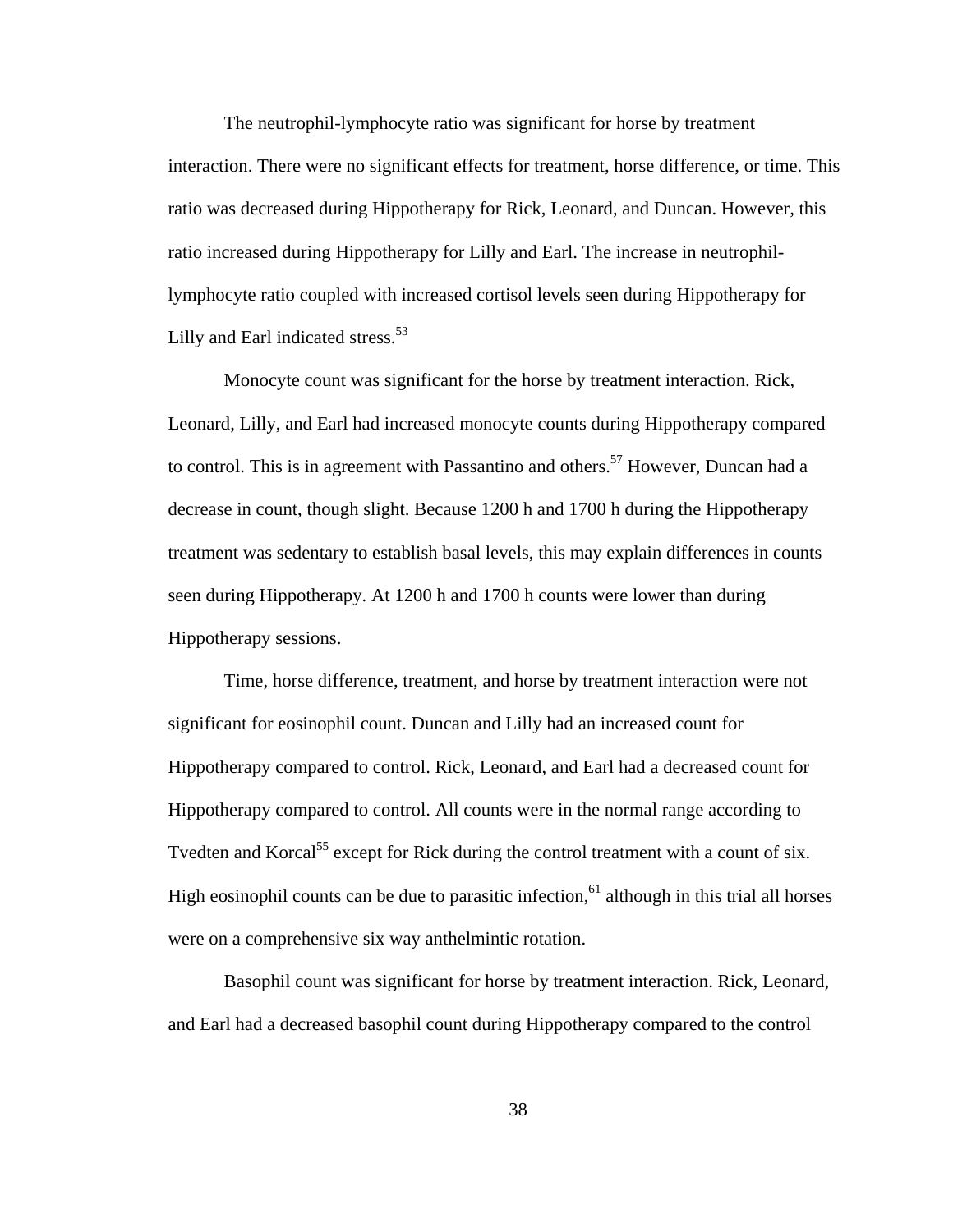treatment. Duncan and Lilly had an increased count for Hippotherapy. All counts were in the normal ranges according to Tvedten and Korcal<sup>55</sup> except Rick in the control treatment with a count of six out of a total of 100 cells. This possibly could be due to allergies.

Heart rate was significant for horse by treatment interaction and time by treatment interaction. All five horses increased heart rate during Hippotherapy compared to control treatments. It should be noted that all heart rates were relatively low and well within the aerobic levels. This can be explained by increased heart rate for exercise.<sup>48</sup> Leonard had the lowest heart rate during Hippotherapy. This is probably due again to more involved disabled Hippotherapy clients were typically assigned to him. Earl received less involved patients. This was due to less experience as a therapy horse and behavioral problems. Rick had the highest heart rate average during Hippotherapy. This possibly could be due to higher respiration rate as seen visibly when evaluating Hippotherapy sessions. For control, Rick had the lowest heart rate average, and Duncan had the highest average. Duncan often paced, pawed, and whinnied which may account for increased heart rate. Heart rate increases during both stress and exercise<sup>48</sup> and this was observed in the current study. Rick, Leonard, and Lilly were the oldest horses. Age factors such as fatiguing faster, lower exercise capacity, increased work load at submaximal heart rate, and decline in anaerobic capacity than their younger counterparts, Duncan and Earl.<sup>41, 49, 59</sup>

The heart rates at the mounting ramp for all Hippotherapy sessions for Rick averaged 53 beats per minute. Leonard's average heart rate for all Hippotherapy sessions was 39 beats per minute. Duncan's average heart rate for all Hippotherapy sessions was 46 beats per minute. Lilly had the most consistent heart rates for all three sessions, with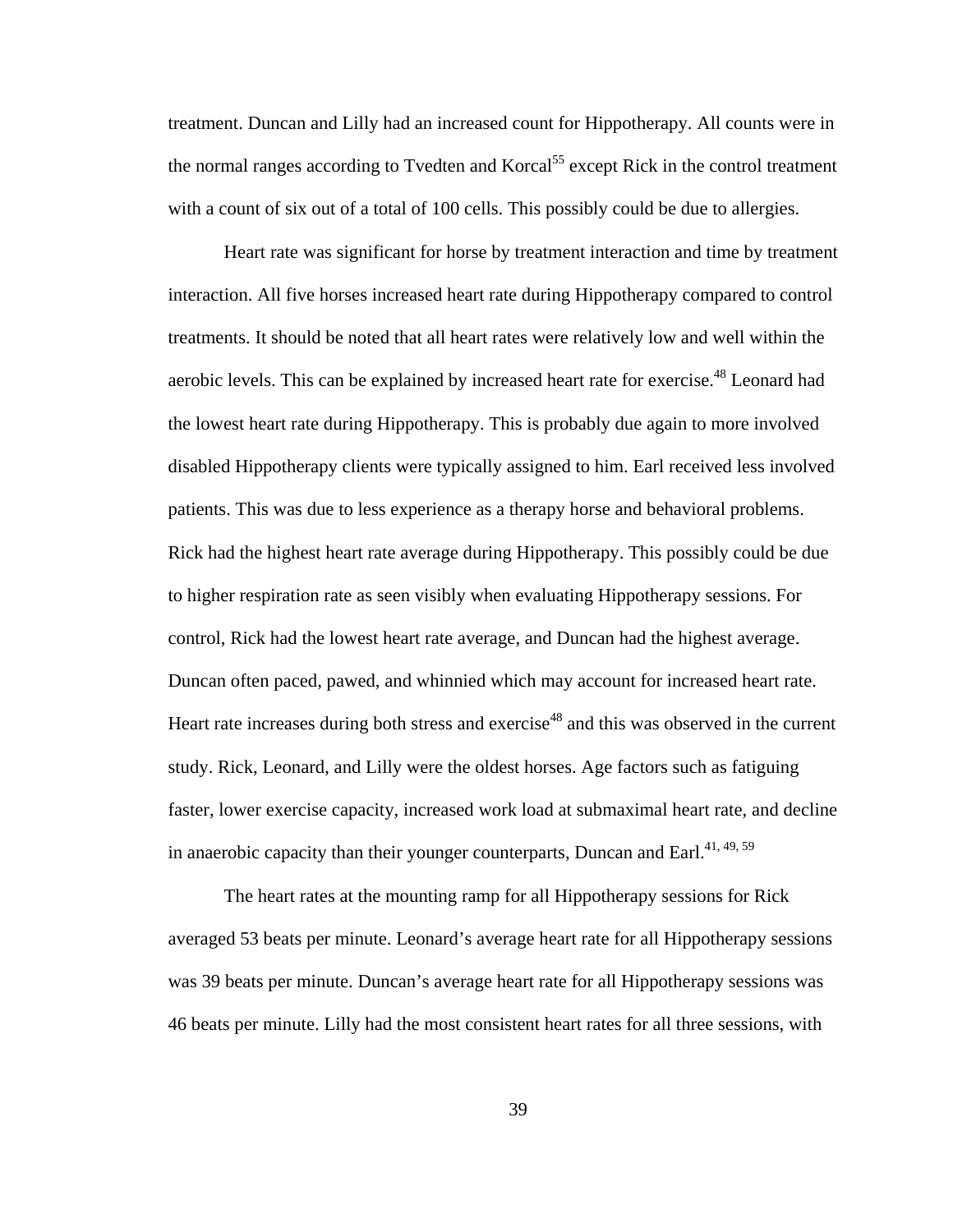an average of 27. Earl had an average of 36 beats per minute for all Hippotherapy sessions. Rick had the highest average, Lilly had the lowest average for all three sessions. Session one of hippotherapy for all five horses averaged to 40 beats per minutes. Session two for all five horses averaged 35 beats per minute. Session three heart rates averaged 41 beats per minute. The total average of each session average was 40 beats per minute. Overall heart rates did not change fluctuations drastically for the mounting ramp. This is important because many believe the ramp is a stressful situation for the horse (Table 3.3).

Ambient temperature was not significant for time difference, horse difference, treatment, and horse by treatment interaction. Ambient temperature for the control treatments ranged from approximately 7.7 to 21.6 degrees Celsius. Ambient temperatures for Hippotherapy treatments ranged from approximately 15 to 25.5 degrees Celsius. Temperature was influenced by time of day because temperatures rose consistently in the afternoon after 1200 h, and decreased at 1700 h due to the sun going down for the evening.

Horse temperature was not significant for time, horse, treatment, and horse by treatment interaction. Temperature for control ranged from 36.2 to 37.5 degrees Celsius. Rick and Leonard had consistently lower temperatures during the control treatment as compared to the other horses (Duncan, Lilly, Earl). For Hippotherapy, the temperature range for horses was between 97.3 to 99.6 degrees Fahrenheit. This range of temperature was small. Rick, Leonard, and Duncan had increased temperature during Hippotherapy compared to control temperatures. This increase was due to exercise. However, Lilly and Earl had decreased temperatures for Hippotherapy compared to control temperatures.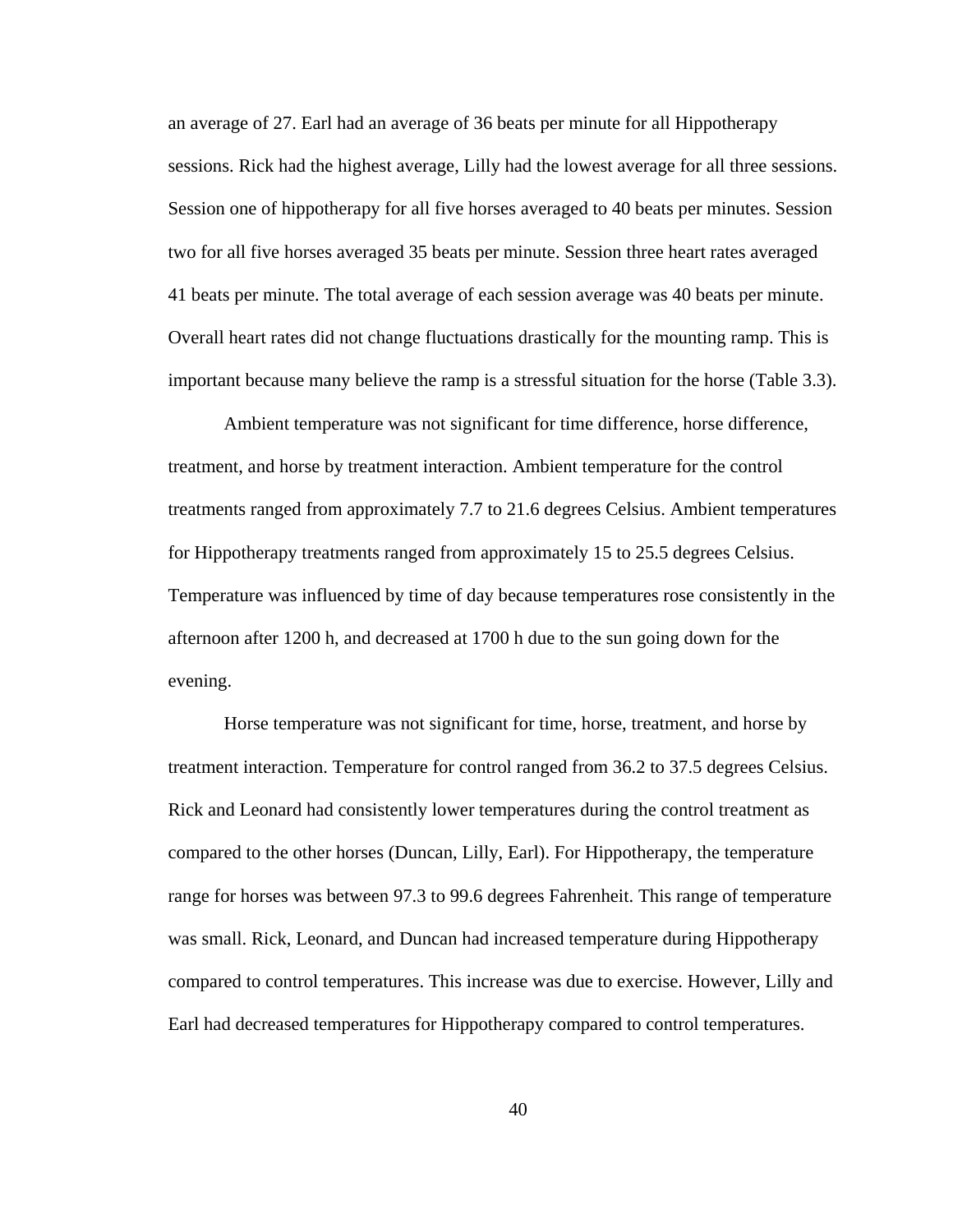Lilly was consistently used with more highly involved Hippotherapy clients that required only walking and many stops as directed by the therapists.

The behavioral survey showed that all of the horses had desirable traits; however, Earl had the most undesirable traits compared to the other horses. His undesirable traits included being rough, irritable, inconsistent, disobedient, and restless can be visible indicators of stress. Duncan and Earl scored inconsistent, only Earl had higher cortisol levels. These behavioral trait comparisons were also seen in Anderson and others.<sup>31</sup> The authors did note, however, that agreement between more than one NARHA instructor on horse behavior was poor. They also stated that horses can possibly behave differently for different instructors. The horses with undesirable traits typically had higher cortisol levels, also in agreement with Anderson and others.<sup>31</sup> Behavior surveys can assist therapy programs in assessing suitability in relation to stress-related behaviors.

## Conclusions and Implications

Two of the five horses, Lilly and Earl had increased cortisol levels, increased neutrophil-lymphocyte ratios, and increased monocyte counts that indicated they experienced stress during Hippotherapy. Behavior and individual personality may have accounted for individual differences of stress responses seen in therapy horses. Stress measurements coupled with behavioral evaluations from NARHA instructors are a management practice that can help therapeutic riding centers better select potential therapy horses and assess current therapy horses to prevent stress and burnout. The recommendation from NARHA that therapy horses should not work more than three consecutive sessions may need to be changed for less experienced horses to less than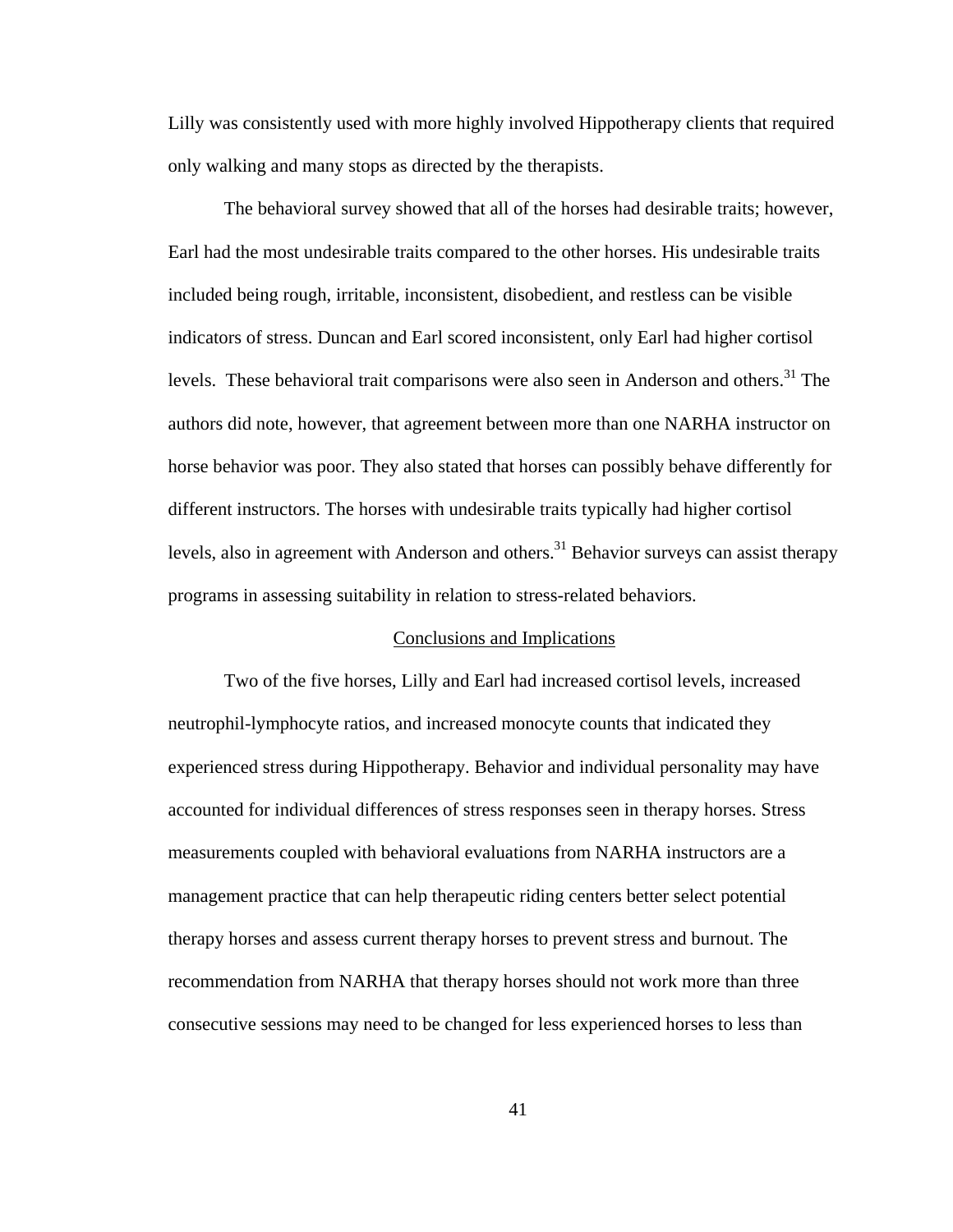three consecutive sessions. For seasoned therapy horses, this recommendation does not need to be altered. However, behavior needs to be continually assessed in seasoned therapy horses to prevent burnout. Cortisol, heart rate, and white blood cell differentials provide a means to evaluate if individual horses are suitable for Hippotherapy. Even though Cortisol coupled with cell counts indicates stress, this may not be practical for all therapeutic riding centers to conduct. However, most centers could collect blood, have whole blood slides created, and cells counted to help indicate if horses are under stress. Further research is warranted to increase the numbers with the purpose of making recommendations to monitor horses used in equine-assisted activities.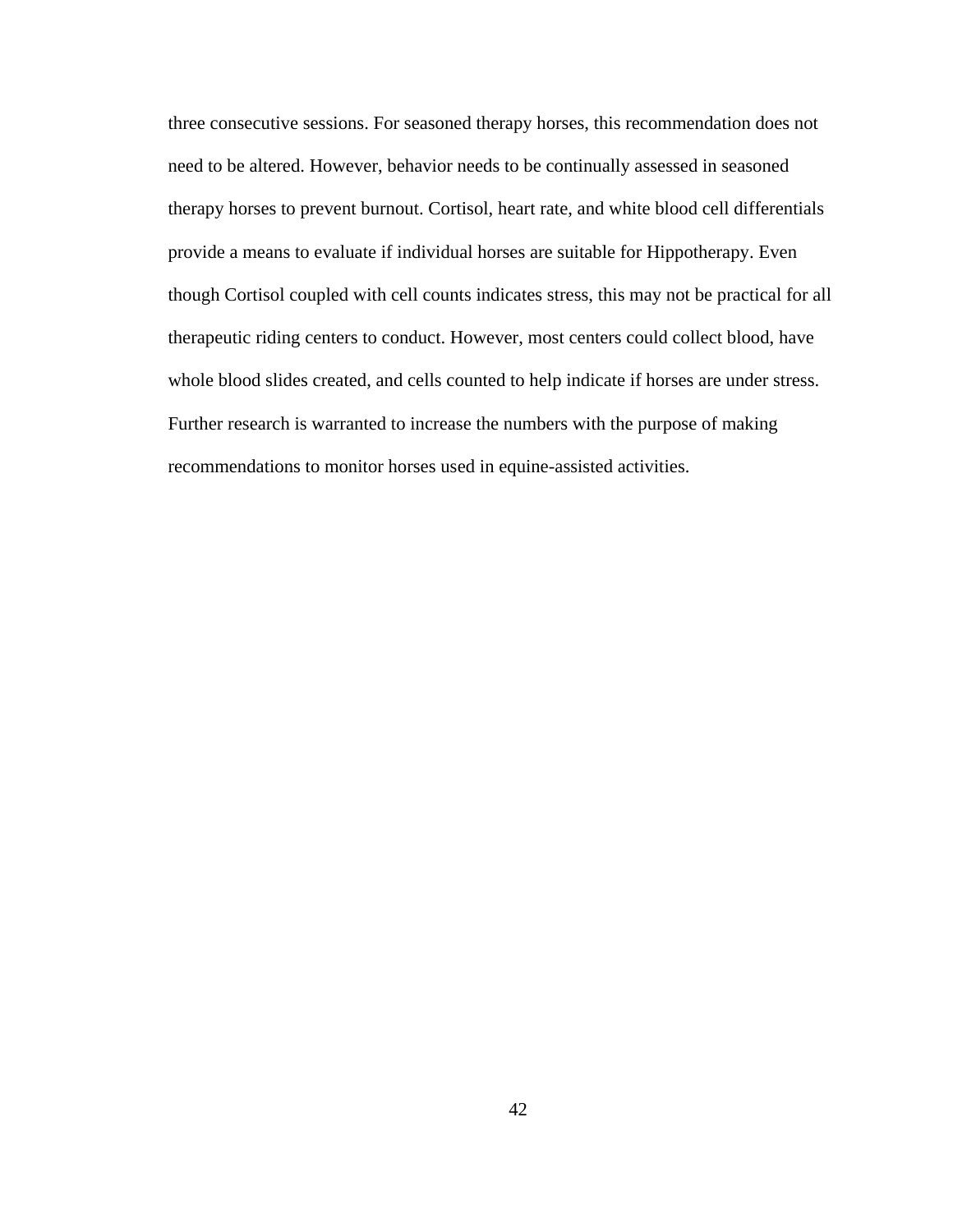# LITERATURE CITED

1. Mayberry RP. The mystique of the horse as strong medicine: Riding as therapeutic recreation. Rehabil Lit 1978;39(6-7):192-6.

2. Debuse D, Chandler C, Gibb C. An exploration of German and British physiotherapists' views on the effects of Hippotherapy and their measurement. Physiotherapy, Theory, and Practice 2005;21(4):219-42.

3. Exner G, Engelmann A, Lange K, Wenck B. Grundlagen und wirkungen der Hippotherapie im konzept der umfassenden Behandlung querschnittgelähmter Patienten. Basic principles of Hippotherapy within the comprehensive treatment of paraplegic patients (in German, English abstract). Die Rehabilitation 1993; 33(1):39-43.

4. Göhler I, Ohms U. Reiten--eine therapeutische Möglichkeit in der Kinderneuropsychiatrie? Riding- A therapeutic possibility for Neuropsychiatry in children? (in German, English abstract). Psychiatrie, Neurologie, und medizinische Psychologie 1974;26(4):248-9.

5. Maurer U. Ursachen der Zerebralparese und klassische Behandlungsmöglichkeiten. Etiologies of cerebral palsy and classical treatment possibilities (in German, English abstract). Wien Med Wochenschr 1946;152(1):14-8.

6. Reide D. Therapeutisches Reiten als Sachleistung (Physiotherapie) der Sozialversicherung der DDR. Therapeutic horseback riding as a special form of physical therapy provided by the health insurance in the GDR (in German, English abstract). Beiträge zur Orthopädie und Traumatologie 1971;21(10): 615-7.

7. Reide D, Sopalla E. Behandlung orthopädischer Erkrankungen durch therapeutisches Reiten. Treatment of orthopedic diseases by therapeutic riding (in German, English abstract). Beiträge zur Orthopädie und Traumatologie 1974;18(2):53-4.

8. Butt E. G. NARHA- Therapeutic riding in North America… Its first decade 1970 to 1980. In: Engel B, ed. Therapeutic riding I: Strategies for instruction, Book I. Durango, CO: 1998. pp 1-10.

9. Biery MJ. Riding and the handicapped. Vet Clin N Am: Small Anim Pract 1985;15(1):345-54.

10. CANTRA. 2006. CANTRA website. Available:http://www.cantra.ca Accessed February 23, 2006.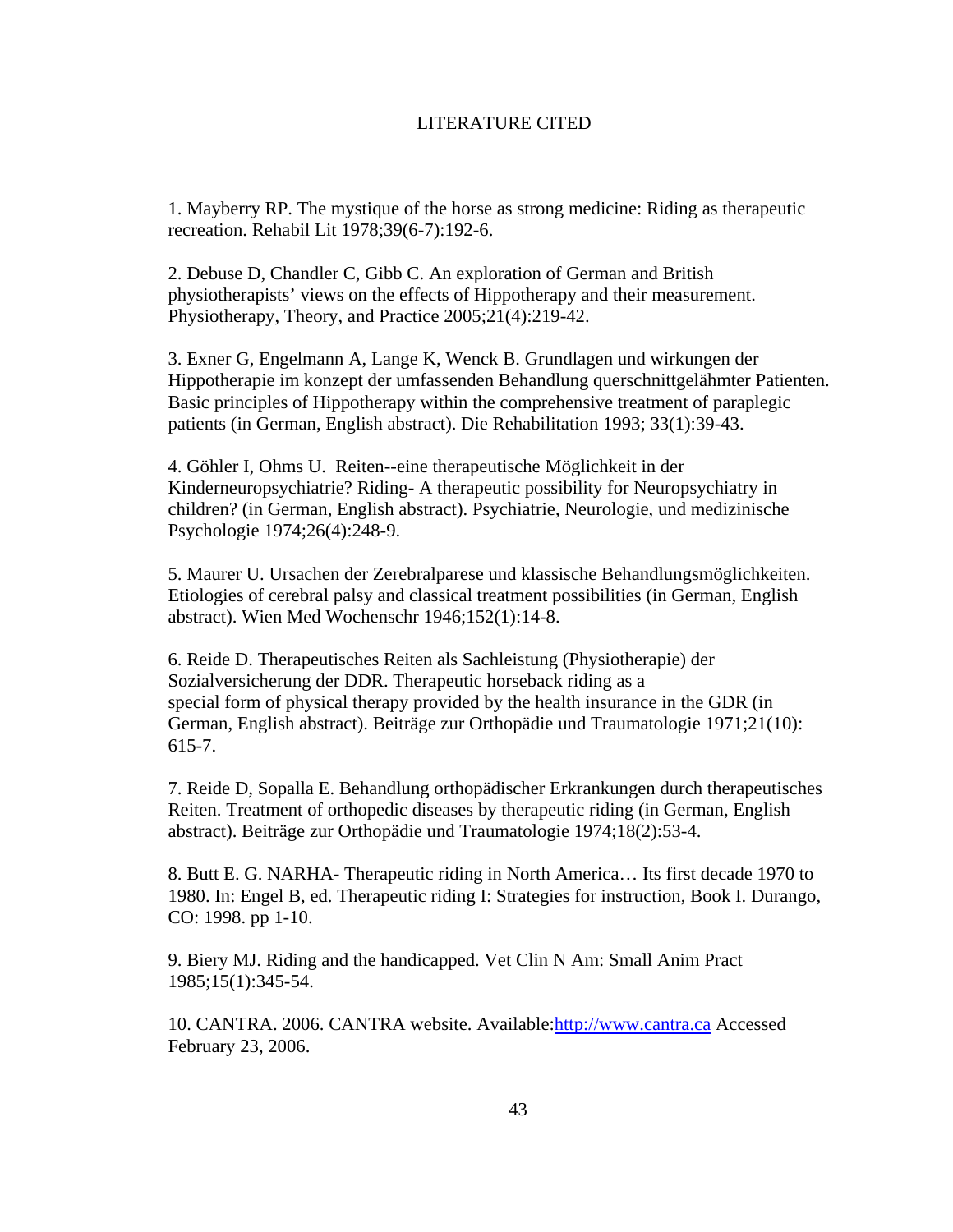11. Meregillano G. Hippotherapy. Phys Med Rehabil Clin N Am 2004;15:843-54.

12. NARHA. NARHA Instructor Educational Guide. North American Riding for the Handicapped Association, Inc.,eds. Denver (CO): NARHA; 2002.

13. Potter JT, Evans JW, Nolt BH. Therapeutic horseback riding. J Am VetMed Assoc 1994; 204(1):131-3.

14. NARHA Health and Education Committee. North American Riding for the Handicapped Association, Inc. Denver (CO): NARHA; 2005.

15. Kern O, Reznik J, Groswasser, Z. Case study: Combined motor disturbances following severe traumatic brain injury: An integrative long-term approach. Brain Inj 2001;15(7):633-8.

16. Benda W, McGibbon, NH, Grant, KL. Improvements in muscle symmetry in children with cerebral palsy after equine-assisted therapy (Hippotherapy). J Alternative and Complementary Med 2003;9(6):817-25.

17. Liptak GS. Complementary and alternative therapies for cerebral palsy. MRDD Res Reviews 2005;11:156-63.

18. Lehrman J; Ross DB. Therapeutic riding for a student with multiple disabilities and visual impairment: A case study. J Visual Impairment and Blindness 2001;95 (2):108-9.

19. Macauley BL, Gutierrez KM. The effectiveness of Hippotherapy for children with language-learning disabilities. Commun Disorders Quarterly 2004;25(4):205-17.

20. Sokolov PL; Dremova GV; Samsonova SV. Ippoterapiia kak metod kompleksnoi reabilitatsii bol'nykh v pozdnei rezidual'noi stadii detskogo tserebral'nogo paralicha. Hippotherapy as a method for complex rehabilitation of patients with late residual stage of infantile cerebral palsy (in Russian, English abstract). Zhurnal nevrologii i psikhiatrii imeni S.S. Korsakova / Ministerstvo zdravookhraneniia i meditsinskoi promyshlennosti Rossiiskoi Federatsii, Vserossiiskoe obshchestvo nevrologov Vserossiiskoe obshchestvo psikhiatrov 2002;102(10):42-5.

21. Lechner HE, Feldhaus S, Gudmundsen L, Hegemann D, Michel D, Zach GA, Knecht H. The short-term effect of Hippotherapy on spaciticty in patients with spinal cord injury. Spinal Cord 2003;41:502-5.

22. Wollrab TI. Therapeutic riding: Horses helping humans. J AmVet Assoc 1998;212(4):475-6.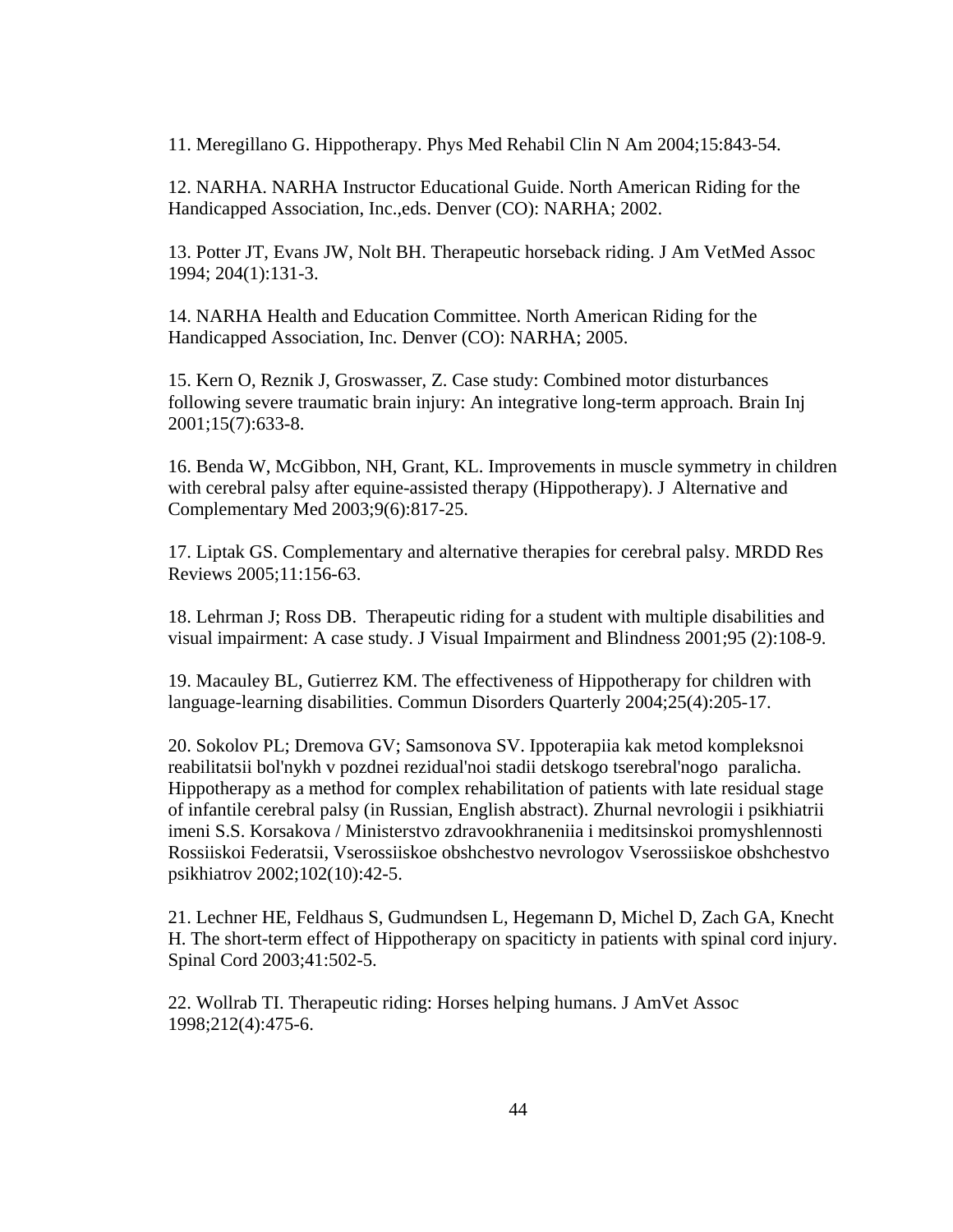23. Bliss B. Contemporary therapies: Therapeutic horseback riding? RN1997;60(10):69- 70.

24. Christian JE. All creatures great and small: Utilizing equine-assisted therapy to treat eating disorders. J Psychol and Christianity 2005;24(1):65-7.

25. Vidrine M, Owen-Smith P, Faulkner P. Equine-facilitated group psychotherapy: applications for therapeutic vaulting. Issues Ment Health Nurs 2002;25:587-603.

26. EFMHA. 2006 What is EFMHA? What is EFP? Available: http://www.narha.org/SecEFMHA/WhatIsEFMHA.asp Accessed February 23, 2006.

27. NARHA. Standards and Accreditation Manual for NARHA Centers: North American Riding for the Handicapped Association, Inc., eds. 2005 ed. Denver (CO): NARHA; 2005.

28. EFMHA. 2006 Equine Facilitated Psychotherapy Fact Sheet. Available: http://www.narha.org/SecEFMHA/FactSheet.asp Accessed February 23, 2006.

29. EFMHA. 2006. EFMHA Fact Sheet. Available: http://www.narha.org/SecEFMHA/Glossary.htmAccessed February 23, 2006

30. Barolin GS, Samborski R. Das Pferd als Helfer in der Therapie. The horse as an aid in therapy (in German, English abstract). Wiener medizinische Wochenschrift (1946) (Wien Med Wochenschr) 1991;141(20):476-81

31. Anderson MK, Friend TH, Evans JW, Bushong, DM. Behavioral assessment of horses in therapeutic riding programs. Appl Anim Behav Sci 1999;63:11-24.

32. SAS 9.1, 2004.

33. Kaiser L, Heleski CR, Siegford J, Smith KA. Stress-related behaviors among horses used in a therapeutic riding program. J Am Vet Med Assoc 2006;228(1):39-45.

34. Friend TH. Stress: What is it and how can it be quantified? Int J Stud Anim Prob 1980; 1(6):367-74.

35. Marlin D, Nankervis K. Chapter 11: Aspects of physiological stress and fatigue. In: Malden, MA, (Ed.). Equine Exercise Physiology. Oxford, UK: Blackwell Science Ltd.; 2002. pp 113-26.

36. Mal ME, Friend TH, Lay DC, Vogelsang SG, Jenkins OC. Physiological responses of mares to short term confinement and social isolation. J Equine Vet Sci 1991; 11(2):96- 102.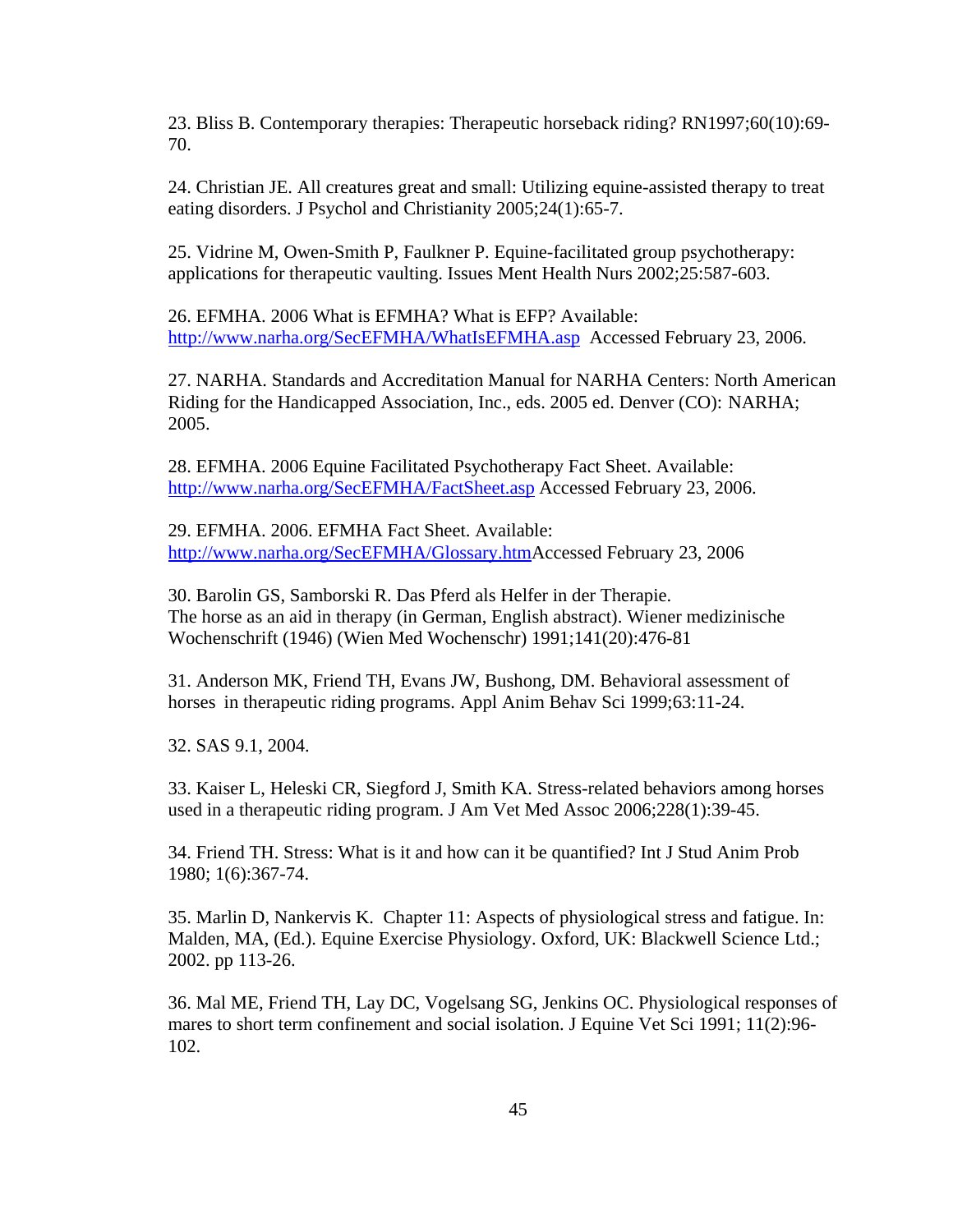37. Friend TH, Martin MT, Householder DD, Bushong DM. Stress responses of horses during a long period of transport in a commercial truck. J Am Vet Med Assoc 1998;212(6):838-44.

38. Giovagnoli G, Marinucci T, Bolla A, Borghese A. Transport stress in horses: An electromyographic study on balance preservation. Livest Prod Sci 2002;73: 247-54.

39. Friend TH. Dehydration, stress, and water consumption of horses during longdistance commercial transport. JAnim Sci 2000;78:2568-80.

40. Jimenez M, Hinchcliff KW, Farris JW. Catecholamine and cortisol responses of horses to incremental exertion. Vet Res Commun 1998;22:107-18.

41. McKeever KH. Aging and how it affects the physiological response to exercise in the horse. Clin Tech Equine Sci 2003;2(3):258-65.

42. Marc M, Parvizi N, Ellendorff F, Kallweit E, Elsaesser F. Plasma cortisol and ACTH concentrations in the Warmblood horse in response to a standardized treadmill exercise test as physiological markers for evaluation of training status. J Anim Sci 2000;78:1936- 46.

43. Stull CL, Rodiek AV. Physiological responses of horses to 24 hours of transportation using a commercial van during summer conditions. J Anim Sci 2000;78:1458-66.

44. Irvine CHG, Alexander SL. Factors affecting the circadian rhythm in plasma cortisol concentrations in the horse. Domest Anim Endocrinol 1994;11(2):227-38.

45. FerlazzoA., Fazio E. Endocrinological variables in blood plasma. In: Barrey P, eds. Performance diagnosis of horses. The Netherlands: Wageringen Press; 1997. pp. 30-43.

46. Horohov DW, Dimock A, Guirnalda P, Folsom RW, McKeever KH, Malinowski K. Effect of exercise on the immune response of young and old horses. Am J Vet Res 1999;60(5):643-7.

47. McKeever KH, Malinowski K. Endocrine response to exercise in young and old horses. Equine Vet J Suppl 1999;30:561-6.

48. Persson SGB. Analysis of fitness and state of training. In: Equine Exercise Physiology, Snow DH, eds. Proceedings of the First International Conference. Oxford (UK): September 22-24, 1982.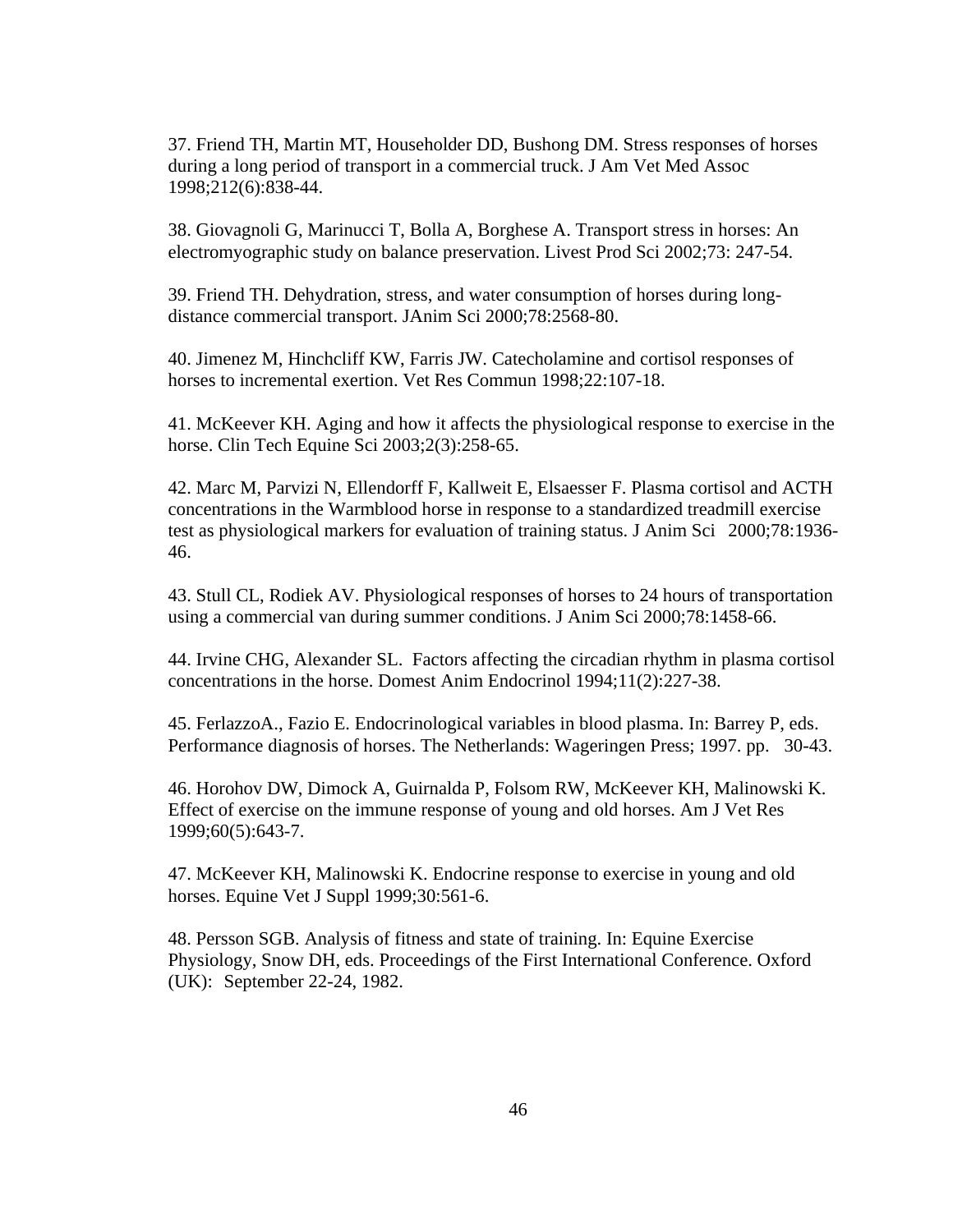49. McCann JS, Heird JC, Bell RW, Lutherer LO. Normal and highly reactive horses I: Heart rate, respiration rate, and behavioral observations. J Appl Anim Behav Sci 1988; 19:201-14.

50. Betros CL, McKeever KH, Kearns CF, Malinowski K. Effects of aging and training on maximal heart rate and VO<sub>2MAX</sub>. J Equine Vet Sci Suppl 2002;34:100-5.

51. Eroschenko VP. diFiore's Atlas of Histology with Functional Correlations. In: di Fiore MSH, eds.  $10^{th}$  ed. Baltimore (MD): Lippincott Williams and Wilkins; 2005.

52. Junqueira LC, Carneiro J. Basic Histology and Atlas. Kelley, RO,eds. 11<sup>th</sup> ed. New York (NY):McGraw-Hill Companies; 2005.

53. Wong CW, Smith SE, Thong YH, Opdebeeck JP, Thornton JR. Effects of exercise stress on various immune functions in horses. Am J Vet Res1992;53(8):1414-7.

54. Vengust M, Staempfli H, Prescott JF. *Rhodococcus equi* Pleuropneumonia in an adult horse. Canadian Vet J 2002;43(9):706-8.

55. Tvedten H, Korcal D. Automated differential leukocyte count in horses, cattle, and cats using the technicon H-1E hematology system. Vet Clin Pathol1996;25(1):14-22.

56. Morris DD, Strzemienski PJ, Gaulin G, Spenser P. The effects of corticosteroid administration on the migration, phagocytosis and bactericidal capacity of equine neutrophils. Cornell Vet J 1988; 78(3):243-52.

57. Passantino, L., Amati, L., Cianciotta, A., Passantino, G., Perillo, A., Ribaud, M. R., Venezia, P., and E. Jirillo. 2005. Modifications of serum and cellular parameters in trotters after a race. Macrophage migration inhibitory activity reduction and serum βglucan elevation. Immunopharmacol Immunotoxicol 2005;27:299-314.

58. McFarlane, D, Sellon DC, Gaffney D, Hedgpeth V, Papich M, Gibbs S. Hematologic and serum biochemical variables and plasma corticotrophin concentration in healthy and aged horses. Am J Vet Res 1998;59(10):1247-51.

59. McKeever KH. Exercise physiology of the older horse.VetClinEquine Pract 2002; 18:469-90.

60. McFarlane D, Sellon DC, Gibbs SA. Age-related quantitative alterations in lymphocyte subsets and immunoglobulin isotypes in healthy horses. Am J Vet Res 2001; 62(9):1413-7.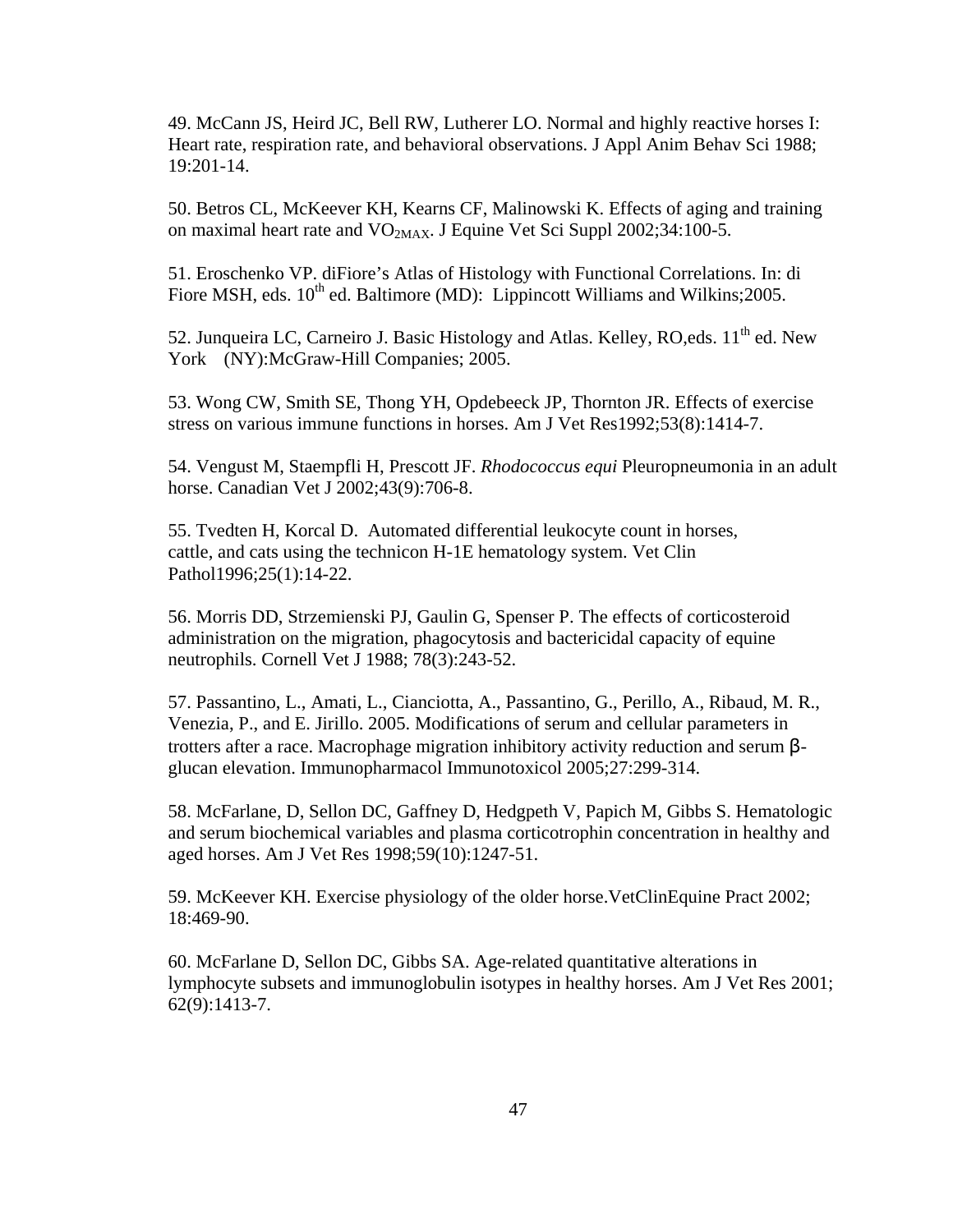61. Cebuli-Kadunc N, Kosec M, Cestnik V. The variations of white blood cell count in Lippizan horses. J Vet Med Assoc 2003;50:251-3.

61. McKeever KH, Malinowski K. Exercise capacity in young and old mares. Am J Vet Res 1997; 58(12):1468-72.

62. Henneke DR. A condition score system for horses. Equine Pract1985;7(9):13-5.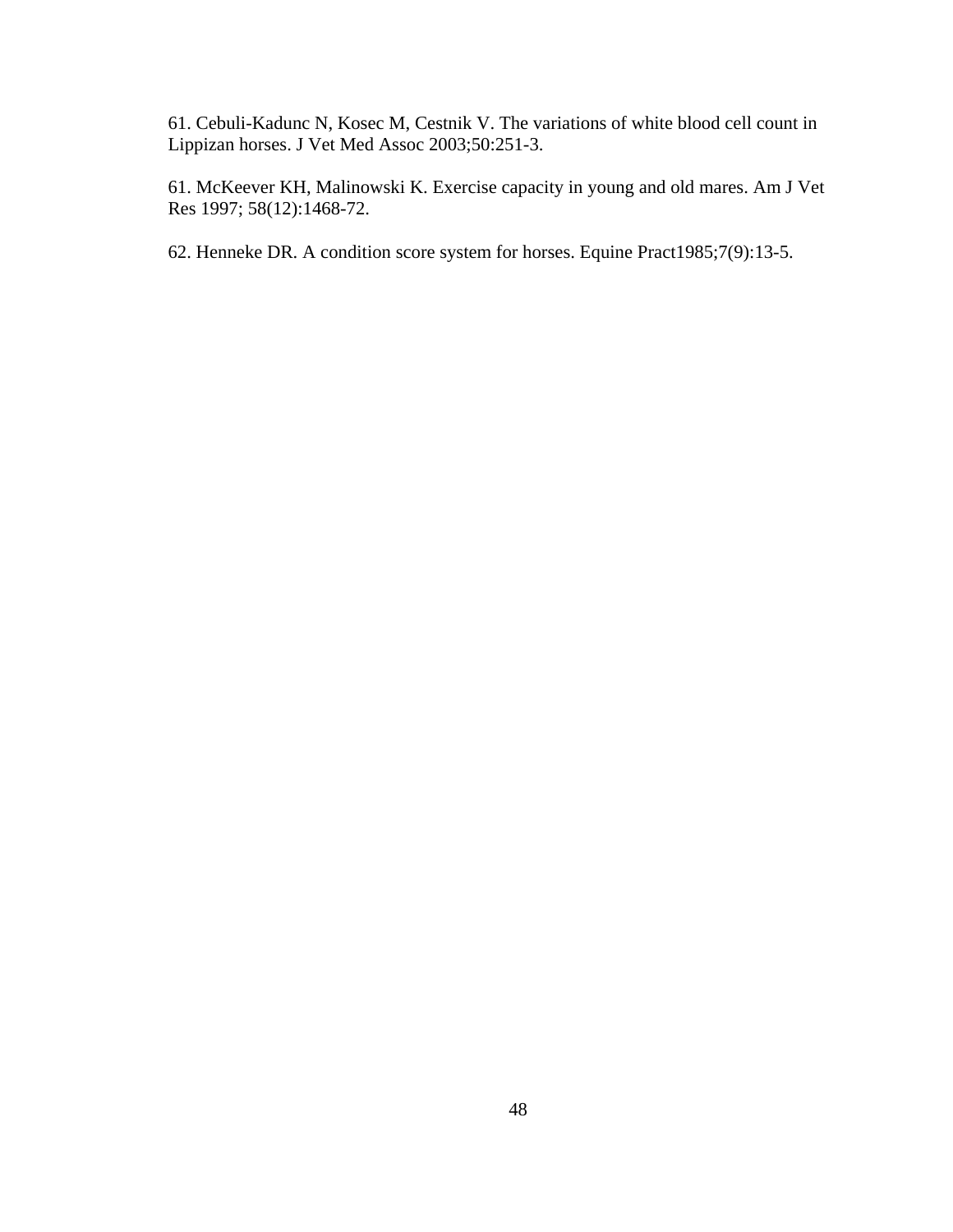# APPENDIX



Figure 3.4 Neutrophil count means for both treatments (control and Hippotherapy) over six time periods (1200 h to1700 h) for all horses (n = 5).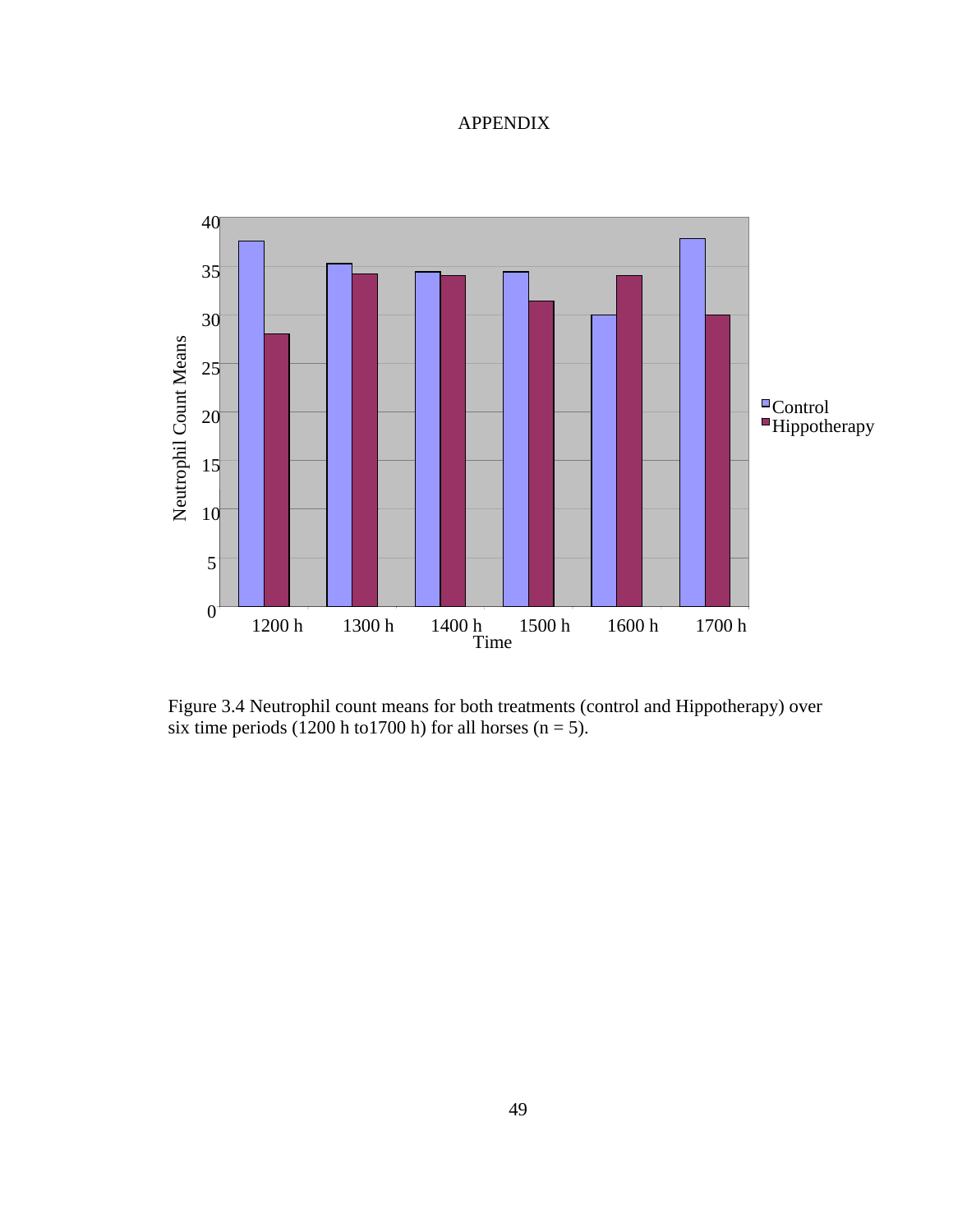

Figure 3.5 Lymphocyte count means for control and Hippotherapy treatments over six time periods (1200 h to1700 h) for all therapy horses ( $n = 5$ ).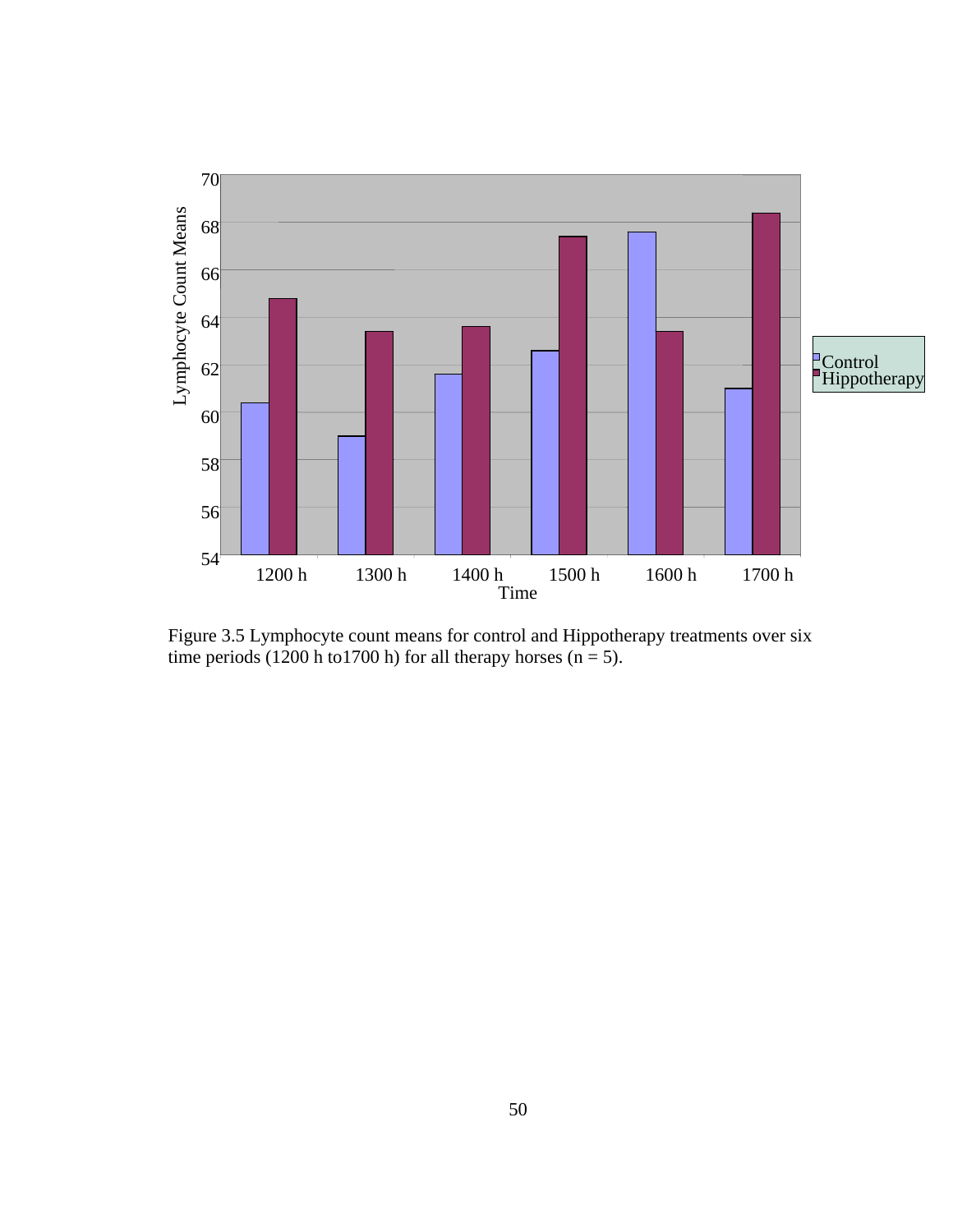

Figure 3.6 Neutrophil-lymphocyte ratio means over six time periods (1200 h to1700 h) for control treatment and Hippotherapy treatment for five horses.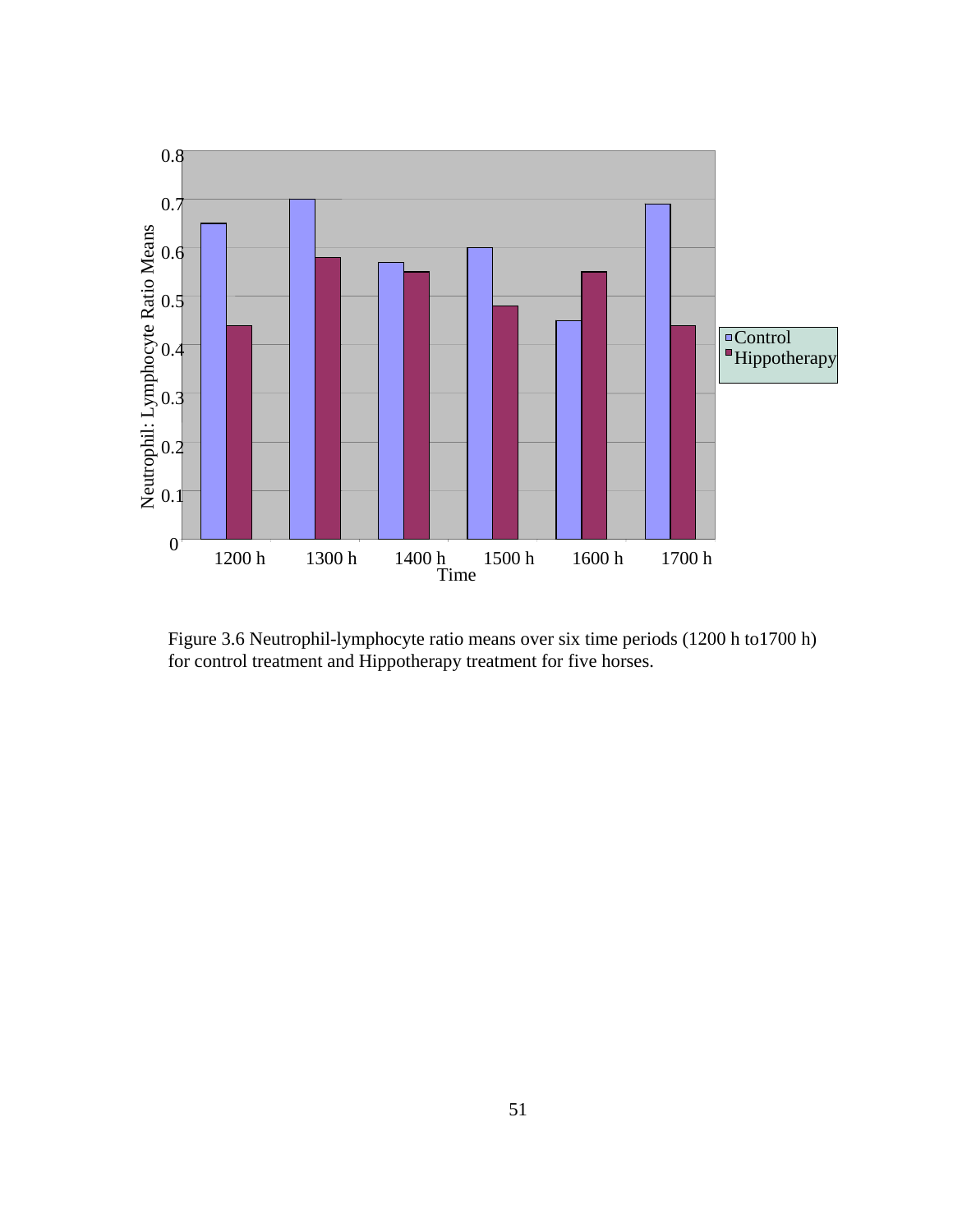

Figure 3.7 Monocyte count means over six time periods (1200 h to1700 h) for control and Hippotherapy treatments for five horses.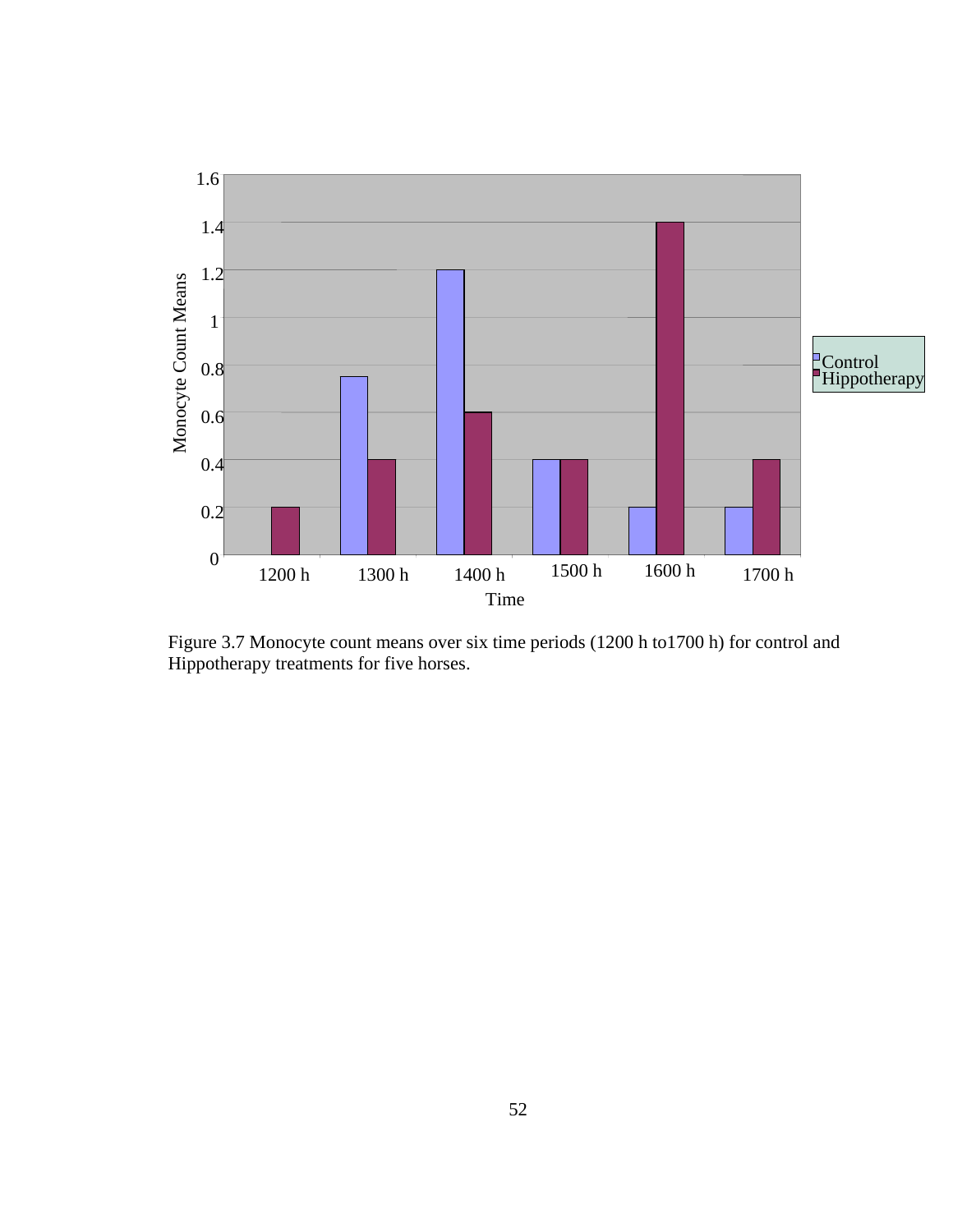

Figure 3.8 Eosinophil count means for control and Hippotherapy over six time periods  $(1200 \text{ h to } 1700 \text{ h})$  for all horses  $(n = 5)$ .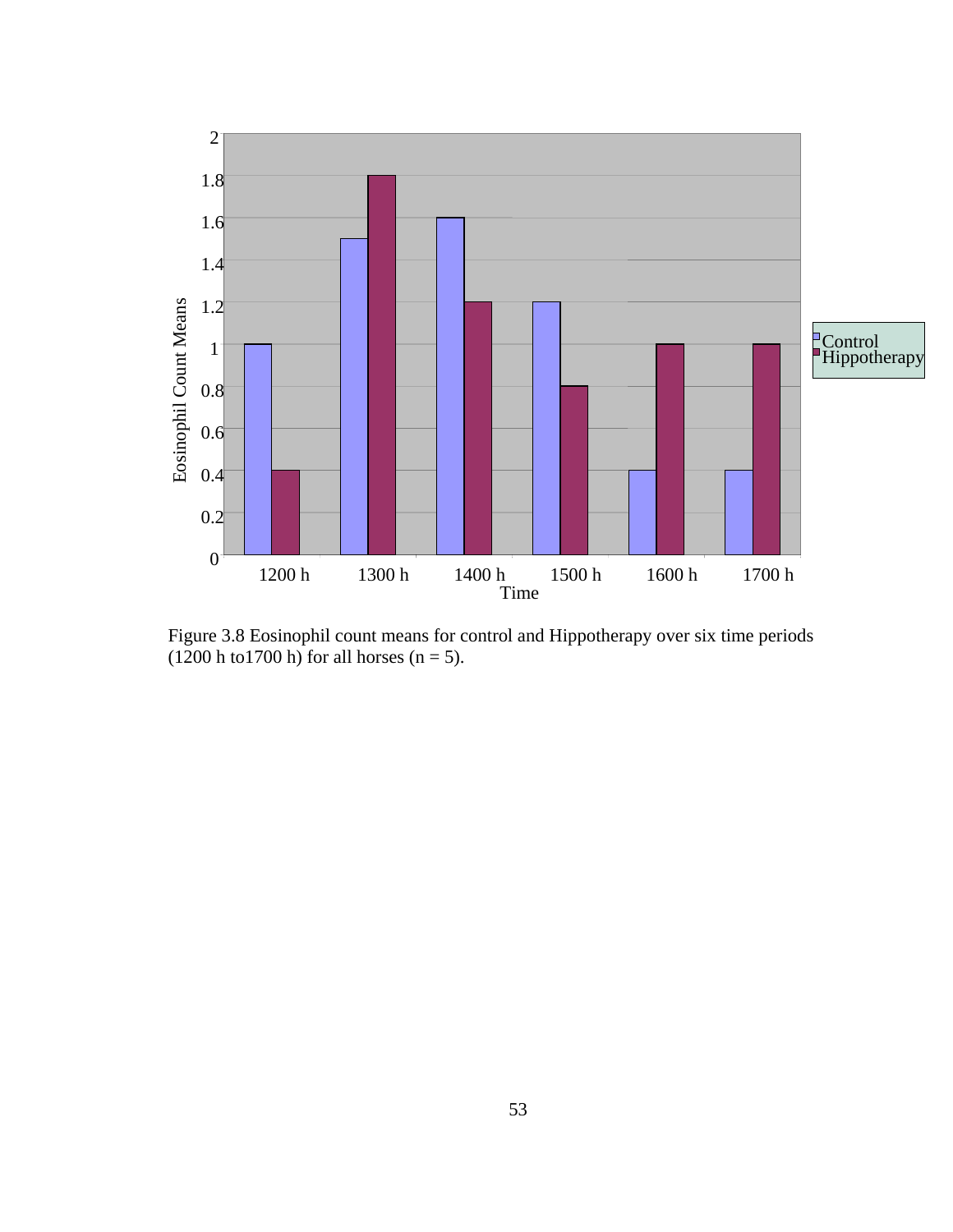

Figure 3.9 Basophil count means for both treatments (control and Hippotherapy) for six time periods (1200 h to1700 h) for five horses.